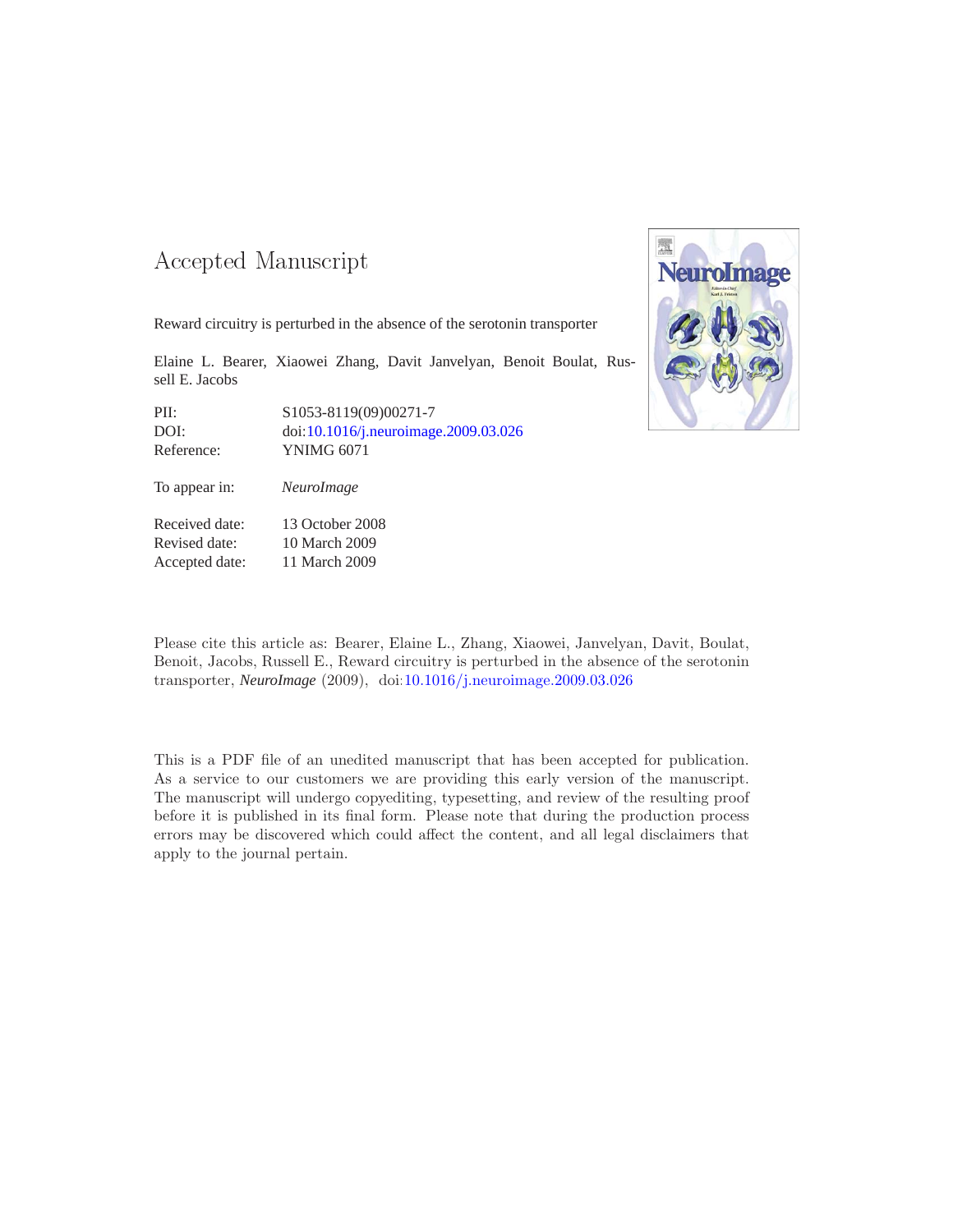### **Reward Circuitry is Perturbed in the Absence of the Serotonin Transporter**

Elaine L. Bearer<sup>1,2</sup>, Xiaowei Zhang<sup>1</sup>, Davit Janvelyan<sup>1</sup>, Benoit Boulat<sup>1</sup>, and Russell E. Jacobs<sup>1</sup>

**The Second Second Second Second Second Second Second Second Second Second Second Section 2**<br>
Accepter, Beckman Institute, California Institute of Tech<br>
acter, Beckman Institute, California Institute of Tech<br>
hology and La <sup>1</sup>Biological Imaging Center, Beckman Institute, California Institute of Technology, Pasadena, CA 91125

<sup>2</sup>Department of Pathology and Laboratory Medicine, Brown University, Providence, RI 02906

Corresponding author: Russell E. Jacobs, PhD m/c 139-74 Caltech 1200 E. California Blvd Pasadena, CA 91125-7400 Phone (626) 395-2849 FAX (626) 449-5163 Email rjacobs@caltech.edu

Keywords: serotonin transporter, knock-out, manganese enhanced MRI, synaptic transmission, transport, morphometry, statistical parametric mapping, DTI, MRS.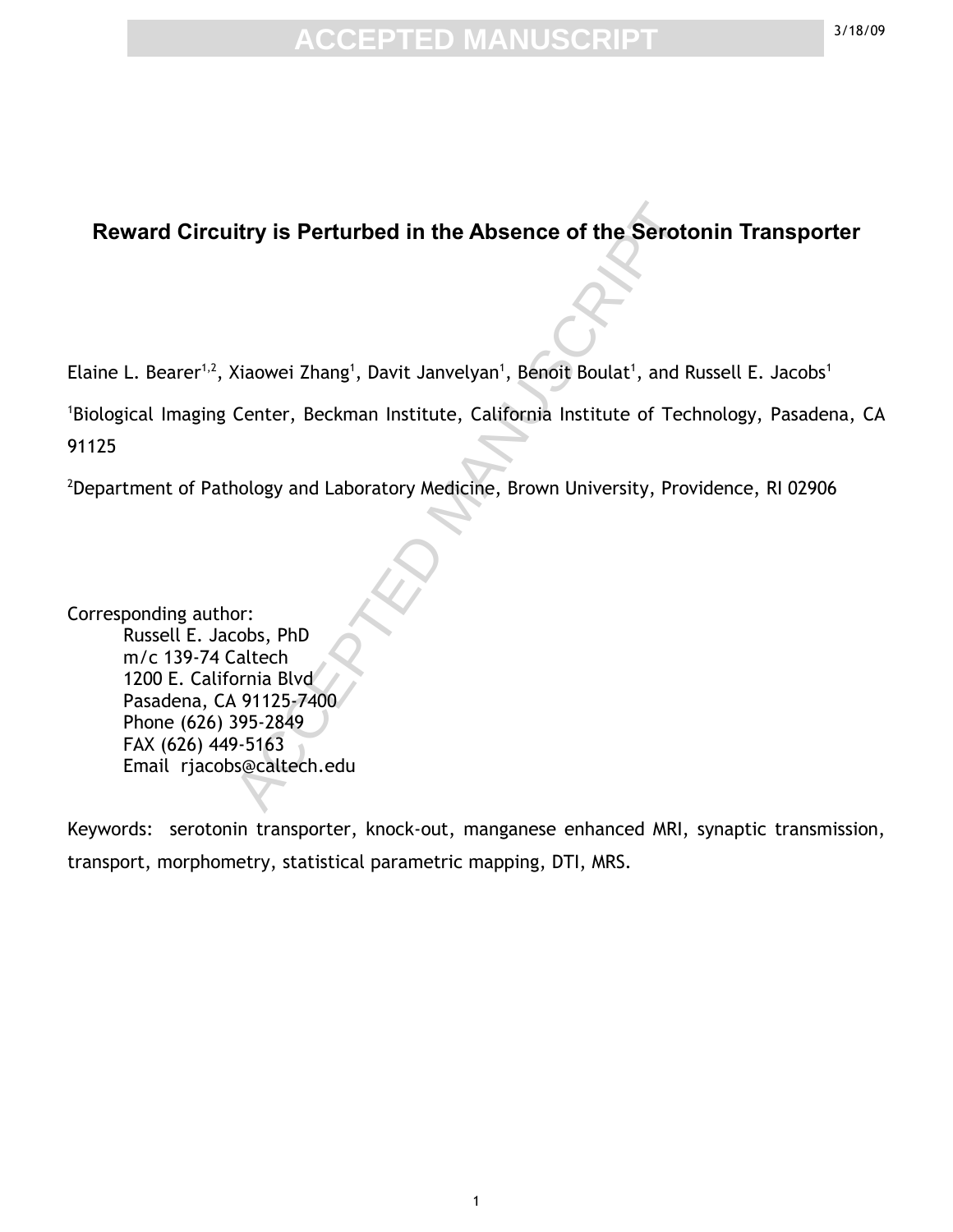#### **Abstract**

In normal physiological runctioning or the brain and ir<br>ions. Here we use high-resolution magnetic resonan<br>acidate the effects of disruption of the serotonin tra<br>SERT knock-out mouse. Employing manganese-enhan<br>ontal cortex The serotonin transporter (SERT) modulates the entire serotonergic system in the brain and influences both the dopaminergic and norepinephrinergic systems. These three systems are intimately involved in normal physiological functioning of the brain and implicated in numerous pathological conditions. Here we use high-resolution magnetic resonance imaging (MRI) and spectroscopy to elucidate the effects of disruption of the serotonin transporter in an animal model system: the SERT knock-out mouse. Employing manganese-enhanced MRI, we injected  $Mn^{2+}$  into the prefrontal cortex and obtained 3D MR images at specific time points in cohorts of SERT and normal mice. Statistical analysis of co-registered datasets demonstrated that active circuitry originating in the prefrontal cortex in the SERT knock-out is dramatically altered, with a bias towards more posterior areas (substantia nigra, ventral tegmental area, and Raphé nuclei) directly involved in the reward circuit. Injection site and tracing were confirmed with traditional track tracers by optical microscopy. In contrast, metabolite levels were essentially normal in the SERT knock-out by in vivo magnetic resonance spectroscopy and little or no anatomical differences between SERT knock-out and normal mice were detected by MRI. These findings point to modulation of the limbic cortical-ventral striatopallidal by disruption of SERT function. Thus, molecular disruptions of SERT that produce behavioral changes also alter the functional anatomy of the reward circuitry in which all the monoamine systems are involved.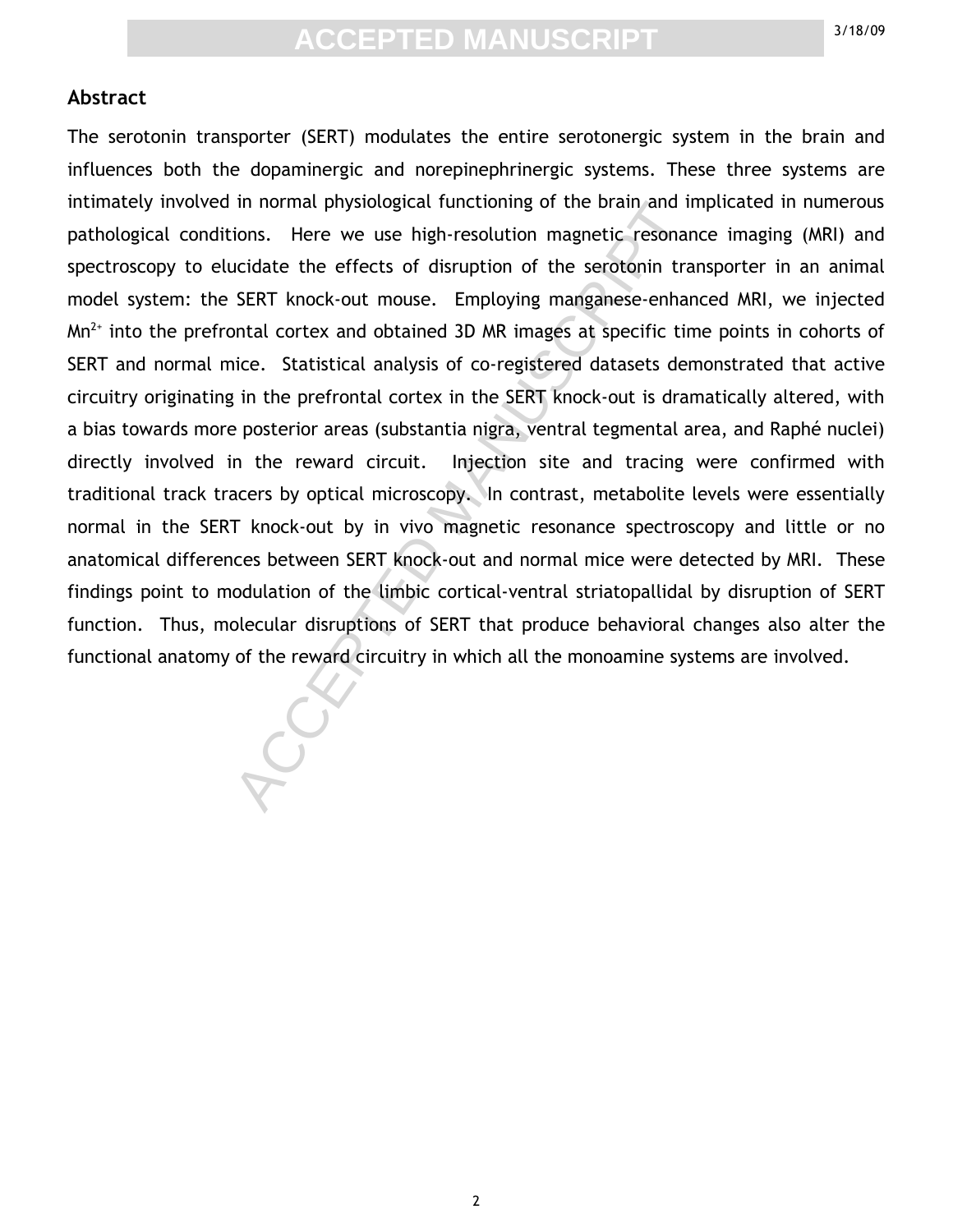#### **Introduction**

The serotonin transporter (SERT) regulates serotonin levels in the synaptic cleft through active uptake from the extracellular space (Li, 2006) and is encoded by a single gene in mouse (Bengel et al., 1997). SERT is the target of a large class of psychoactive drugs used in a number of anxiety disorders, as well as drugs of abuse such as cocaine and methylenedioxymethamphetamine (MDMA). Moreover, SERT is the principal regulator of the entire serotonergic system (Murphy et al., 2004) and dysregulation of SERT gene expression is implicated as a risk factor for a number of affective disorders (Gainetdinov and Caron, 2003; Murphy et al., 2004; Murphy et al., 2001).

First the target or a targe class or psychoactive drugs<br>s, as well as drugs of abuse such<br>hamphetamine (MDMA). Moreover, SERT is the print<br>system (Murphy et al., 2004) and dysregulation of SE<br>k factor for a number of affe Mouse knock-outs for SERT and the other two monoamine transporters, dopamine transporter (DAT) and norepinephrine transporter (NET), have been used extensively to study the pharmacological, behavioral, and anatomic consequences of disruption (Caron, 1999; Dykstra et al., 2003; Gainetdinov and Caron, 2003; Gainetdinov et al., 2002; Hall et al., 2004; Kita et al., 2003; Numachi et al., 2007; Reith, 2005; Rocha, 2003; Torres and Caron, 2005; Uhl, 2003; Uhl et al., 2002; Xu et al., 2000; Yamashita et al., 2006). Single and multiple knock-outs of the monoamine transporters have been especially useful in investigations aimed at linking the molecular actions and behavioral consequences of drugs of abuse (Sora et al., 2001; Uhl and Lin, 2003). These studies have generated a wealth of information about specific aspects of these model systems at the molecular level (*e.g.* up/down regulation of monoamine receptors in response to uptake inhibition, altered concentrations of monoamine metabolites and related molecules), and at the behavioral level (*e.g.* conditioned place preference, locomotor response, drug induced response) (Homberg et al., 2007; Li et al., 2003; Numachi et al., 2007; Rocha, 2003; Shen et al., 2004).

Here we explore brain circuitry in SERT knock-out mice to link molecular alterations to anatomical and behavioral observations. SERT knock-out mice exhibit avoidance and hyperarousal and are more vulnerable to stress than wild-type mice (Adamec et al. 2008). In addition, SERT mice display an initial impairment of food- and cocaine-self-administration (Thomsen et al. 2009). A number of behaviors, including addiction, anxiety, aggression, and affective disorders such as depression, have been linked to anatomical brain regions, specifically the limbic cortical-ventral striatopallidal circuitry (Berton and Nestler, 2006; Everitt and Robbins, 2005; Murphy and Lesch, 2008; Nelson and Trainor, 2007; Robbins and Everitt, 2002). The prefrontal cortex (PFC) is believed to perform executive functions in this circuit (Berton and

3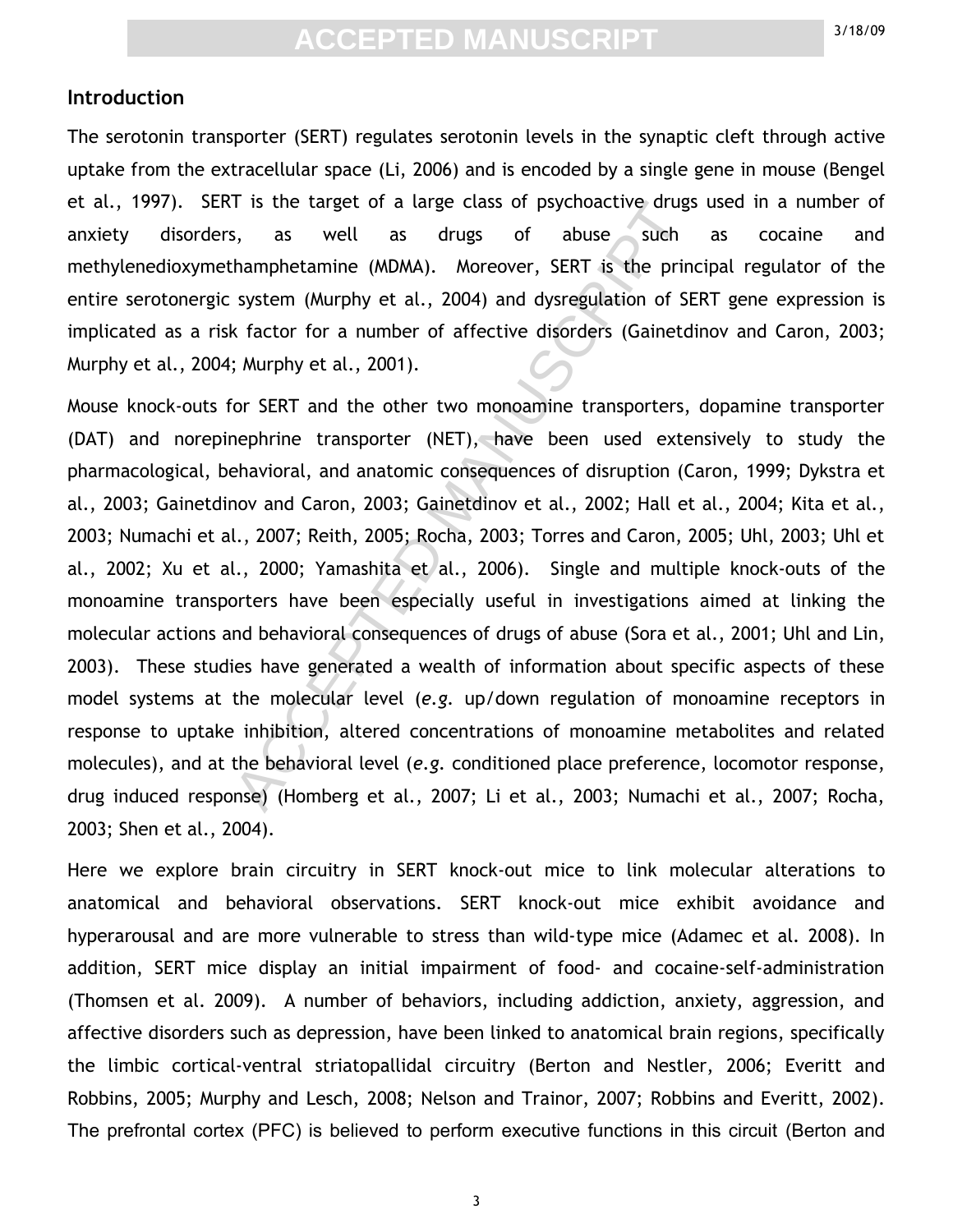Nestler, 2006; Robbins and Everitt, 2002) where it has been implicated in working memory, affect, temperament, attention, response initiation and management of autonomic control and emotion (Canli et al., 2001; Groenewegen and Uylings, 2000; Groenewegen et al., 1997; Hagen et al., 2002; Zald et al., 2002). The PFC is also densely innervated by serotonergic neurons arising in the median Raphe nuclei of the brain stem (Puig et al., 2004). Recent work in monkey demonstrates that injection of  $Mn^{2+}$  into the PFC traces expected pathways deeper into the brain (Simmons et al., 2008). How these pathways might be altered by a loss of SERT activity remains an open question.

nuclei of the brain stem (Puig et al., 2004). Requised in origination of Mn<sup>2+</sup> into the PFC traces expected pathways (08). How these pathways might be altered by a loss of anace of the PFC and its connections, and the exp Due to the importance of the PFC and its connections, and the expected involvement of serotonin in this circuit, we chose to exploit the SERT knock-out mouse to probe circuitry originating in the PFC with and without SERT activity. After stereotaxic injection of nanoliter volumes of  $MnCl<sub>2</sub>$  into the PFC of knock-out and normal control mice, we followed the time course of  $Mn^{2+}$  uptake, transport, and accumulation over the first 24 hours post injection by sequential high resolution MRI. We also employed MRS to compare metabolite levels in living brains of normal versus SERT knock-out mice. After *in vivo* MR imaging, we fixed the brains and used diffusion tensor imaging to obtain additional structural information and then processed them for histology and analysis by microscopy. Co-injection of fluorescent tracer with the  $Mn^{2+}$ allowed definitive identification of the injection site, confirming its location and lack of damage at the cellular level. Detection of this conventional fluorescent tracer at distant sites was examined to verify the MEMRI results.

Finally, we adopted a non-biased comprehensive approach to identify all connections traced by Mn<sup>2+</sup> throughout the brain after PFC injection. Whole brain MRI data sets from both genotypes at all time points were co-registered into the same 3D space (Kovacevic et al., 2005; Lee et al., 2005) using a straightforward linear and nonlinear alignment (Bearer et al., 2007b; Tyszka et al., 2006). Image alignment allows an automated voxel-wise comparison of 3D MR images (Hammers et al., 2003; Kassubek et al., 2004; Lee et al., 2005; Mechelli et al., 2005; Toga and Mazziotta, 2002). This allows identification of those voxels with statistically significant intensity changes across time and between cohorts (Bearer et al., 2007b; Cross et al., 2004). By comparing the intensities between one time point and the next, we detected the pathway of the  $Mn^{2+}$  as it progressed along neuronal circuits in each genotype. This allowed us to probe changes in the reward/addiction circuitry (limbic cortical-ventral striatopallidal) due to loss of SERT activity.

4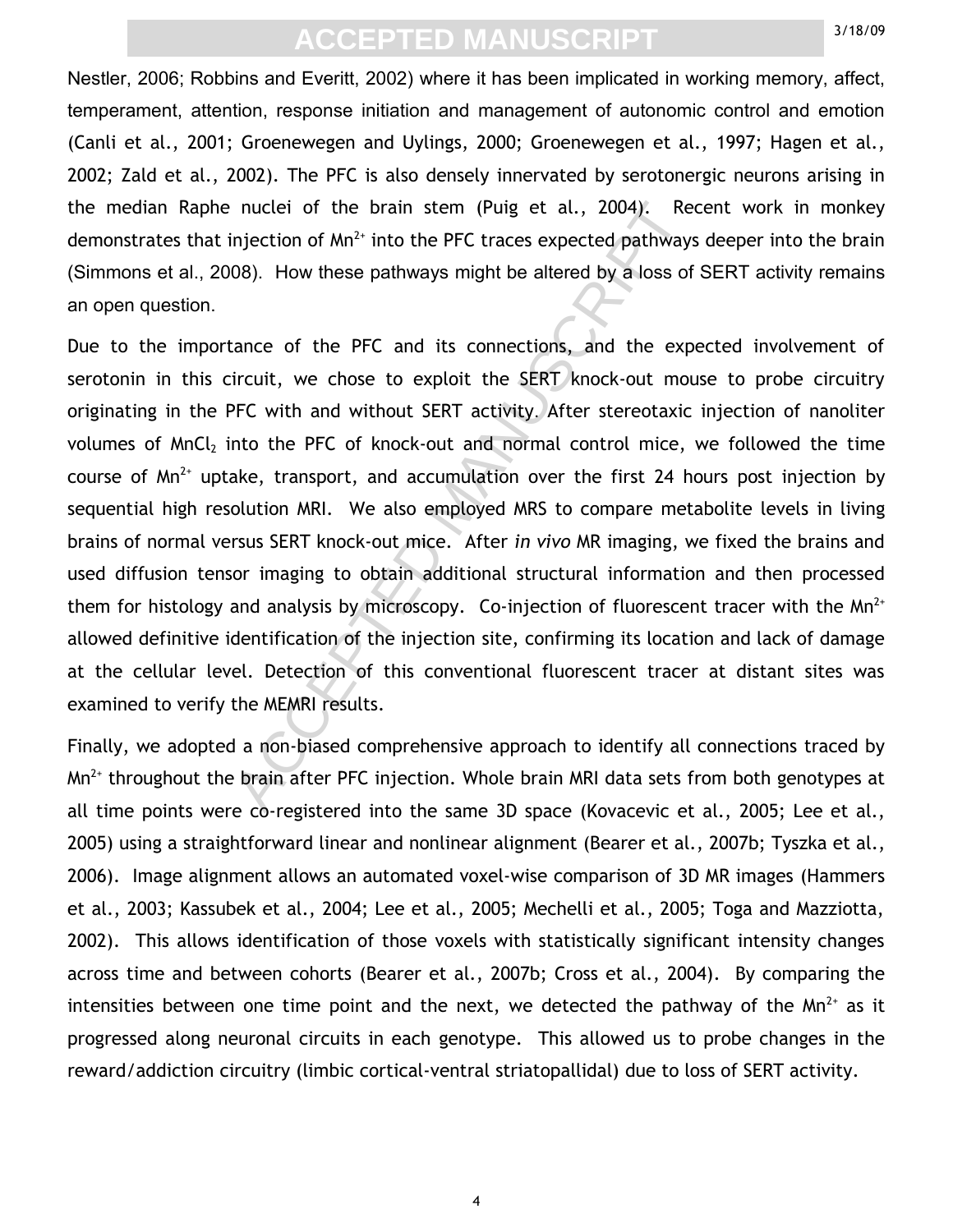#### **Materials and Methods**

*Animals.* Mice were obtained from Taconic Farms, Inc (Hudson, NY). Ten serotonin transporter (SERT) knock-out mice (Taconic: B6.129-Slc6a4tm1Kpl N10) and ten normal mice (C57Bl/6NTac) were used in this study. Mice were female between the ages of 19 and 23 weeks. All experiments were performed in accordance with protocols approved by the Institutional Animal Care and Use Committee of the California Institute of Technology.

formed in accordance with protocols approved by the Institute California Institute of Technology.<br>
2007b). Mice were anesthetized by spontaneous inha<br>
2007b). Mice were anesthetized by spontaneous inha<br>
reotaxic frame (Kop *Stereotaxic Injections.* Stereotaxic injection procedure was similar to that employed by Bearer et al (Bearer et al., 2007b). Mice were anesthetized by spontaneous inhalation of 1% isoflurane and placed in a stereotaxic frame (Kopf Instruments, Tujunga, CA). 5nl of 600mM MnCl<sub>2</sub> with 0.5 mg/ml 3k rhodamine dextran-amine (RDA) (Molecular Probes/Invitrogen, Eugene, OR) was injected unilaterally into the right prefrontal cortex (coordinates *x* –0.5 mm (lateral), *y* 1.0 mm (anterior-posterior A-P with bregma=0), *z* 1.0 mm (dorso-ventral D-V with brain surface=0) (Paxinos and Franklin, 2001)) over 5 minutes using a quartz micropipette (1mm OD quartz capillary pulled to approximately 80µm OD tip). The animal then received 0.2ml glycopyrrolate (0.02 mg/kg) and 0.1ml dextrose (5%) subcutaneously; with 0.2ml lactated Ringer's solution (10ml/kg) IP. It was then immediately placed in the MR scanner under 0.8% isoflurane anesthetic.

*Preparation for ex vivo imaging*. From 1 to 10 days after *in vivo* imaging, animals were sacrificed and brains fixed via transcardiac perfusion with 4% paraformaldehyde (PFA) as previously described (Tyszka et al., 2006). After overnight rocking in 4% PFA at 4°C the mouse head was cleaned of skin, lower jaw, ears and cartilaginous nose tip and then rocked in 50ml 0.01% sodium azide in PBS for 7 days at 4°C. The head was then transferred to a 5mM solution of gadoteridol (Prohance®, Bracco Diagnostics Inc, Princeton NJ) and 0.01% sodium azide in PBS and rocked for 7 days at 4°C prior to MR imaging.

*Magnetic Resonance Imaging and spectroscopy.* Each animal was scanned before the stereotaxic injection; and beginning at 0:38±0:14, 1:20±0:14, 2:00±0:16, 2:44±0:14, 4:08±0:14, and  $22:51\pm1:02$  hours post injection. Times are averages over all animals  $\pm$  standard deviation. We use the midpoint of each 40 minute scan as the "scan time" and for convenience call these the 1hr, 1hr40m, 2hr20m, 3hr, 4hr20m and 24hr time points. An 11.7T 89mm vertical bore Bruker BioSpin Avance DRX500 scanner (Bruker BioSpin Inc, Billerica, MA) equipped with a Micro2.5 gradient system was used to acquire all mouse brain images and spectroscopic data with a 35mm linear birdcage RF coil. For *in vivo* imaging the animal's head was secured in a Teflon stereotaxic unit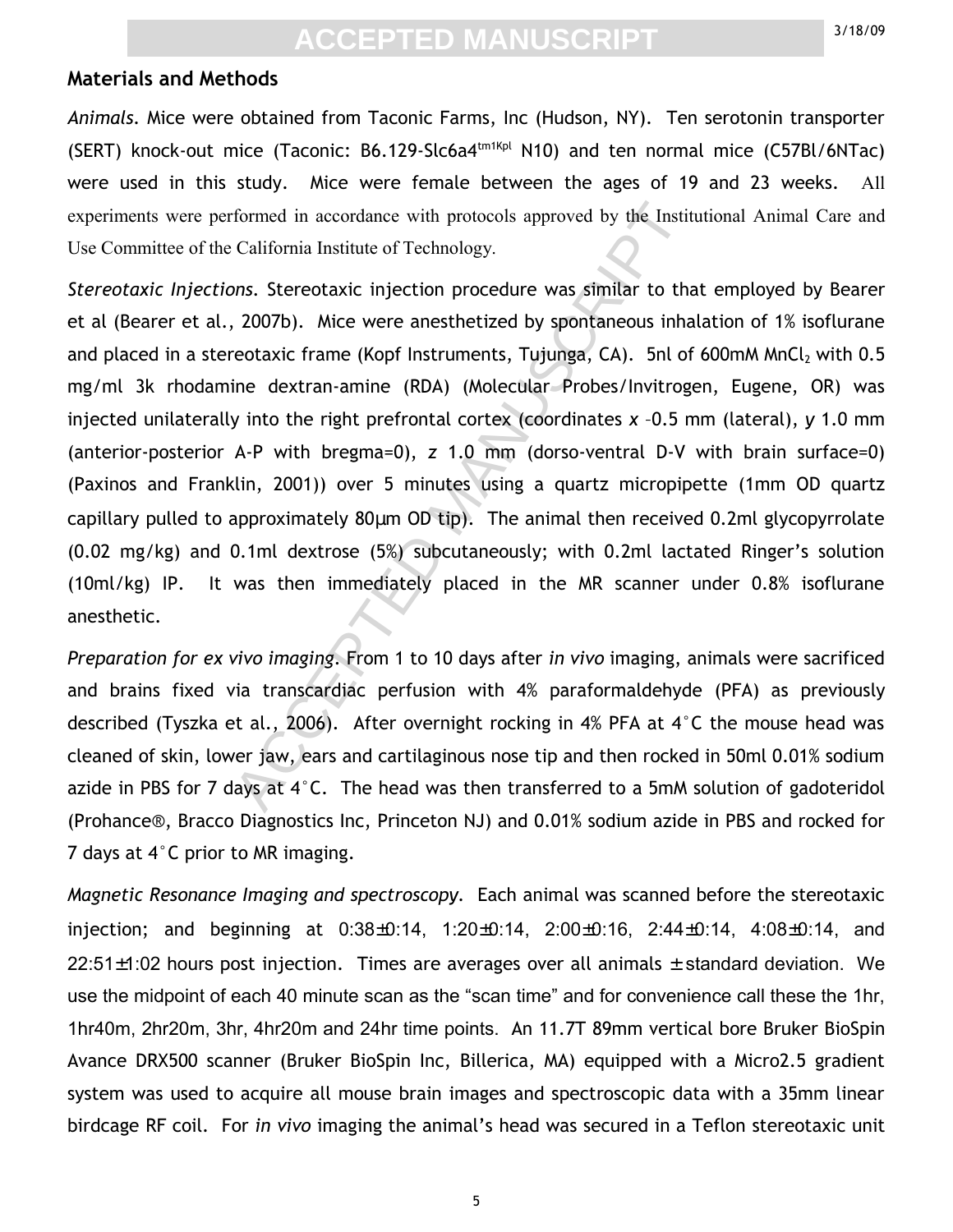within the RF coil to minimize movement and aid in reproducible placement. Temperature and respiration were continuously monitored during data acquisition and remained within normal ranges. We employed a 3D RARE imaging sequence (Hennig et al., 1986) with RARE factor of 4, 4 averages, TR/TE<sub>eff</sub> = 250ms/24ms; matrix size of 160x128x78; FOV 16mm x 12.8mm x 7.8mm; yielding 100 $\mu$ m isotropic voxels with 40 minute scan time. The short TR provides  $T_1$  weighting to emphasize the location of the paramagnetic  $Mn^{2+}$ , while the relatively long effective TE (24ms) provides  $T<sub>2</sub>$  weighting that aids in providing contrast between different anatomical features.

ropic voxels with 40 minute scan time. The short TR pr<br>tion of the paramagnetic Mn<sup>2+</sup>, while the relatively lor<br>ng that aids in providing contrast between different ana<br>brain magnetic resonance spectroscopy (MRS) experim All *in vivo* mouse brain magnetic resonance spectroscopy (MRS) experiments were conducted using Point Resolved Spectroscopy (PRESS) (Bottomley, 1987) with a short echo time TE of 7.267 milliseconds, recycle time of 2.3 seconds, a spectral width of 7KHz, 4000 data points in each free induction decay signal (FID), and 128 averages. The sequence was preceded by a VAPOR water suppression module (Tkáč et al., 1999) interleaved with outer volume saturation. Optimized second order shimming was done with the Fastmap routine (Gruetter, 1993) in a 5 mm cube centered in the striatum. The PRESS spectra were then recorded inside a  $2mm<sup>3</sup>$ volume (8 µl) at the center of the volume used for shimming.

For *ex vivo* imaging, two intact fixed heads were secured in a Teflon® holder and submerged in a perfluoropolyether (Fomblin®, Solvay Solexis, Inc, Thorofare, NJ) within a 50ml vial and imaged. The ambient bore temperature was maintained at 4°C by thermostatically controlled airflow. Diffusion weighted images were acquired using a conventional pulsed-gradient spin echo (PGSE) sequence (TR/TE =  $300$ ms/11.9ms, 256 x 150 x 120 matrix, 25.6mm x 15mm x 12mm FOV, 100μm isotropic voxel size, 1 average,  $\delta$  = 3ms,  $\Delta$  = 5.2ms,  $G_d$  = 1125mT/m, nominal bfactor = 3370 s/mm<sup>2</sup>). An optimized six point icosahedral encoding scheme (Hasan et al., 2001) was used for diffusion weighted acquisitions with a single un-weighted reference image for a total imaging time of 14.5 hours.

*Histology.* Brains were fixed in pairs (SERT/normal) at different time points (1, 2, 4, 6, 8, 11, 12, 13, 16 and 21d) after injection to allow histologic determination of transport differences. After fixation and *ex vivo* MR imaging, brains were dissected from the calvarium and sent to Neuroscience Associates (NSA, Knoxville, TN) for gelatin embedding and serially sectioned coronally at 30-35 µm. All 20 brains were embedded in register into the same gelatin block, allowing review of the same location in the entire set on one microscope slide. Sections were collected into 24 cups sequentially, such that each cup contained every 24th section spanning the whole brain of all 20 individuals. Alternate cups were selected for staining with either Thionine/Nissl for cellular morphology, or for mounting unstained in anti-quench with DAPI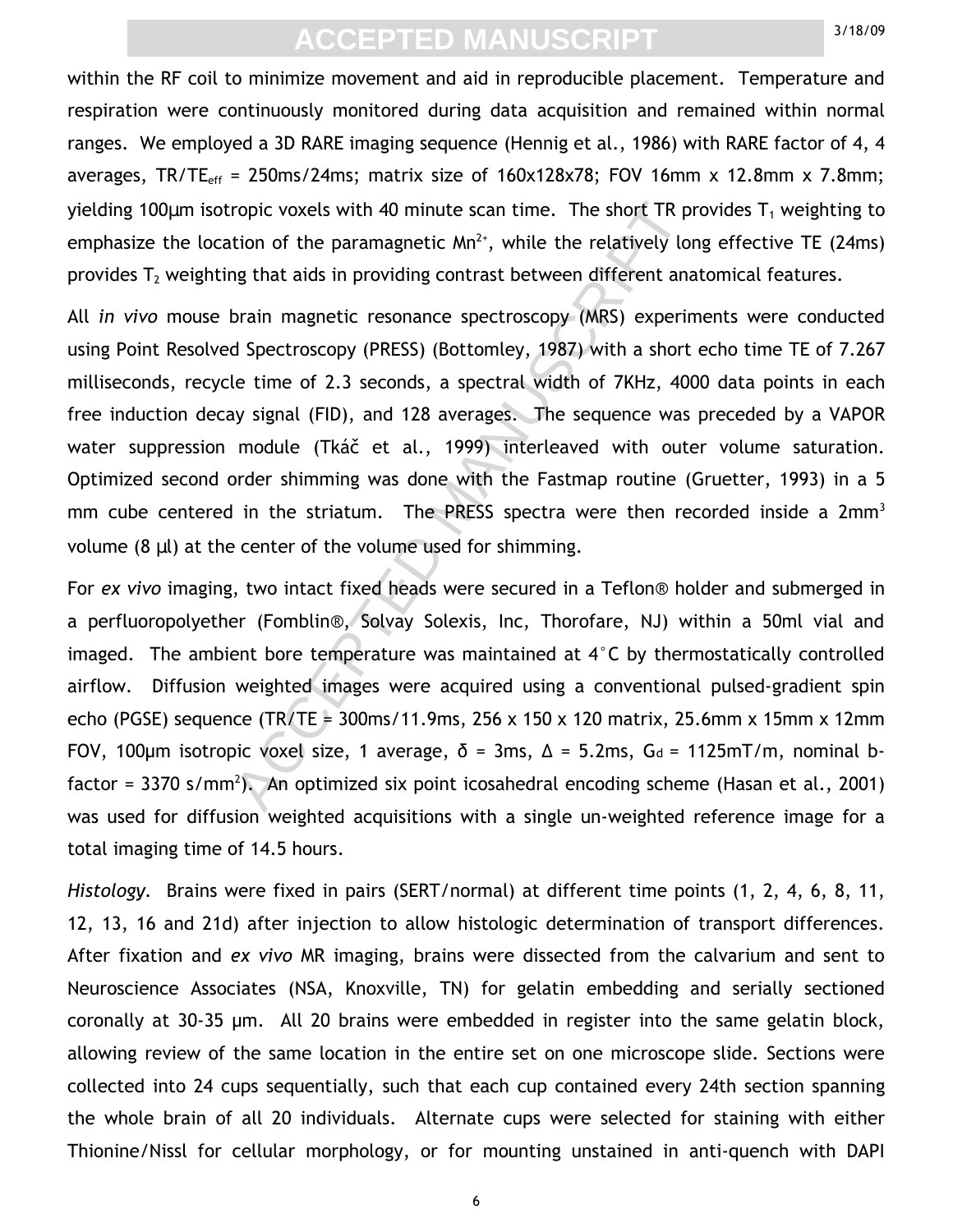(Vector Lab, Burlingame, CA) to image the RDA fluorescence. Sections were imaged on a Zeiss AxioImager Z1 equipped with both hallogen and mercury illumination, He43 filter cube, and 5x, 10x, 20x, 40x, 63x and 100x neofluor objectives, Images were captured by an Axiocam HRC or MRM using AxioVision 4.5 software.

Statistical Parametric Mapping. Pre and post Mn<sup>2</sup><sup>2</sup> inje<br>the Brain Surface Extractor (BSE) within BrainSuite 2<br>1 non-brain material. Inaccuracies were corrected by<br>ite 2. After skull stripping, field inhomogeneities we<br> *Image Alignment and Statistical Parametric Mapping*. Pre and post Mn<sup>2+</sup> injection MR images were skull-stripped using the Brain Surface Extractor (BSE) within BrainSuite 2 (Shattuck and Leahy, 2001) to remove all non-brain material. Inaccuracies were corrected by manually editing the masks using BrainSuite 2. After skull stripping, field inhomogeneities were corrected using the N3 method (Sled et al., 1998) and each was scaled to the mode of its intensity histogram (Bearer et al., 2007b; Kovacevic et al., 2005). A minimum deformation target (MDT) was produced as described (Kochunov et al., 2001). Briefly, all pre-injection images were aligned to a representative individual with a 12-parameter full-affine transformation using Alignlinear (AIR 5.2.5) (Woods et al., 1998a; Woods et al., 1998b) with the least squares with intensity rescaling cost function. The resulting transformations were averaged and all pre-injection images were aligned to the average with a 12-parameter full-affine model. The resulting transformations for each cohort were averaged and the pre-injection images were then warped into this MDT common space beginning with a  $2<sup>nd</sup>$  order 30 parameter model and ending with a  $5<sup>th</sup>$  order 168 parameter model using Align\_warp (AIR 5.2.5). For each sample, the post injection images were linearly aligned (12 parameter model) to the pre-injection image using Alignlinear, followed by the polynomial warp field used to transform that sample's pre-injection image into the MDT. All automated image processing was performed in the LONI Pipeline Processing Environment (Rex et al., 2003) using either a 32-processor Onyx 200 or 64-processor Origin 3000 supercomputer (SGI). This process placed all the images in the same space so that voxel-wise comparisons could be made among the different data sets. Final images were blurred with a 0.3mm Gaussian kernel and a paired Student's t-test, as implemented in SPM5 (Wellcome Trust Centre for Neuroimaging, University College London), was used to determine which voxels increased in intensity when comparing one time point to the next. Similar processing was used to compare rotationally invariant indices derived from DTI datasets, except that an unpaired Student's t-test was used to compare knock-out and normal cohorts. Parametric maps of voxels with statistically significant changes in intensity were created to display the results and to correlate increases with underlying anatomy (Bearer et al., 2007b). Anatomy was determined with reference to Hoff et al (Hof et al., 2000) and the Allen Brain Atlas (Dong, 2008) [\(http://www.brain-map.org/](http://www.brain-map.org/welcome.do) [welcome.do\)](http://www.brain-map.org/welcome.do). Sagittal sections were typically more helpful than coronal in identifying and

7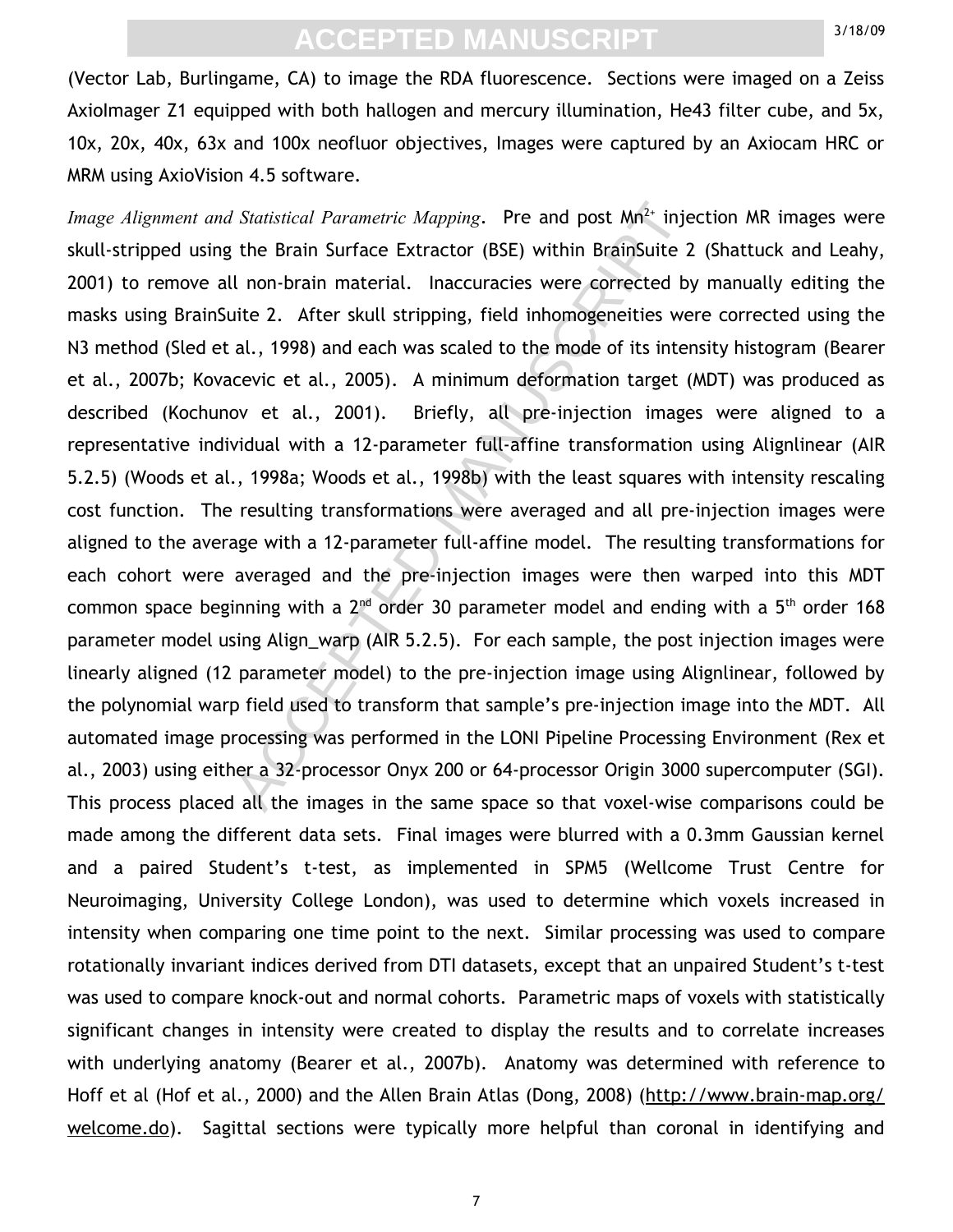comparing anatomical structures in the in vivo MR images.

*Tensor Based Morphometry.* A deformation field analysis implemented by Thompson and coworkers (Lepore et al., 2008) was used to analyze whether MRI scans of the SERT knock-out differ anatomically from normal mouse brain scans. This approach has been used previously in studies of both mouse (Kovacevic et al., 2005; Ma et al., 2005; Spring et al., 2007; Verma et al., 2005) and human (Lepore et al., 2008; May and Gaser, 2006; Perani et al., 2005; Reading et al., 2005). Briefly, all scans of a particular contrast (*e.g.* pre-injection, iDWI) were mapped into an MDT. The resulting displacement field (J**<sup>T</sup>** J, with J the deformation Jacobian) for each scan was employed in the actual analysis. Maps of the determinant of J**<sup>T</sup>** J were used in a voxel-wise Hotteling's  $T^2$  test yielding p-value maps to gauge statistical differences between the two cohorts at each voxel in the image.

Ise (Kovacevic et al., 2005; Ma et al., 2005; Spring et al.<br>
epore et al., 2008; May and Gaser, 2006; Perani et al.<br>
scans of a particular contrast (e.g. pre-injection, iDWI)<br>
displacement field (J<sup>T</sup>J, with J the deformat *Determination of relative metabolite concentrations.* For each mouse brain the spectrum of the relative amount of metabolites inside the experimental PRESS volume was quantified using the QUEST (quantitation based on quantum estimation) module (Ratiney et al., 2005) available inside the Java Magnetic Resonance User Interface (JMRUI) package (Naressi et al., 2001). A basis set comprising nine metabolites was used to perform the fit. To this end PRESS spectra of creatine, choline, N-acetyl aspartate (NAA), taurine, myo-inositol, lactate, glutamine, glutamate and gamma-amino-butyric acid (GABA) were simulated using the NMR-SCOPE (Graveron-Demilly et al., 1993) simulation package within JMRUI. The spin parameters (number of spins, chemical shifts, J-couplings) were obtained from Govindaraju (Govindaraju et al., 2000). The choice to use a simulated basis set rather than a measured one was based on recent results showing no statistically significant differences between estimates obtained using either basis set (Cudalbu et al., 2007). Metabolite amounts obtained by the QUEST were normalized to creatine.

*Diffusion tensor image construction.* Reconstruction of the apparent diffusion-weighted images included spatial radial Gaussian filtering (0.25 voxel width) to smooth the co-registration costfunction and improve the SNr of all subsequent calculations. The apparent diffusion tensor was calculated conventionally by inversion of the encoding b-matrix. The b-matrix for each diffusion encoding was determined by numerical simulation of the pulse sequence k-space trajectory in order to account for gradient cross-terms (Mattiello et al., 1997). Eigenvalues, eigenvectors, tensor trace and fractional anisotropy were calculated conventionally using built-in and custom Matlab functions (The Mathworks Inc., Natick MA). The six diffusion weighted images were averaged to generate a high SNr isotropic diffusion weighted image (iDWI). Diffusion tensor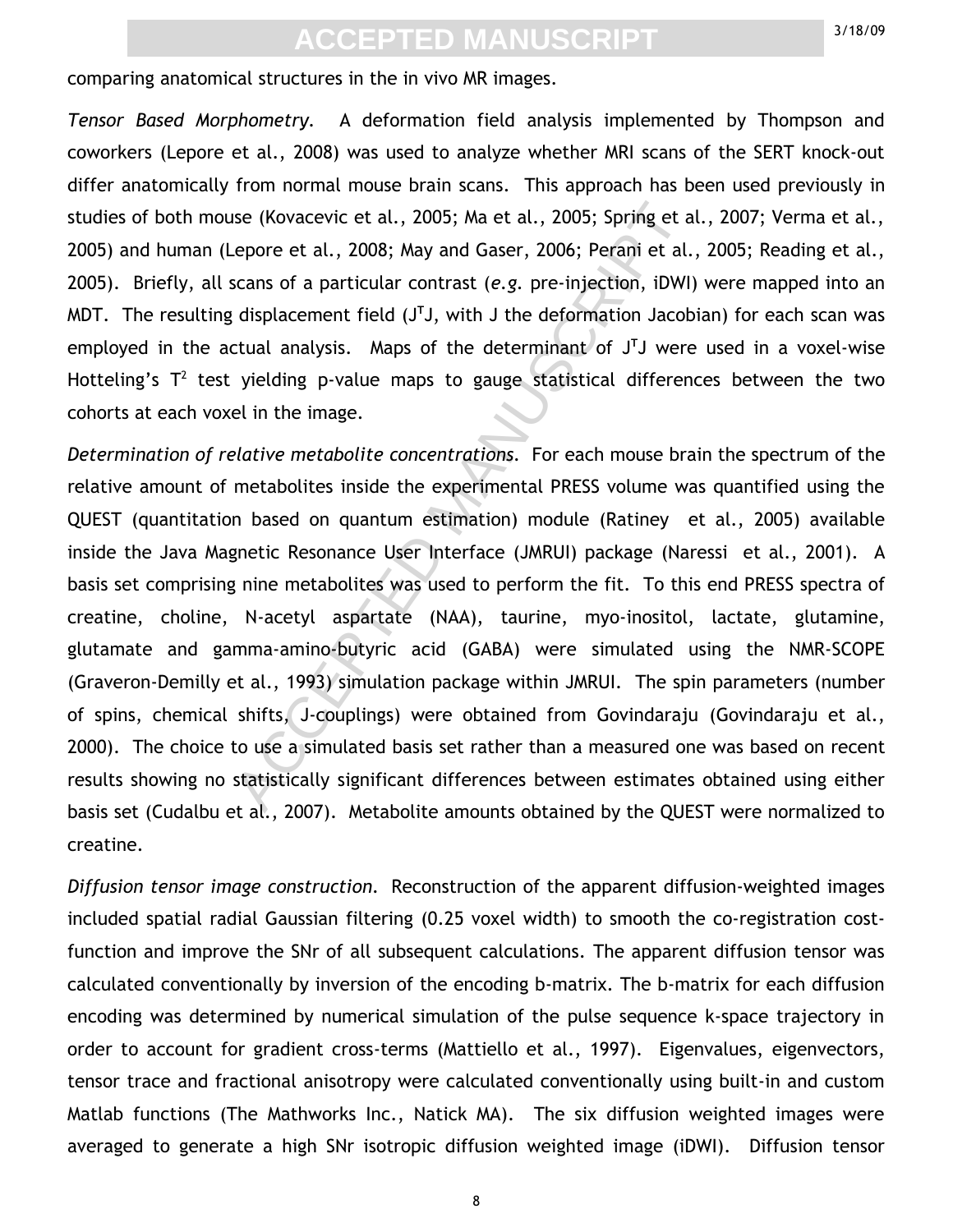images (and associated images of eigenvalue,  $\lambda_i$ ; trace,  $Tr(D)$ ; and fractional anisotropy, FA) were placed into the same space for voxel-wise comparisons using the methods outlined above for in vivo MR images.

*Rendering.* Visualization of the MR images and statistical parametric maps was performed with ResolveRT4 (Mercury Computer Systems, Inc., Hudson, NH) and MRIcro (Rorden and Brett, 2000).

#### **Results**

#### *Injection site location and condition*

y Computer Systems, Inc., Hudson, NH) and MRIcro (Romotom and condition<br>
were within a 0.3 mm radius for all 20 animals, as demoter Mn<sup>2</sup><sup>2</sup> injection into the PFC (Figure 1). The average is<br>
eral) +0.45±0.16mm, y (A-P), The injection sites were within a 0.3 mm radius for all 20 animals, as demonstrated in MR images recorded 1 hour after Mn<sup>2+</sup> injection into the PFC (Figure 1). The average injection site for all 20 animals was: x (lateral) +0.45 $\pm$ 0.16mm, y (A-P), +0.92 $\pm$ 0.28mm, z (D-V) -0.86 $\pm$ 0.27mm; for the SERT knockouts:  $x +0.43\pm0.16$ mm,  $y +0.74\pm0.25$ mm,  $z -0.83\pm0.26$ mm; and for the normals: x +0.47±0.17mm, y +1.1±0.18mm, z -0.88±0.29mm. Co-injection of fluorescent dextran allowed identification of the injection site by histology. We therefore performed a comprehensive histological analysis of all 20 brains to verify the location of the injection site, detect any morphologic evidence of injury, and validate that the injectate was delivered into the pathway previously identified by traditional tracers (Gabbott et al., 2005; Sesack and Pickel, 1992). The injection site could only be identified in 8 of 20 brains (4 normals and 4 SERT) that were fixed at 1-8 days after injection. At later time points, the injection site could not be identified. In 4 of the 20 brains, the injection site was only identifiable by the presence of fluorescent dextran as no other sign could be found in our serial histologic sections, whether stained for morphology with DAPI or with Nissl/Thionine (Figure 2). Nor could any gliosis, an indicator of brain injury, be found at later time points (Figure 2). In those brains where the injection site was identified by the presence of rhodamine-dextran, the surrounding tissue showed no increased cellularity, evidence of bleeding, or other damage/injury response, although the injectate did appear as a small droplet (50-100 µm diameter) displacing brain tissue at 1 day post injection. The location of identified injection sites in the PFC matched the injection position in MR images.

In both SERT knock-out and normal mice microscopic examination of locations distant from the injection site showed a significant number of rhodamine positive cells. These areas were restricted to regions representing predicted targets in the pathway from PFC, such as the globus pallidus (Figure 3).

### *Metabolite concentrations are similar in SERT and wild-type mice*

In vivo magnetic resonance spectroscopy offers a means to monitor non-invasively low molecular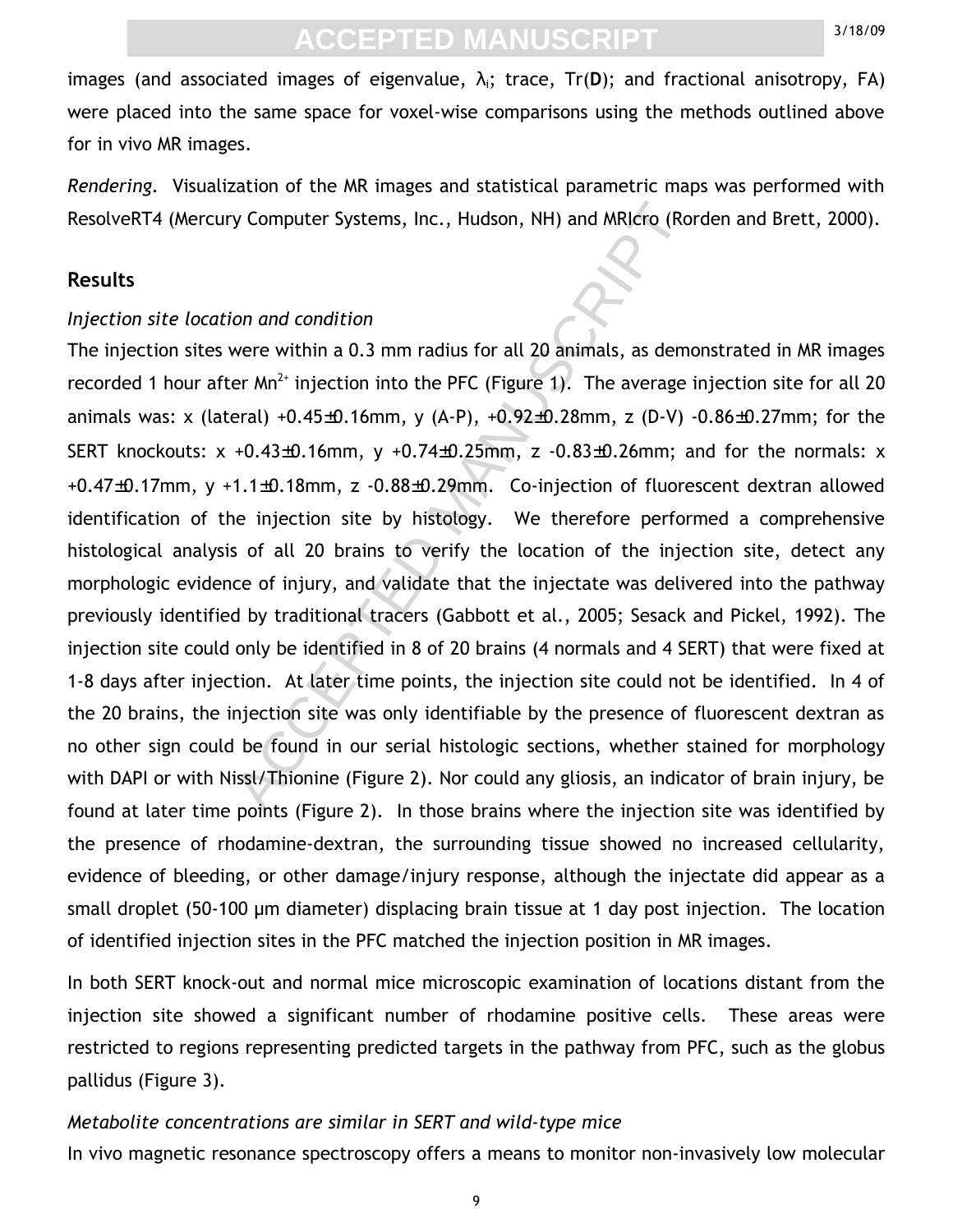weight metabolite levels within the intact brain (Choi et al., 2003; Jansen et al., 2006; Maudsley, 2002; Tkac et al., 2004). In this study we determined concentrations of metabolites relative to creatine, which is assumed to remain constant among mice and between the two cohorts (Figure 4). All spectra were recorded from a  $2mm<sup>3</sup>$  volume centered in the striatum (Figure 4B). Although Student's t-test statistical comparisons between the metabolite levels from the SERT knock-out and normal cohorts indicate that none of the metabolites are statistically different at a p<0.05 level, the choline and taurine levels are different at p<0.053; both being larger in the SERT knock-out versus normals.

#### *Voxelwise Analysis detects no anatomical differences in SERT compared to normal mice*

ugh Student's t-test statistical comparisons between<br>ock-out and normal cohorts indicate that none of<br>nt at a p<0.05 level, the choline and taurine levels are<br>the SERT knock-out versus normals.<br>detects no anatomical differ We aligned 3D MR images of 20 living mice, 10 for each genotype, into a single 3D atlas and used statistical parametric mapping to compare brain structure between genotypes. Two separate statistical analyses were performed. In the first, the extent of anatomical morphometric alterations undergone by the SERT knock-out was determined by tensor-based morphometry (TBM) of both *in vivo* and fixed MRI data sets. Secondly, the impact of SERT knock-out on tissue structure manifest in altered water diffusional characteristic was determined by image alignment and statistical parametric mapping of images of FA and Tr(D) (Verma et al., 2005).

The TBM analysis revealed that both the pre-injection *in vivo* scans and iDWI *ex vivo* scans had an extremely small number (less than 0.1% of the brain volume) of statistically different (p<0.01) voxels randomly scattered about the brain (colored areas in Figure 5). For the TBM analysis all the pre-injection data sets were mapped to the same MDT, the Jacobian of the deformation field calculated, and p-value maps noting statistical significance of differences in the deformations of the two cohorts determined. A similar calculation was done beginning with the iDWI data sets measured on fixed brains. In Figure 5 green areas denote voxels that differ significantly between the SERT knock-out and normal mouse brain scans at p<0.01.

After warping into the same space, an unpaired Student's t-test was used to gauge whether the normal and SERT knock-out have different patterns of FA or Tr(D). No patterns of differences were observed with either FA or Tr(D) measurements with very few significantly different voxels between the brains of SERT knock-out and normal mice: 0.4% for FA and 0.2% for Tr(D) (Figure 6). Colored voxels show the differences between the SERT knock-out and normal mouse at a significance level of p<0.01.

#### *Visualization of Mn2+ transport in the limbic system of living mice*

In contrast to the results of spectroscopy and DTI imaging, where little to no differences between SERT knock-out and normal mice were found,  $Mn^{2+}$  accumulation over time was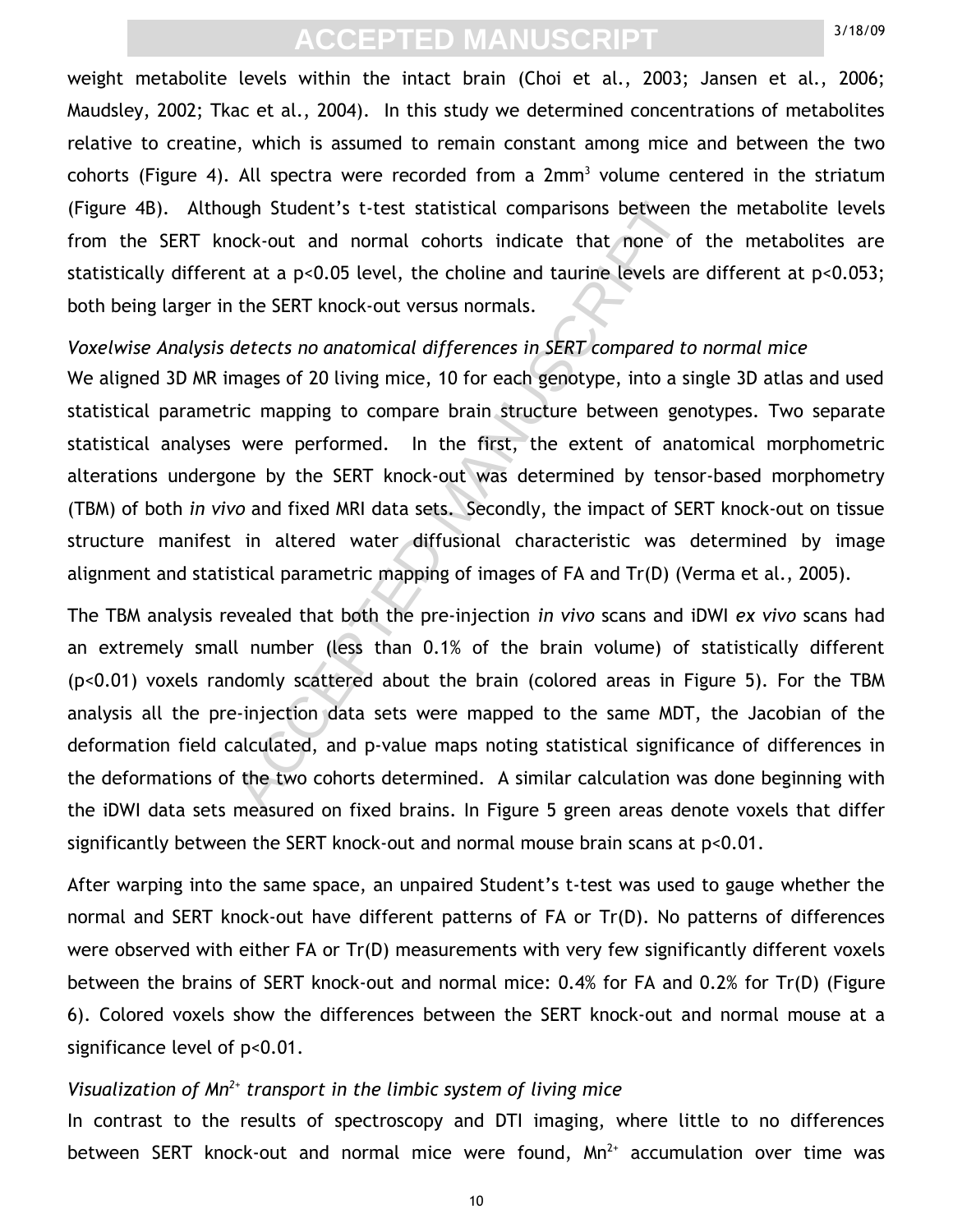MR images, then at each time point averaged the ock-out mice. The averaged images preserve the fical structures are clear and distinct (e.g. ventricl<br>rnal and external capsule are all easily identifiably<br>globus pallidus ( profoundly different in SERT knock-outs compared to normals. Alignment and a consistent intensity scaling allowed us to visually and computationally follow the changes due to the appearance of  $Mn^{2+}$  induced hyperintensity in structures distant from the injection site in averaged co-aligned images, such as the slices shown in Figure 7. We aligned all of the SERT knock-out *in vivo* MR images, then at each time point averaged the images from the 10 individual SERT knock-out mice. The averaged images preserve the fidelity of the original images – anatomical structures are clear and distinct (*e.g.* ventricles, corpus callosum, hippocampus, internal and external capsule are all easily identifiable) (Figure 7). Signal intensities in the globus pallidus (GP) and substantia nigra (SNr) regions are qualitatively unchanged from pre-injection to the 3 hour time point, then increase at 4 hours and increase again at 24 hours (Figure 7A). Intensity measurements in a region of interest (ROI) within the GP ipsilateral to the injection site as a function of time after injection in averaged images from each time point and genotype confirm the visual assessment (Figure 7B)

### *Statistical mapping of Mn2+ tracing from PFC injection: Profound differences between SERT knock-out and normal mice*

For an unbiased assessment of the whole brain, we performed automated voxel-wise statistical parametric mapping to determine the spatial extent of  $Mn^{2+}$  accumulation as a function of time after injection (Figure 8 and Supplemental Data). For clarity, normal and SERT knock-out cohorts are shown separately, and volumes with significant increases (p<0.025) are color coded. Comparisons between the earliest two time periods are shown in pure green for both the SERT knock-out and normal animals, while later times are displayed with increasing amounts of blue for the SERT knock-out and red for the normal animal.

The injection site was readily detected in the 1hr compared to pre-injection statistical map, as shown in green in Figure 8. The pure green colored regions are voxels that are significantly more intense immediately post injection than before injection of a small amount of  $Mn^{2+}$  into the prefrontal cortex. As the green areas (1hr>pre) show in slice 1 of the coronal view (Figure 8A and 8B) and slices 3-5 of the sagittal view (Figure 8C and 8D), after the injection a spheroid of hyperintensity in the MR image appears, likely due to  $Mn^{2+}$  diffusion. Comparison of the 1hr40m image data sets with those recorded at 1hr post-injection reveals no significant changes in either the SERT knock-outs or normal animals.

By 2hr20m post-injection,  $Mn^{2+}$ -induced intensity changes had already progressed from the injection point to more distal locations. Wide spread changes were already apparent at 2hr20m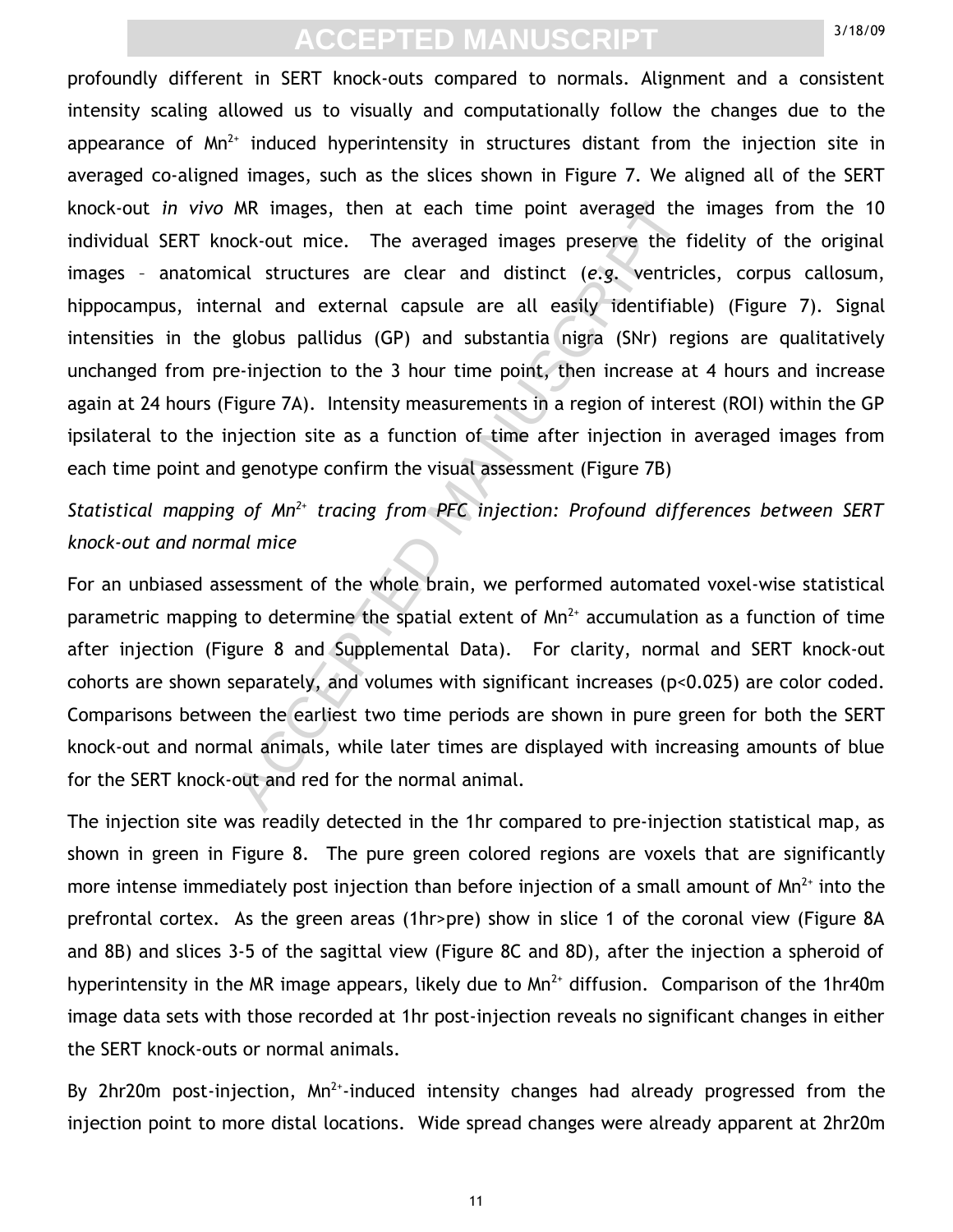post injection between the two genotypes. (Figure 8. 2hr20m>1hr40m). For the SERT knockouts, at the most dorsal level of the injection site on the ipsilateral side only, the hyperintensity increase expands outward through layers 3 and 4 of the cortex (blue-green regions in Figure 8B slices 1 and 2, Figure 8D slices 1-3). At 1.5mm off midline, the hyperintensity increase dips into the dorsal anterior portion of the caudate putamen (CP), courses across the CP and down into the globus pallidus (GP), bed nucleus of the stria terminalis (BST), and most rostral portion of the thalamus (TH). These changes are especially apparent in the ipsilateral sagittal slices (Figure 8D slices 1-5). For the normal animals, we see relatively small isolated volumes of hyperintensity increase in the CP ipsilateral to the injection site and just outside the injection volume on the contralateral side (Figure 8A slice 1; Figure 8C slices 2, 7, 8).

portion of the caudate putamen (CP), courses across<br>(GP), bed nucleus of the stria terminalis (BST), and n<br>These changes are especially apparent in the ips<br>-5). For the normal animals, we see relatively smal<br>asee in the C From 2hr20m to 3 hours post-injection, the SERT knock-outs show additional hyperintensity increase in the ipsilateral CP; spreading ipsilateral to contralateral in a discontinuous arc through several nuclei of the anterior TH (Figure 8B slices 2-4). For the normal cohort, we note hyperintensity increase dorsal to ventral across the anterior third of the ipsilateral CP, connecting to the medial edge of the CP and down through the BST with a small amount in the paraventricular TH; and hyperintensity increase contralateral in the dorsal and mid level CP, medial portion of the GP, and more ventrally in the BST with small amounts in the TH and the nucleus accumbens (ACB). See Figure 8A slices 3-5 and Figure 8C slices 1-4.

From 3 hours to 4hr20m post-injection, the SERT knock-outs have additional hyperintensity increase with more volume occupied in the same locations as 3hr>2hr20m statistical parametric map (SPM). The arc through the TH is now broader and continuous to the contralateral GP. For the normal animals, hyperintensity increases are displayed in major portions of the ipsilateral CP and medial portions of the GP, leading down to the BST, then into the reticular nucleus (RT) and central portions of the TH with additional intensity increases in dorsal regions of the hypothalamus (HY). No changes are seen contralateral to the injection site in this comparison (Figure 8. 4hr20m>3hr).

Major differences in the accumulation of  $Mn^{2+}$  signal evolved throughout the time course of the experiment in both cohorts. The extent and location of these changes become increasingly different between the two cohorts over time. Between 4hr20m and 24 hours, widespread changes were seen in images from both knock-out and normal cohorts (pure red and blue in Figure 8).

In the normal animals, three significant threads of hyperintensity can be identified, with none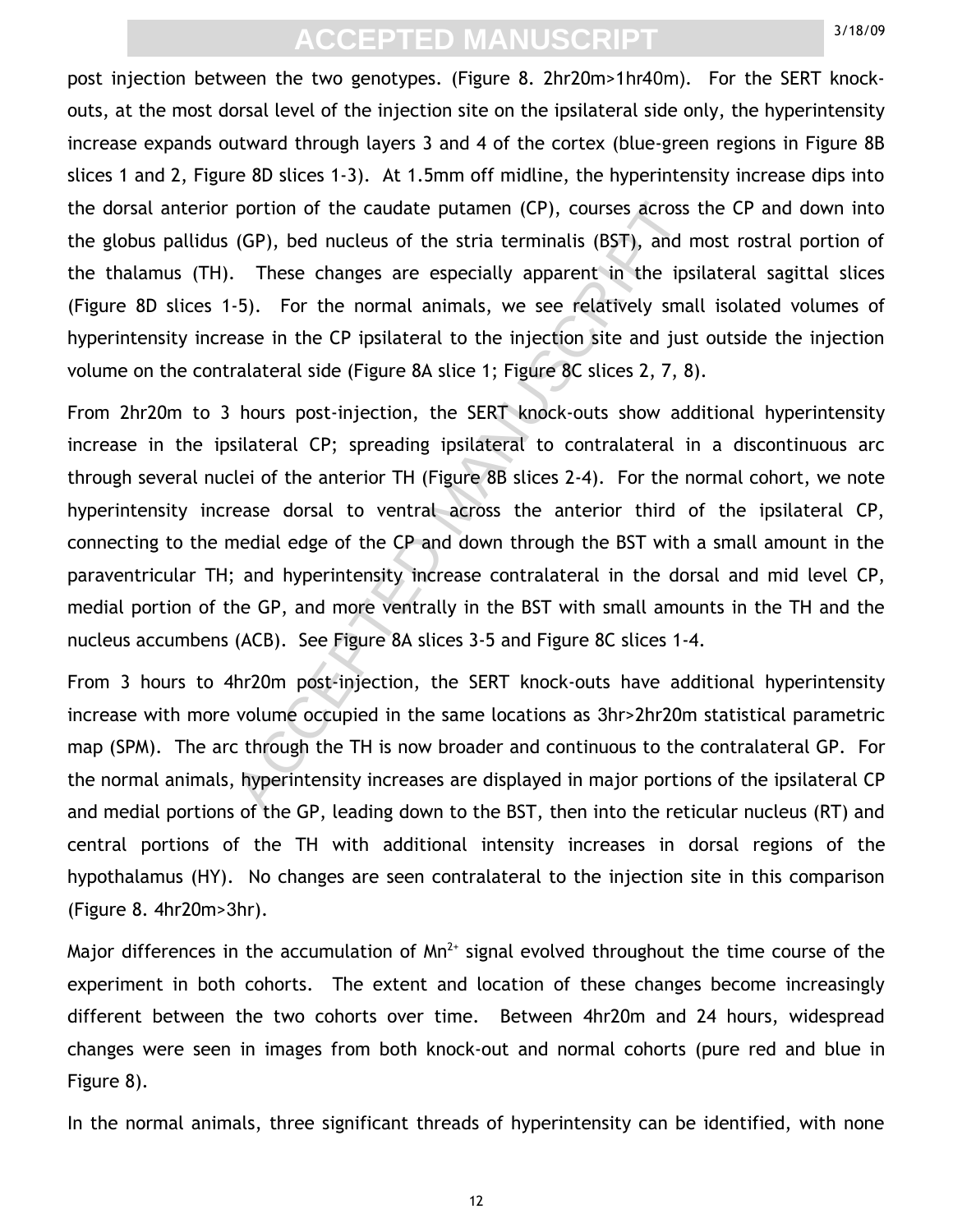extending further posterior than the TH at -2.5mm Bregma. One thread runs from Layer 5 cortex at 0.5mm Bregma tracing diagonally back to the midline at -1.6mm Bregma in the retrospinal cortex (Figure 8A slices 2-4). The second thread is ipsilateral to the injection site filling much of the CP, and large portions of the GP, ACB, and substantia innominata (SI); plus the claustrum (CLA) and nearby cortex. This thread further expands to fill half the TH farthest from the midline (Figure 8A slices 4 and 5, 8C slices 1 and 2). The third thread is contralateral to the injection site and somewhat smaller than the second thread but occupies substantially the same anatomy (Figure 8A slices 4 and 5, Figure 8C slice 8 and 9).

and nearby cortex. This thread further expands to fi<br>
igure 8A slices 4 and 5, 8C slices 1 and 2). The third is and somewhat smaller than the second thread but occ<br>
ier 8A slices 4 and 5, Figure 8C slice 8 and 9).<br>
buts b In the SERT knock-outs by 24 hr, three distinct differences with normals become obvious. First, instead of distinct threads progressing from the injection site, in the knock-outs we note a more general spread of the hyperintensity posterior to the mid level TH with a larger volume occupied contiguously across the entire TH, *i.e.* compare the 24hr>4hr30m SPM with the 4hr20m>3hr SPM (Figure 8B slice 5). Second, the enhanced region extends more ventrally to occupy much of the substantia nigra (SNr) both ipsilateral and contralateral to the injection site (Figure 8B slices 6 and 7, Figure 8D slices 2 and 3), as well as the ipsilateral ventral tegmental area (VTA) (Figure 8B slice 8, Figure 8D slice 4). Finally, significant intensity increases are observed far posterior into the dorsal nucleus Raphé (DNR), red nucleus (RN) and pontine reticular nucleus (PRN) (Figure 8B slices 9-12, Figure 8D slices 3-5). This accumulation of  $Mn^{2+}$  in the posterior regions of the brain was not detected in normals.

#### **Discussion**

Here we show profound differences in the neuronal circuitry caused by a genetic disruption of the serotonin transporter in a mouse model system using a panel of magnetic resonance methods. Both metabolite detection by MRS and anatomy by TBM and DTI demonstrated no detectible differences between SERT knock-out and normal mice. In contrast, widespread differences were revealed by neuronal transport of the MR contrast agent,  $Mn^{2+}$ . After injection of  $Mn^{2+}$  into the prefrontal cortex of living mice, the classic pathway to the limbic system became highlighted over 24 hours in normal mice, whereas in SERT knock-out,  $Mn^{2+}$ -induced increased intensity occurred more caudally, progressing into the dorsal nuclei Raphé of the brain stem. Thus by 24 hours little overlap in the highlighted anatomy between the two types of mice was found. This dramatic difference in  $Mn^{2+}$  accumulation cannot be explained by alterations in metabolite levels or anatomy of the mutants.

MRS detectable metabolite levels in the caudate putamen of knock-out mice are similar to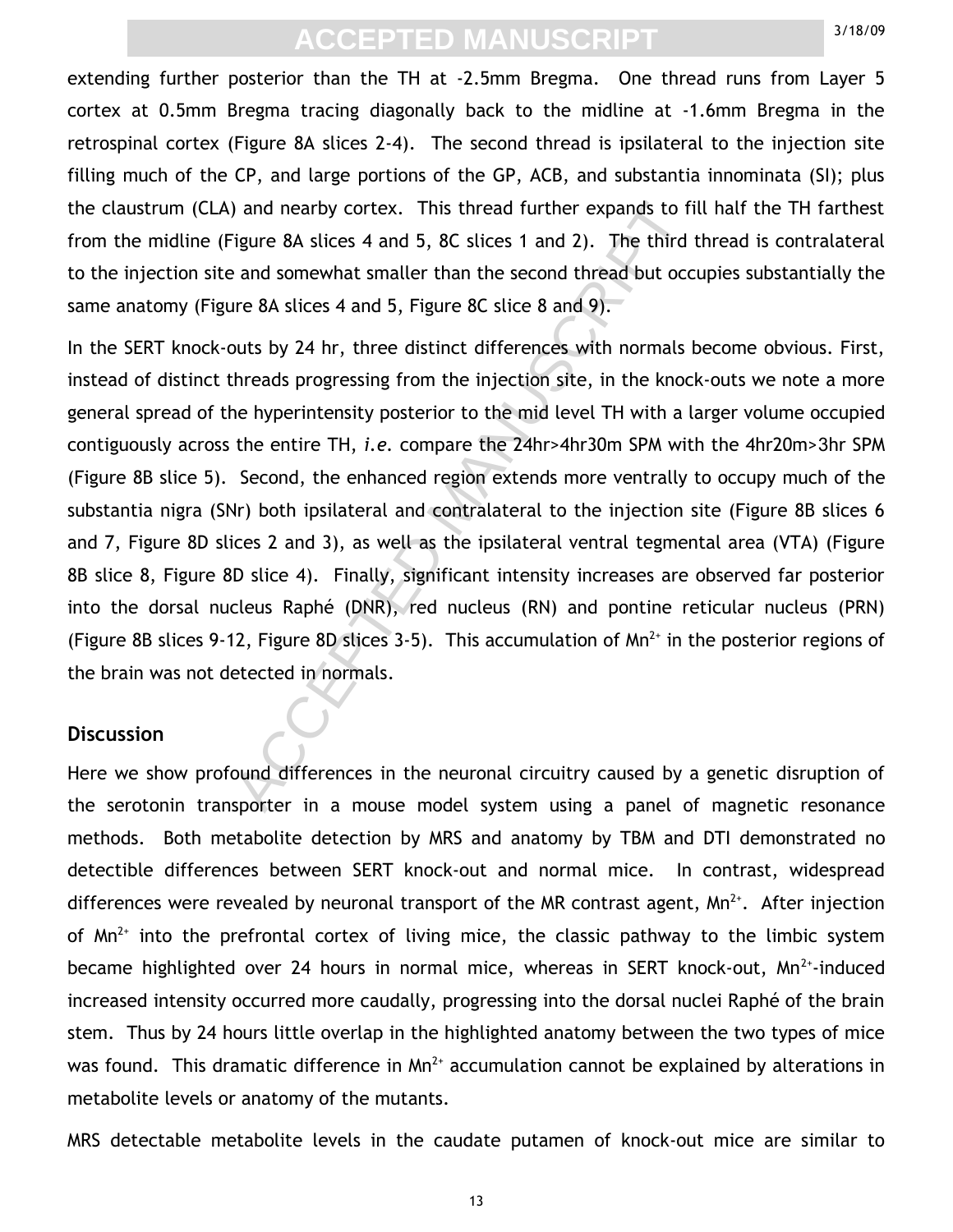#### 3/18/09

### **ACCEPTED MANUSCRIPT**

normals. Thus neuronal viability (indicated by NAA/Cr), excitatory and inhibitory system integrity (indicated by Glu/Cr and GABA/Cr), membrane turnover (indicated by Cho/Cr), and glial volume (indicated by Tau/Cr) are not significantly different between the SERT knock-out and normal animal (Brian Ross, 2001; Dedeoglu et al., 2004; Hetherington et al., 1997; Lyoo and Renshaw, 2002; Marjanska et al., 2005; Morris, 1999; Rothman et al., 2003; Rudin et al., 1995).

Histology also demonstrated no detectible toxic effect of the injectate containing 3 nmol of  $Mn^{2+}$ on the brain parenchyma in either genotype. This agrees with work of Canals and coworkers who found a threshold for neuronal cell death of 16nmol and for astrogliosis of 8nmol  $Mn^{2+}$ (Canals et al., 2008). Thus differences in MEMRI delineated pathways are not due to selective anatomical damage by the injection in either genotype.

rjanska et al., 2005; Morris, 1999; Rothman et al., 2003<br>onstrated no detectible toxic effect of the injectate cor<br>chyma in either genotype. This agrees with work of<br>bold for neuronal cell death of 16nmol and for astro<br>i). Tensor-based morphometry (TBM) also failed to show any gross anatomical differences between the two cohorts, *i.e.* no differences in the size or shape of structures, no missing structures, no cerebellar or hippocampal dysmorphism. We used TBM to compare the SERT knock-out and the normal mouse brain based on *in vivo* pre-injection MRI and *ex vivo* iDWI data sets. Thus, the lack of change must be viewed within the context of the limited spatial resolution (100µm) and contrast of the images. Histological examinations reveal that SERT knock-out mice have altered barrel field morphology (Persico et al., 2001) and other cellular level changes in the cortex and other parts of the brain (Altamura et al., 2007; Li, 2006; Persico et al., 2000a; Wellman et al., 2007). The TBM methodology as implemented here is insensitive to changes at the higher resolution used to detect these microscopic anatomical differences.

Fractional anisotropy (FA) and the trace of the water diffusion tensor (Tr(D)) have been used to gain insight into changes in white matter tracts and other ordered brain structures (Drobyshevsky et al., 2005; Tyszka et al., 2006; Wieshmann et al., 1999). FA and Tr(D) are two rotationally invariant indices derived from the diffusion tensor that provide information about underlying tissue characteristics (Alexander et al., 2001; Basser, 1995; LeBihan, 1995; Mori et al., 2001; Papadakis et al., 1999; Pfefferbaum et al., 2000; Song et al., 2002; van Doorn et al., 1996). Fractional anisotropy is a scalar measure of the diffusion anisotropy (*i.e.* propensity of water to diffuse along, rather than perpendicular to, nerve bundles). Tr(D) is a measure of the orientation-independent mean diffusivity of water in the tissue. Statistical parametric maps of our data failed to detect any meaningful differences between FA and Tr(D) datasets from SERT knock-out and normal mice. Hence the tracts and ordered structures detected by FA and Tr(D) are essentially normal in the SERT knock-out. Thus, anatomical differences at the 100µm resolution of this data are unlikely to contribute to the large differences in  $Mn^{2+}$  distribution.

14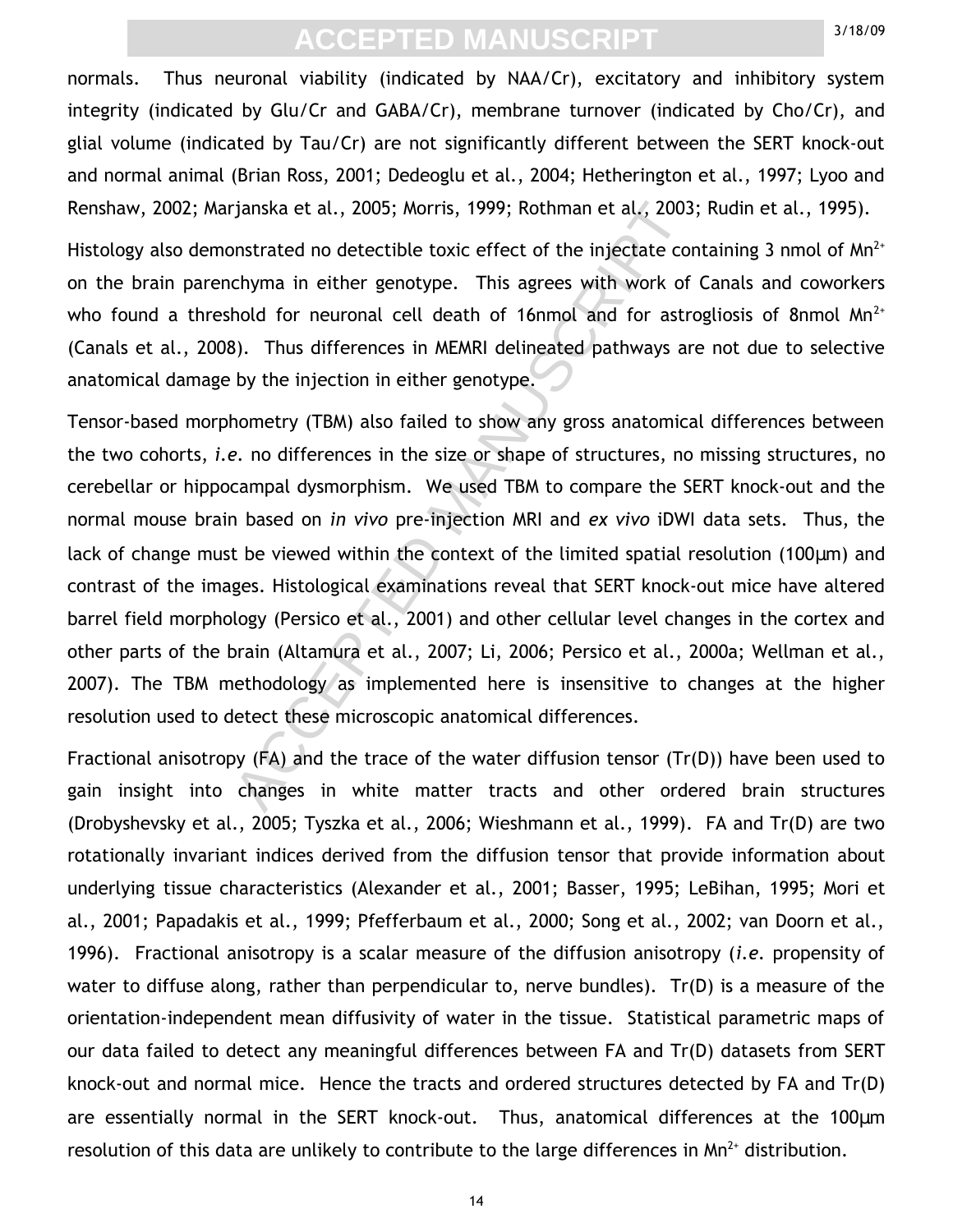The dramatic differences in  $Mn^{2+}$  enhanced MR images in the SERT knock-out mice compared to normal animals were found both in the anatomical distribution of  $Mn^{2+}$ -induced intensity increases and in the time course of their appearance. After introduction of nanoliter amounts of  $Mn^{2+}$  into the prefrontal cortex, both knock-out and normal mice displayed  $Mn^{2+}$  accumulation in the CP, GP, and thalamus; while only the knock-out showed additional accumulation further basal and posterior in the hypothalamus, SNr, VTA, RN, and PRNr over time.

nalamus; while only the knock-out showed additional<br>in the hypothalamus, SNr, VTA, RN, and PRNr over time<br>ade trans-synaptic tracer thought to be selectively tak<br>ion channels and transported via fast axonal transpo<br>tant si  $Mn^{2+}$  is an anterograde trans-synaptic tracer thought to be selectively taken up through  $Ca^{2+}$  or other divalent cation channels and transported via fast axonal transport within neurons to accumulate at distant sites in sufficient amounts to produce significant intensity changes detected by T<sub>1</sub>-weighted MRI (Murayama et al., 2006; Silva et al., 2004; Van der Linden et al., 2007). Moreover,  $Mn^{2+}$  is an activity dependent tracer, as it is taken up by active neurons via voltage gated Ca<sup>2+</sup> channels (Aoki et al., 2002; Drapeau and Nachshen, 1984; Narita et al., 1990) and crosses active synapses (Bearer et al., 2007a; Pautler et al., 2003; Saleem et al., 2002). There is no known specificity of  $Mn^{2+}$  for any particular type of neuron. Thus, the projections observed in this work likely arise from all neurons at the forebrain injection site, regardless of their neurotransmitter specificity. In this regard, several cellular level differences in the prefrontal cortex have been observed between SERT knockout and normal mice, including increased neuronal density, changes in layer thickness, and increased branch length in pyramidal neuron dendrites (Altamura et al., 2007; Persico et al., 2003; Persico et al., 2001; Wellman et al., 2007). These cellular differences must modulate to some extent the initial uptake and, thus, could modulate the temporal distribution of  $Mn^{2+}$  originating in the forebrain. Cellular differences due to SERT knock-out have also been noted in locations such as the somatosensory cortex, amygdala, hypothalamus, striatum, and dorsal Raphe (Kim et al., 2005; Li, 2006; Li et al., 2003; Lira et al., 2003; Persico, 2004; Persico et al., 2000b; Wellman et al., 2007). These structural, cellular, and molecular differences all contribute to the functional differences in neuronal circuits in the two cohorts of mice that affect the transport/relocation of  $Mn^{2+}$ . This interpretation is consistent with other studies of SERT knock-out mice showing that they exhibit significant adaptive changes at the molecular/synaptic/cellular level; including region specific changes in various serotonin receptor densities and altered responses in other neurotransmitter systems (Fox et al., 2007; Kim et al., 2005; Li, 2006; Murphy et al., 2004; Murphy and Lesch, 2008; Shen et al., 2004; Wellman et al., 2007).

 $Mn^{2+}$  transport in the normal animal delineates some, but not all, of the expected connections between the neocortex and the basal ganglia of the rodent brain (Carr and Sesack, 2000;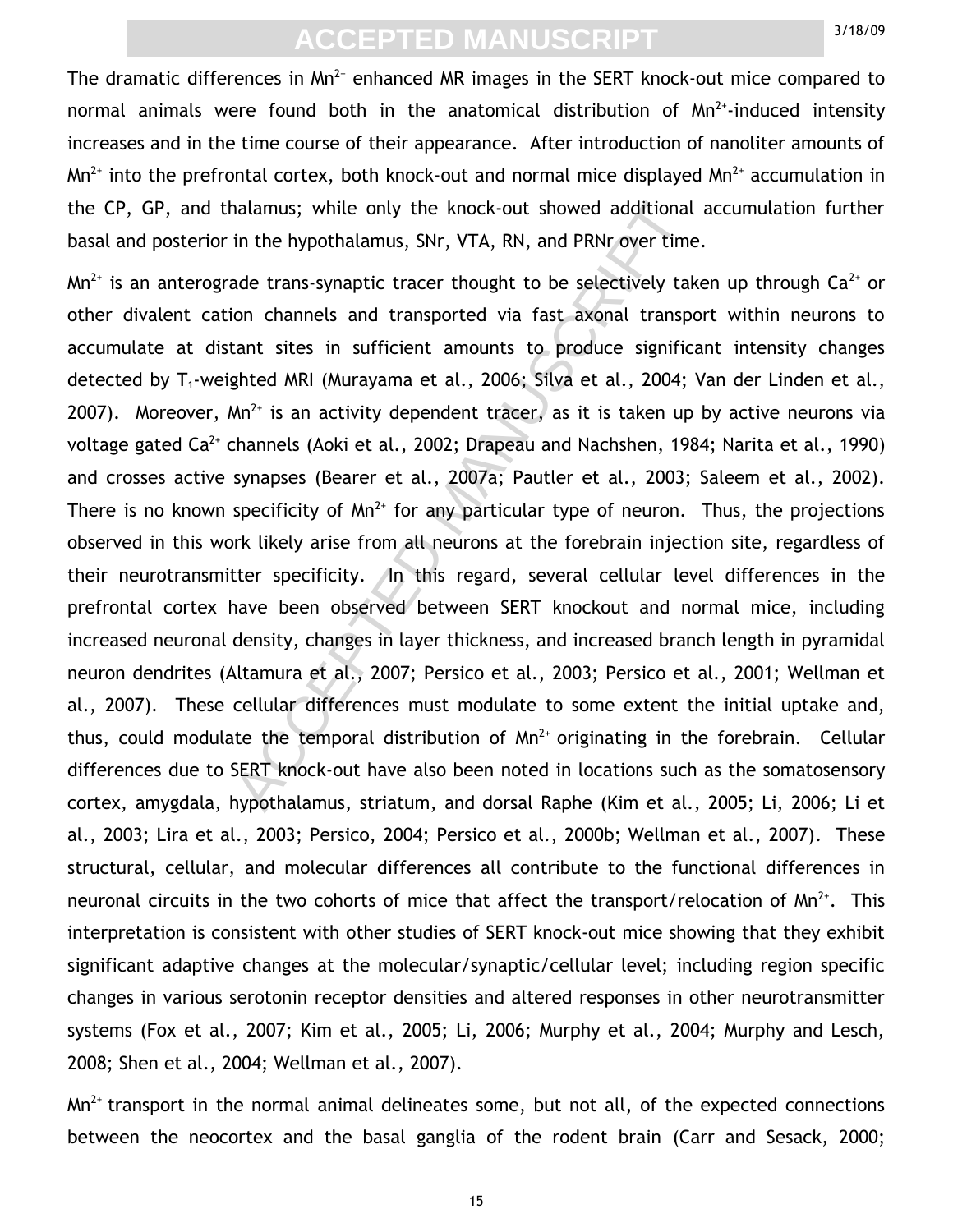Gabbott et al., 2005; Paxinos, 2004). Over the course of 3 hours,  $Mn^{2+}$  is transported from the prefrontal cortex to the caudate putamen (CP) and then onto the globus pallidus (GP), nucleus accumbens (ACB), and thalamus (TH). Similar connections were observed in the rat after stereotaxic injection on  $Mn^{2+}$  into the CP (Soria et al., 2008). By 4 hours post-injection hyperintensity is seen in the bed nucleus of the stria terminalis (BST) and dorsal regions of the hypothalamus (HY). We interpret the large volume of the striatum occupied in the 24hr>4hr20m statistical parametric map (SPM) of the normal mice to be a consequence of three factors: 1) continued input from the prefrontal cortex; 2) transfer among striatal interneurons; and 3) feedback along the thalmo-striatal pathway. Likewise, feedback along the thalmo-cortical pathway accounts for highlighted voxels in the retrospinal cortex. We do not observe the pathways (direct or indirect) to the substantia nigra (SNr) or projections to the ventral tegmental area (VTA) in these experiments, implying relatively lower activity of neurons projecting to these locations in the normal mouse.

en in the bed nucleus of the stria terminalis (BST) and<br>We interpret the large volume of the striatum occupic<br>ric map (SPM) of the normal mice to be a consequenc<br>om the prefrontal cortex; 2) transfer among striatal<br>e thal Both temporal and spatial patterns of  $Mn^{2+}$  accumulation in the serotonin transporter knock-out mouse were profoundly different than those observed in the normal mouse. As noted by others, lifelong lack of SERT causes rearrangement of the relative concentrations and distributions of the various serotonin receptors (Gobbi et al., 2001; Holmes et al., 2003; Li et al., 2003; Mathews et al., 2004; Montanez et al., 2003; Murphy and Lesch, 2008) that are thought to lead to a loss of functional integration and inhibitory regulation in neural circuitry related to emotion and effects of drugs of abuse (Hariri and Holmes, 2006; Uhl et al., 2002). Moreover, SERT knock-out mice show changes in dendritic morphology in the PFC (longer apical dendritic branches in the knockout) and the basolateral amygdala (greater neuronal density) (Wellman et al., 2007); as well as significant increases in neuronal cell density in the neocortex (Altamura et al., 2007). Although neurons in the PFC are known to project to the basolateral amygdala (BLA) (Gabbott et al.,  $2005$ ), no Mn<sup>2+</sup> transport to the BLA from the injection site in the PFC is seen in the knock-out mouse and only very minor amounts in the normal mouse at 24 hours after injection. We conclude from this that the PFC-BLA circuit is less robust than connections to the more medial structures (CP, ACB, and TH) in both the normal and SERT knock-out mice.

If activity dependent uptake and release are dominant factors determining the  $Mn^{2+}$  distribution, then differences in the statistical parametric maps of the normal and SERT knock-out mice likely reflect differences in neuronal circuit activity. At early times, we observed  $Mn^{2+}$  accumulation in the CP of SERT knock-outs well before normal mice; indicative of increased activity in the PFC (thus increased  $Mn^{2+}$  uptake) and/or more functionally dense connections between the PFC and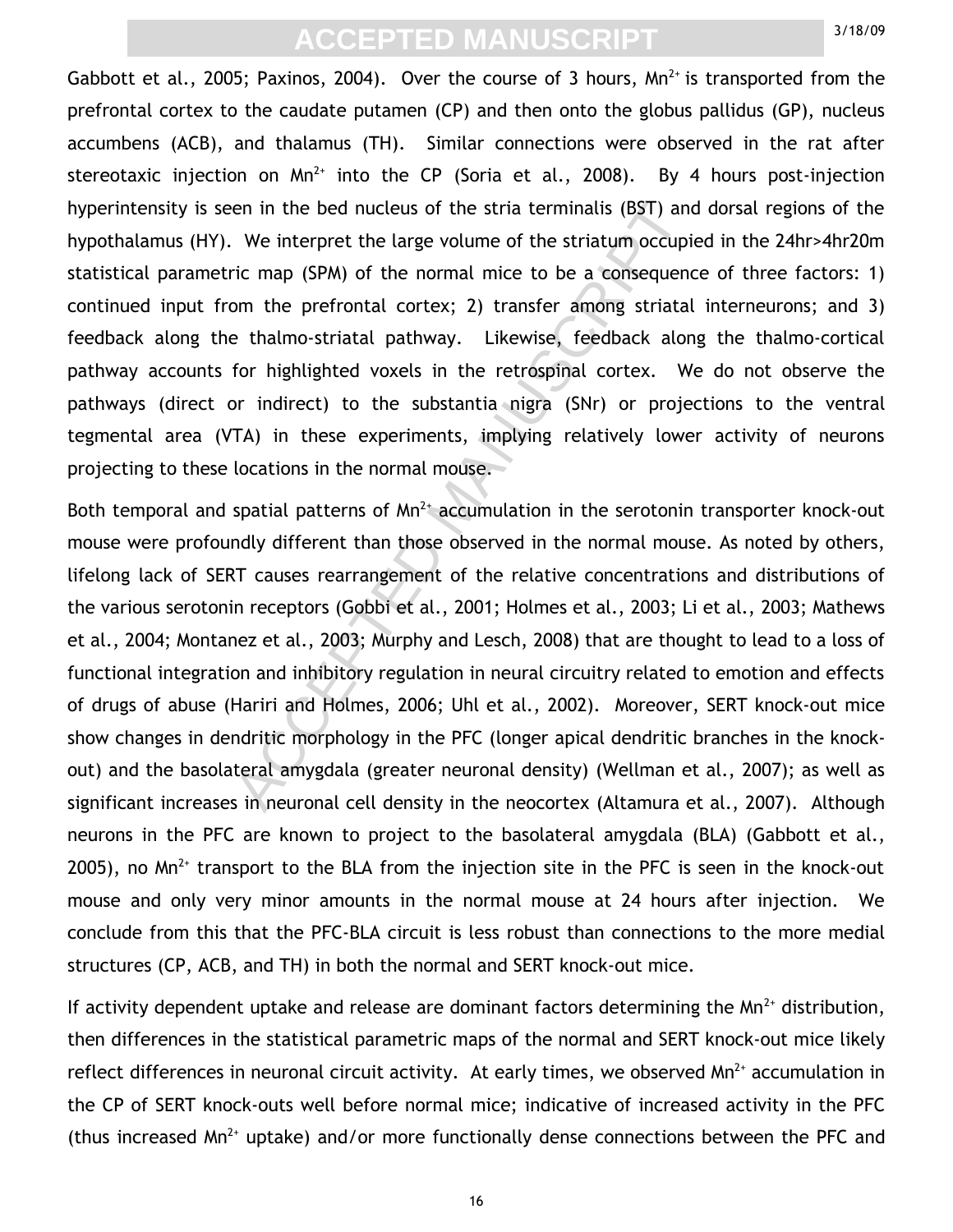CP in SERT knock-outs as compared to normal mice. Increased uptake of  $Mn^{2+}$  in the PFC of the SERT knock-out is consistent with changes in dendrite morphology and cortical neuronal cell densities observed by others (Altamura et al., 2007; Wellman et al., 2007).

the SERT knock-out versus normal, as evidenced by t<br>increases in GP and TH of the SERT knock-out we<br>rs post-injection in SERT knock-out versus 3-4 hours<br>is no hint of Mn<sup>2+</sup> transport to these locations was of<br>t, at 24 hou Subsequent connections from the CP to the GP and TH were also found to be more active (and/or denser) in the SERT knock-out versus normal, as evidenced by the occurrence of  $Mn^{2+}$ induced intensity increases in GP and TH of the SERT knock-out well before the normal (appearing 2-3 hours post-injection in SERT knock-out versus 3-4 hours post-injection in the normal mice). Although the normal animals are known to have important circuits involving the SNr, VTA, and DNR; no hint of  $Mn^{2+}$  transport to these locations was observed in the normal animal. In contrast, at 24 hours post-injection we do note  $Mn^{2+}$  accumulation in these same structures in the SERT knock-out. Thus, one or more of three conditions apply in the SERT knock-out when compared with the normal mouse: 1) increased uptake because of increased activity in neurons projecting from CP/GP to SNr/VTA/DNR and subsequent delivery of  $Mn^{2+}$ ; 2) more neurons projecting to these areas; and/or 3) increased dendritic uptake by neurons in these areas.

 $Mn^{2+}$  labels a well defined subset of the known projections from the PFC. Labeled projections are qualitatively different in normal as compared to SERT knock-out animal. The schematic in Figure 9 shows the three most striking general differences observed between the SERT knock-out and normal mouse: 1) connections from the PFC to the ACB are observed in normal, but not the SERT knock-out; 2) connections from the PFC to the VTA and SNr are observed in the SERT knock-out, but not the normal mouse; 3) connections in the SERT knock-out progress as far posterior as the dorsal nucleus Raphé and PRN, but stop mid thalamus in the normal mouse. Although connections from the VTA to the ACB are well known in the rodent (Carr and Sesack, 2000; Gabbott et al., 2005; Gerfen, 2004; Sesack and Pickel, 1992), they are not observed here in either the normal or knock-out mice. These findings imply that in the SERT knock-out the mesocortical and nigrostriatal pathways are emphasized at the expense of the mesolimbic pathway. Morphological changes noted by others (*e.g.* changes in barrel field density, neuronal density, and dendritic morphology) likely influence the functional responses reported by  $Mn^{2+}$ enhanced MRI. Thus, we predict that PFC projections terminating in the SNr, VTA and PRNr will have different morphology in the SERT knock-out compare to the normal mouse: likely greater neuronal and or dendritic spine density.

The limbic cortical-ventral striatopallidal circuitry is intimately involved in addiction, aggression, and affective disorders (Berton and Nestler, 2006; Everitt and Robbins, 2005; Murphy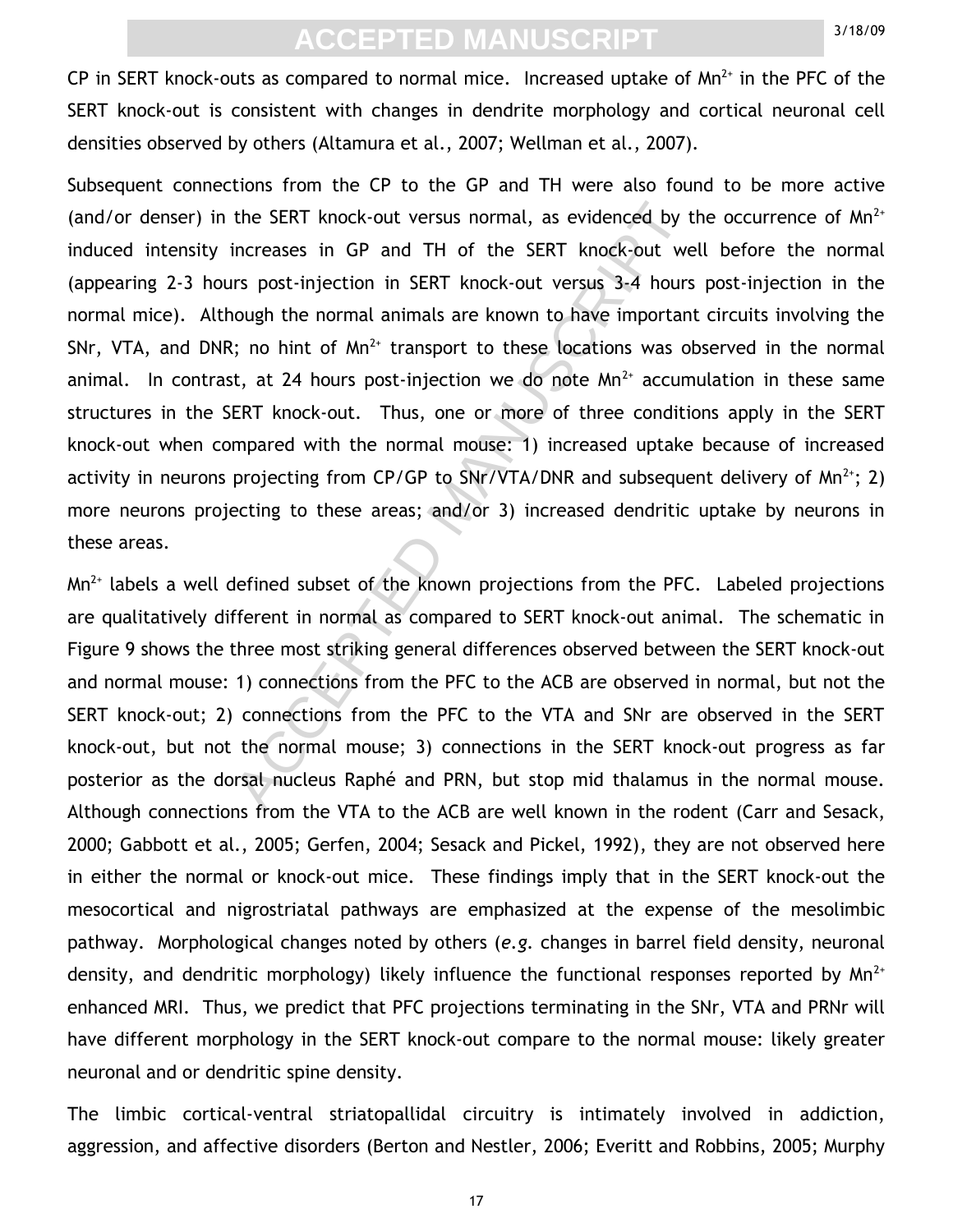t: the prefrontal cortex. Using MRS, TBM, and DT, gross anatomy, and structural characteristics in b<br>MRI provides a view of the brain bridging its cellul<br>From the mesoscopic view afforded by MRI, we observer<br>ferontal corte and Lesch, 2008; Nelson and Trainor, 2007; Robbins and Everitt, 2002). The SERT knock-out animal model used here reflects many human traits associated with particular human SLC6A4 variants (Murphy et al., 2004; Murphy et al., 2003; Uhl, 2006). We have employed  $Mn^{2+}$ enhanced MRI to investigate descending neuronal projections originating in the most anterior part of this circuit: the prefrontal cortex. Using MRS, TBM, and DTI we observe similar metabolite profiles, gross anatomy, and structural characteristics in both normal and SERT knock-out mice. MRI provides a view of the brain bridging its cellular-molecular and the behavioral aspects. From the mesoscopic view afforded by MRI, we observe that active circuitry originating in the prefrontal cortex in the SERT knock-out is biased towards more posterior areas (substantia nigra, ventral tegmental area, and dorsal nucleus Raphé) directly involved in the reward circuit pointing to specific modulation of this circuit by the altered lifelong serotonin tone. As illustrated in this work, MRI can be used to link the micro level and macro level aspects of animal models of disease; in this case providing important insights into how a specific molecular alteration (SERT knock-out) is manifested in the complicated and critically important cortico-limbic circuit.

#### **Acknowledgements**

We thank Mike Tyszka at Caltech for creation and implementation of the DTI routines; and Cornelius Hojatkashani, Ilya Eckstein, Boris Gutman, Natasha Lepore, Igor Yanovsky and Mubeena Mirza at the Laboratory for NeuroImaging at UCLA for invaluable assistance with LONI pipeline and TBM analysis. The project was funded in part by the Beckman Institute, NIH NIGMS GM47368, NINDS NS046810, P20 RR018757 (E.L.B.), NIDA R01DA18184, and NCRR U24 RR021760 Mouse BIRN (R.E.J.)

#### **Figure and Table Legends**

**Figure 1.** *Injection sites are closely grouped within the prefrontal cortex.* Location of the injection site is measured as the center of the hypointense region in the MR image recorded 1 hour post–injection. In the three projections, injection sites for individual animals are shown as orange spheres for SERT knock-outs and gray spheres for normal mice. Scale bar = 1mm.

**Figure 2.** *Injection site shows minimal injury.* All 20 brains were examined by histology. Examples of a section through the PFC of brains imaged by MR and then fixed for histology, sectioned coronally in the same block in register, and stained in parallel for Nissl/Thionine are shown. The brain in (A) was fixed at 2 days and (B) 16 days after injection. At 2 days (A) an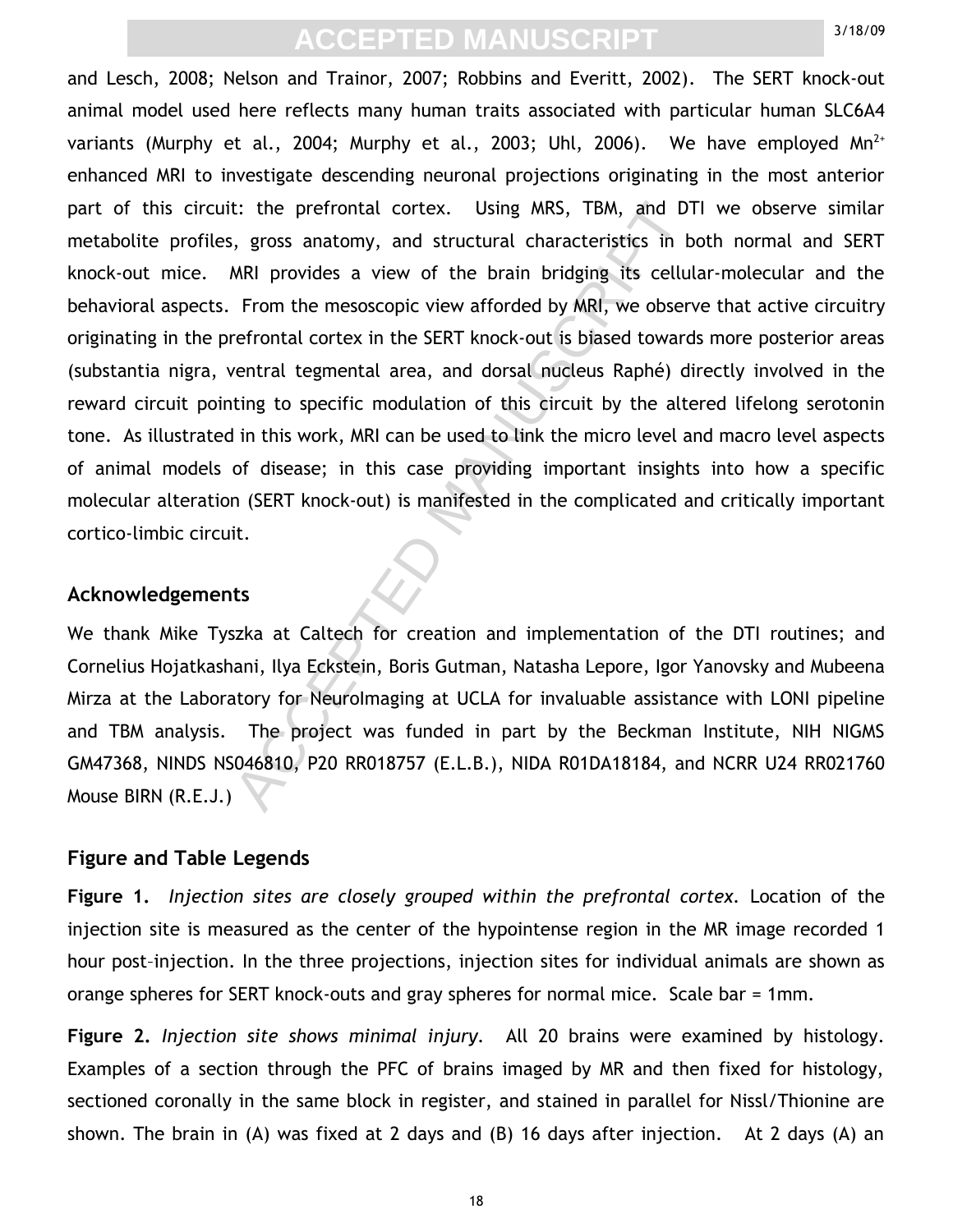apparent needle track is found in the Nissl/Thionine stained section and confirmed as the injection site in a parallel section imaged by fluorescence (C). The fluorescent tracer has already traveled along neural processes into deeper regions of the brain and along the corpus callosum. Higher magnification (D) reveals no hemorrhage, or evidence of inflammation at the injection site or along the track. At 16 ddays (B) no histologic evidence of the injection can be found nor is any evidence of residual injury detected. Bar = 500µm.

or the track. At 16 ddays (B) no histologic evidence compared dence of residual injury detected. Bar = 500pm,<br>
U transport of rhodamine-dextran and Mn<sup>2</sup> overlap in transport of rhodamine-dextran and Mn<sup>2</sup> overlap in the **Figure 3.** *Neuronal transport of rhodamine-dextran and Mn2+ overlap in the globus pallidus (GP).* Panel A shows fluorescence microscopy of a coronal section through Bregma -0.3 mm in the GP lateral to the internal capsule. It reveals a cluster of rhodamine-positive neurons ipsilateral to the injection in the same normal mouse as shown in Figure 2A that was co-injected with  $Mn^{2+}$  and rhodamine-dextran, imaged by MR and fixed by perfusion 48 hr later. Rhodamine dextran (red) appears as fluorescent particles in the neuronal cell bodies (insert at 2X). Nuclei are stained blue with DAPI. Note the normal neuronal morphology of the dextran-positive cells. Panel B shows the corresponding MR image slice from the 3D data set of the average 24-hour post injection normal mouse that includes the images from the mouse shown in (A). Note enhanced intensity in the GP. The rectangle in the MR image corresponds to the location and size of fluorescence image in (A).

**Figure 4.** *MR spectroscopy detects little difference between SERT knock-out and normal brains.* A. Typical *in vivo* proton spectra from a small volume in the striatum reveal good signal-to-noise ratio. Metabolite relative concentrations shown in B are determined from these spectra. B. Metabolite concentrations relative to creatine determined from analysis of *in vi*vo spectroscopy data. Only choline and taurine verge on being different in the SERT knock-out (knock-out – shaded bars) versus the normal (normal – unshaded bars) mouse. Student's *t*-test comparison reveals p<0.054 (\*) for these two metabolites. Only the major peak(s) for each metabolite are noted. Lac: lactate, NAA: N-acetylaspartate, Glu: glutamine, Gln: glutamate, Cr: creatine, Cho: choline, Tau: taurine, GABA: γ-aminobutyric acid, M-Ins: myoinositol.

**Figure 5.** *Tensor-based morphometry from in vivo 3D-RARE and isotropic diffusion-weighted MRI data of SERT knock-out and normal mice reveal no meaningful anatomic differences.* A and B show para-sagittal and coronal sections, respectively, from the average of all pre-injection 3D RARE *in vivo* MR scans from both cohorts. C and D show para-sagittal and coronal sections, respectively, from the average of all iDWI *ex vivo* MR scans from both cohorts. Green areas denote those voxels that differ  $(p<0.01)$  between cohorts in their transformation to the same canonical mouse brain. Scale bar = 1mm.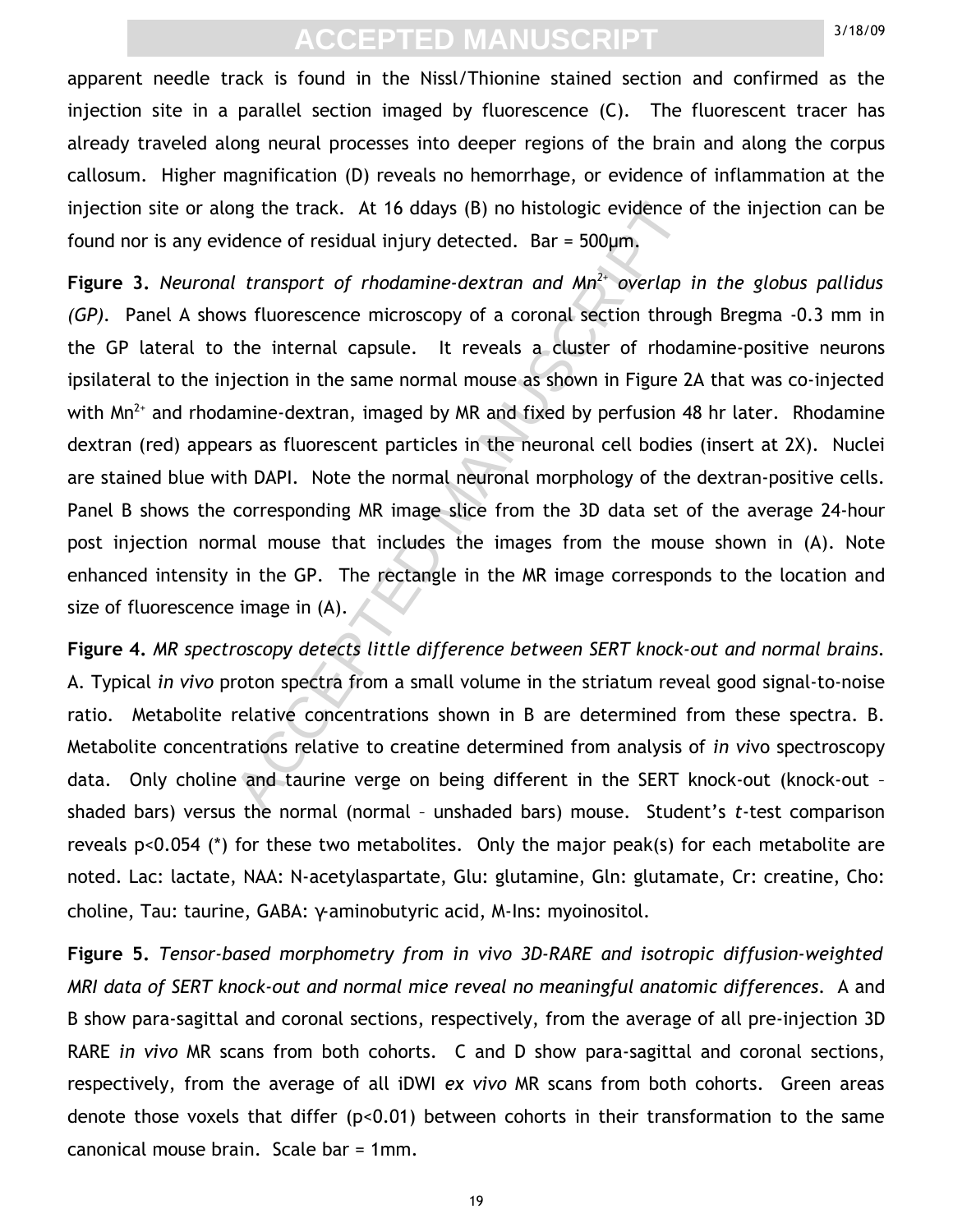**Figure 6.** *Statistical parametric mapping comparisons of Tr(D) and FA data of SERT knock-out and normal mice exhibit no meaningful differences.* A and B show para-sagittal and coronal sections, respectively, from the average of all Tr(D) images derived from *ex vivo* DTI scans from both cohorts. C and D show para-sagittal and coronal sections, respectively, from the average of all FA images derived from *ex vivo* DTI scans from both cohorts. Colored areas show Student's *t*test comparisons of the FA and Tr(D) values between the two cohorts where red implies SERT knock-out values are greater than normal animal values and blue less. Only p<0.01 values are shown and they comprise less than 0.5% of the brain volume. Scale bar = 1mm.

ed from ex vivo DTI scans from both cohorts. Colored a<br>
f the FA and Tr(D) values between the two cohorts wie greater than normal animal values and blue less. C<br>
aprise less than 0.5% of the brain volume. Scale bar = 1<br>
a **Figure 7.** *Vizualization of MEMRI shows Mn2+ accumulation over time far from the injection* site. A. Coronal slices show Mn<sup>2+</sup> induced hyperintensity near and far from the original injection site. The left and right columns show slices at 0.4mm and 3.5mm posterior to bregma, respectively. Slices are derived from the averaged aligned *in vivo* 3D MR images of 10 SERT knock-out mice. Hyperintensity in the cortex (arrowhead - left column  $2^{nd}$  row) is due to Mn<sup>2+</sup> passive diffusion from the injection site (Bregma +0.92mm, 0.5mm off midline, 0.9mm from surface), while hyperintensity far from the injection site (*e.g.* GP and SNr) is due to active transport and accumulation. A sagittal slice from the pre-injection image at the bottom notes the locations of the slices. Red circle in the GP notes the location of the center of volume of interest (VOI) used in B. Scale bar =1mm. GP: globus pallidus; SNr: substantia nigra. B. Average intensity in a 0.065µl volume of interest centered in the globus pallidus (red circle in A) increases significantly as a function of time after injection. Squares: SERT knock-out mice; diamonds: normals. Error bars are one standard deviation. Scale bar = 1mm.

**Figure 8.** *Color-coded statistical parametric maps of the time dependence of Mn2+ accumulation after injection in the prefrontal cortex show widespread differences between normal and SERT knock-out mice*. A) and B) show coronal slices from normal and SERT knock-out mice, respectively. In both panels coronal slices proceed anterior to posterior from upper left to lower right with placement as shown in the sagittal section. C) and D) show sagittal slices from normal and SERT knock-out mice, respectively. In both panels sagittal slices proceed ipsilateral to contralateral of the injection site with placement as shown in the coronal section. Colored areas denote those regions with significant (p<0.025) intensity change between consecutive time points indicating  $Mn^{2+}$  tracing to those locations. The 1 hour versus preinjection comparison is shown in pure green for both the SERT knock-out and normal animals, while later times are displayed with increasing amounts of blue for the SERT knock-out and red for the normal animal. The average pre-injection MR image is show as grayscale background.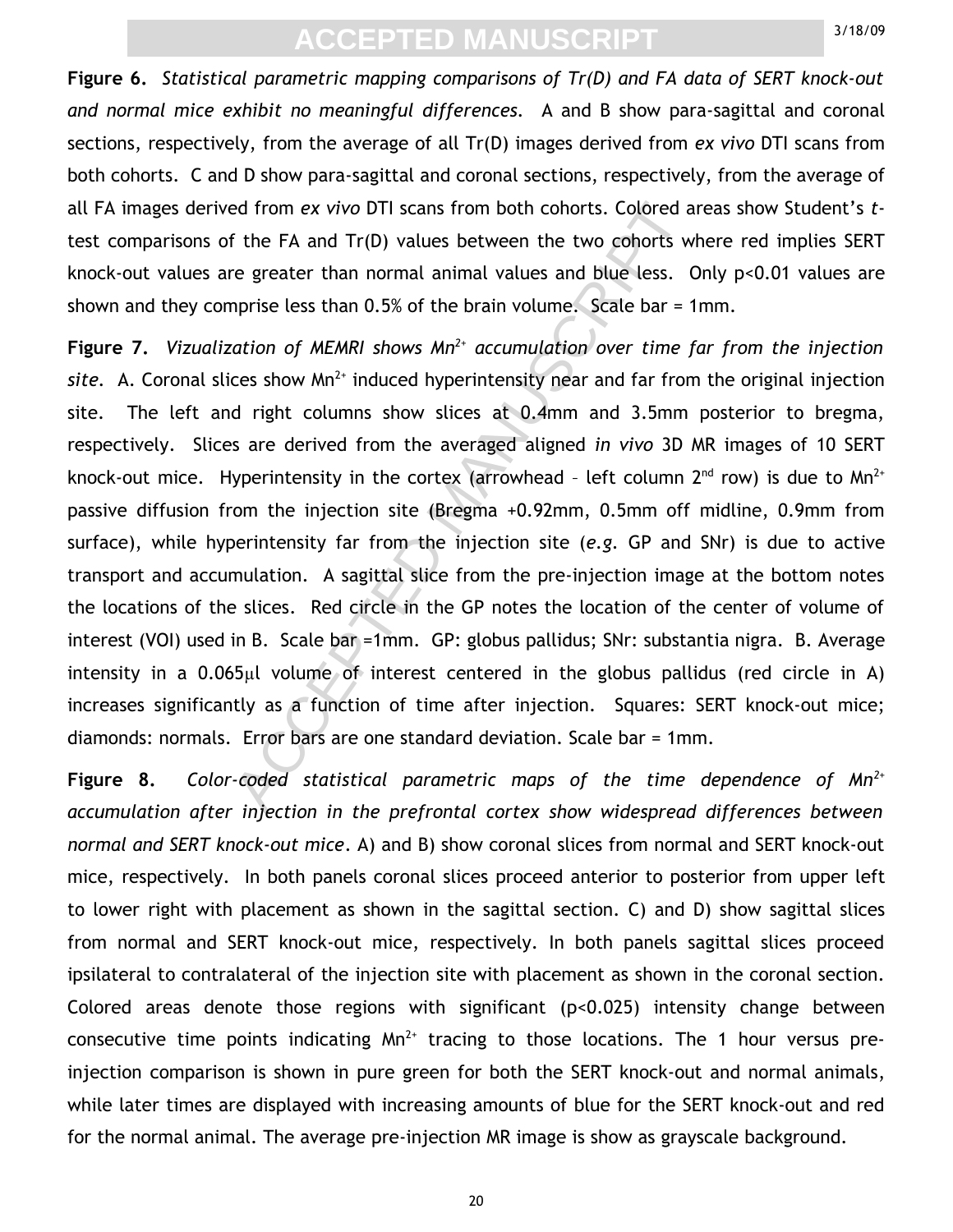try delineated by Mn<sup>2+</sup> tract tracing shows significant dithe SERT knock-out. In B) the red arrows denote path<br>ch include the nucleus accumbens (ACB) and extend of<br>TH). Blue arrows denote pathways highlighted in the indep **Figure 9.** *Overview of difference in Mn2+ accumulation between SERT knock-out and normal mice.* A) Side view of increase in Mn<sup>2+</sup> hyperintensity at 24hr compared to 4hr20m post injection with normal animals shown in red, SERT knock-out shown in blue, injections site is shown as a brown sphere, and gray semi-transparent background is the average normal animal brain. B) Schematic of circuitry delineated by  $Mn^{2+}$  tract tracing shows significant differences between the normal animal and the SERT knock-out. In B) the red arrows denote pathways highlighted in the normal animal, which include the nucleus accumbens (ACB) and extend only as far posterior as the mid thalamus (TH). Blue arrows denote pathways highlighted in the SERT knock-out, which include the ventral tegmental area (VTA) and extend as far posterior as the pontine reticular nucleus (PRNr). Basil nuclei of the stria terminalis: BST; caudate putamen: CP; hypothalamus: HY; prefrontal cortex: PFC; red nucleus: RN; substantia nigra: SNr; substantia innominata: SI.

Table 1. Anatomical features highlighted by  $Mn^{2+}$  MRI as a function of time after injection into the prefrontal cortex. Anatomical features were identified by comparing images like those shown in Figure 8 with standard mouse brain atlases ((Hof et al., 2000) and the Allen Brain Atlas (Dong, 2008)). Sagittal sections were typically more helpful than coronal in identifying anatomical structures in the in vivo MR images. KO: SERT knock-out; N: normal control; no subscript: ipsilateral; IC subscript: ipsilateral & contralateral.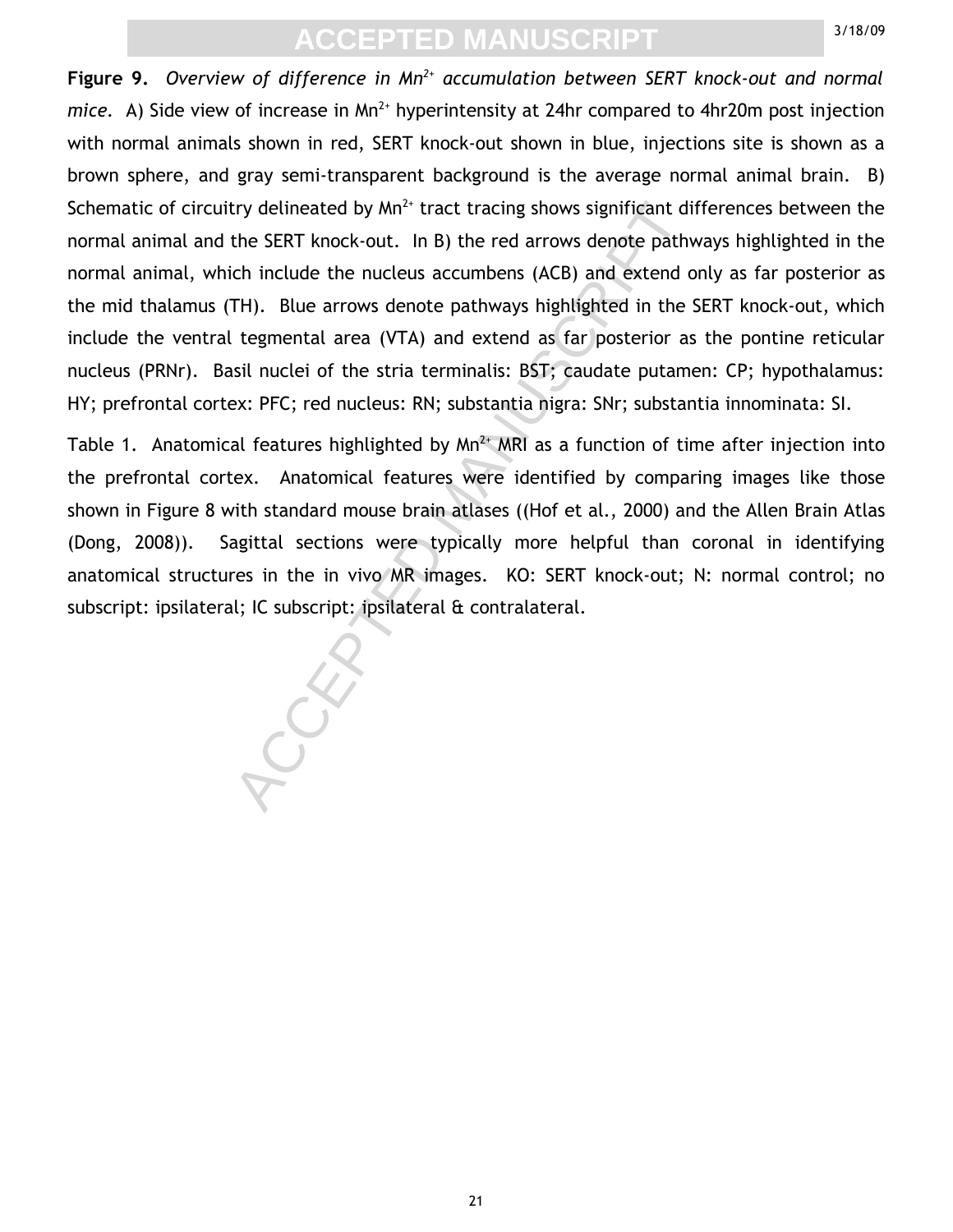#### **References**

Alexander, D.C., Pierpaoli, C., Basser, P.J., Gee, J.C., 2001. Spatial transformations of diffusion tensor magnetic resonance images. IEEE Transactions on Medical Imaging 20, 1131-1139.

Altamura, C., Dell'Acqua, M.L., Moessner, R., Murphy, D.L., Lesch, K.P., Persico, A.M., 2007. Altered Neocortical Cell Density and Layer Thickness in Serotonin Transporter Knockout Mice: A Quantitation Study. Cerebral Cortex 17, 1394-1401.

erpaoli, C., Basser, P.J., Gee, J.C., 2001. Spatial transionance images. IEEE Transactions on Medical Imaging 2<br>Acqua, M.L., Moessner, R., Murphy, D.L., Lesch, K.P.<br>Cell Density and Layer Thickness in Serotonin Transpo<br>Cer Aoki, I., Tanaka, C., Takegami, T., Ebisu, T., Umeda, M., Fukunaga, M., Fukuda, K., Silva, A.C., Koretsky, A.P., Naruse, S., 2002. Dynamic activity-induced manganese-dependent contrast magnetic resonance imaging (DAIM MRI). Magnetic Resonance in Medicine 48, 927-933.

Basser, P.J., 1995. Inferring microstructural features and the physiological state of tissues from diffusion-weighted images. NMR Biomed. 8, 333-344.

Bearer, E.L., Falzone, T.L., Zhang, X., Biris, O., Rasin, A., Jacobs, R.E., 2007a. Role of neuronal activity and kinesin on tract tracing by manganese-enhanced MRI (MEMRI). Neuroimage 37, S37- S46.

Bearer, E.L., Zhang, X., Jacobs, R.E., 2007b. Live imaging of neuronal connections by magnetic resonance: Robust transport in the hippocampal-septal memory circuit in a mouse model of Down syndrome. Neuroimage 37, 230-242.

Bengel, D., Heils, A., Petri, S., Seemann, M., Glatz, K., Andrews, A., Murphy, D.L., Lesch, K.P., 1997. Gene structure and 5'-flanking regulatory region of the murine serotonin transporter. Molecular Brain Research 44, 286-292.

Berton, O., Nestler, E.J., 2006. New approaches to antidepressant drug discovery: beyond monoamines. Nat Rev Neurosci 7, 137-151.

Bottomley, P.A., 1987. Spatial localization in NMR spectroscopy in vivo. Annals of the New York Academy of Sciences 508, 333-348.

Brian Ross, S.B., 2001. Magnetic resonance spectroscopy of the human brain. The Anatomical Record 265, 54-84.

Canals, S., Beyerlein, M., Keller, A.L., Murayama, Y., Logothetis, N.K., 2008. Magnetic resonance imaging of cortical connectivity in vivo. Neuroimage 40, 458-472.

Canli, T., Zhao, Z., Desmond, J.E., Kang, E.J., Gross, J., Gabrieli, J.D.E., 2001. An fMRI study of personality influences on brain reactivity to emotional stimuli. Behavioral Neuroscience 115, 33- 42.

Caron, M.G., 1999. Genetic targeting of catecholamine transporters reveal essential roles in neuromodulation, maintenance of homeostasis and psychostimulant action. Biological Psychiatry 45, 5S-6S.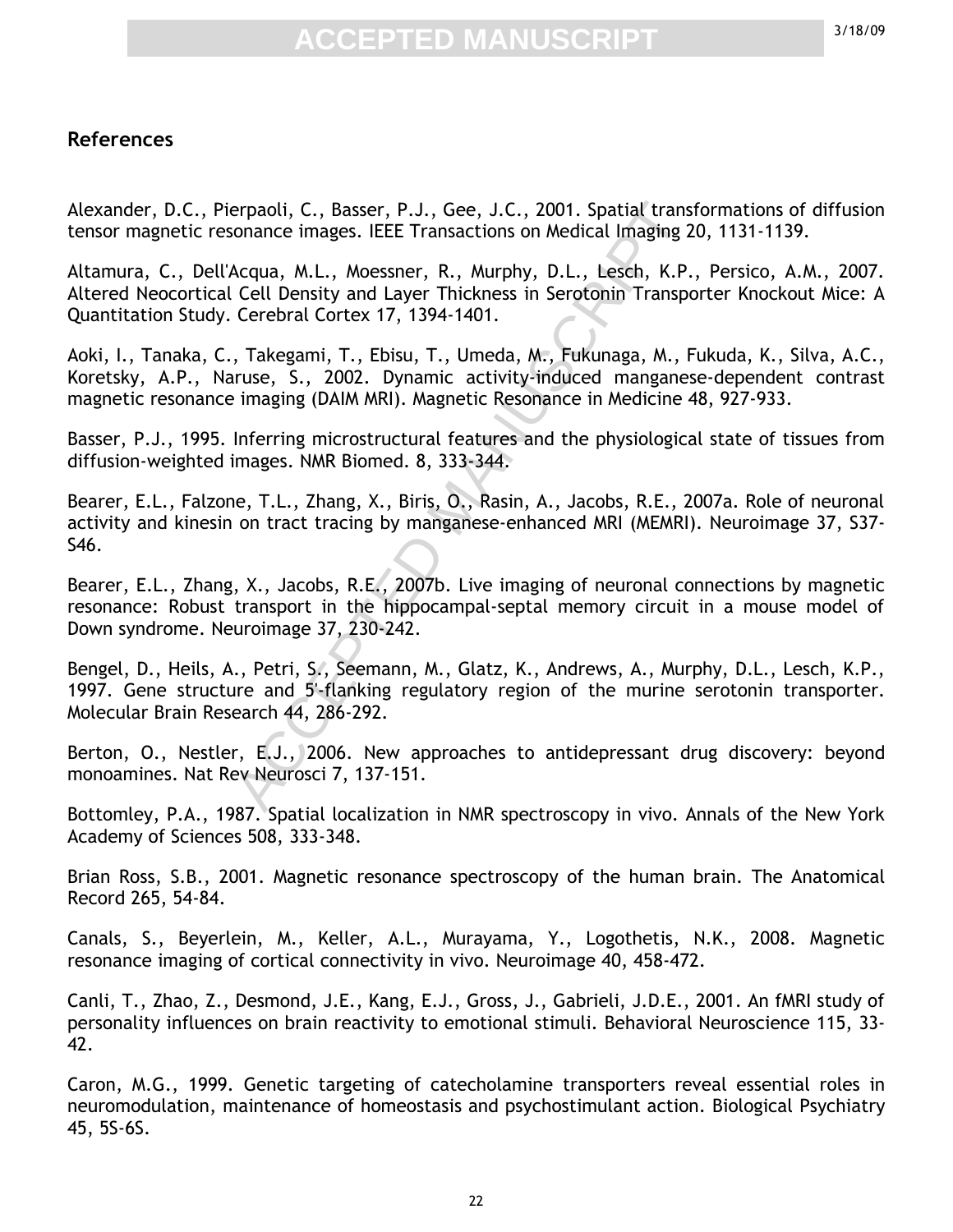Carr, D.B., Sesack, S.R., 2000. Projections from the Rat Prefrontal Cortex to the Ventral Tegmental Area: Target Specificity in the Synaptic Associations with Mesoaccumbens and Mesocortical Neurons. J. Neurosci. 20, 3864-3873.

Choi, I.Y., Lee, S.P., Guilfoyle, D.N., Helpern, J.A., 2003. In vivo NMR studies of neurodegenerative diseases in transgenic and rodent models. Neurochemical Research 28, 987- 1001.

Cross, D.J., Minoshima, S., Anzai, Y., Flexman, J.A., Keogh, B.P., Kim, Y., Maravilla, K.R., 2004. Statistical mapping of functional olfactory connections of the rat brain in vivo. Neuroimage 23, 1326-1335.

Cudalbu, C., Cavassila, S., Rabeson, H., van Ormondt, D., Graveron-Demilly, D., 2007. Influence of measured and simulated basis sets on metabolite concentration estimates. Nmr in Biomedicine 9999, n/a.

Dedeoglu, A., Choi, J.-K., Cormier, K., Kowall, N.W., Jenkins, B.G., 2004. Magnetic resonance spectroscopic analysis of Alzheimer's disease mouse brain that express mutant human APP shows altered neurochemical profile. Brain Research 1012, 60-65.

Dong, H.W., 2008. Allen Reference Atlas - A Digital Color Brain Atlas of the C57Black/6J Male Mouse. John Wiley & Sons, Inc., Hoboken, NJ.

Drapeau, P., Nachshen, D.A., 1984. Manganese Fluxes and Manganese-Dependent Neurotransmitter Release in Presynaptic Nerve-Endings Isolated From Rat-Brain. Journal of Physiology-London 348, 493-510.

ma, S., Anzai, Y., Flexman, J.A., Keogh, B.P., Kim, Y.,<br>of functional olfactory connections of the rat brain in<br>iila, S., Rabeson, H., van Ormondt, D., Graveron-Demil<br>simulated basis sets on metabolite concentratior<br>1/a.<br>J Drobyshevsky, A., Song, S.-K., Gamkrelidze, G., Wyrwicz, A.M., Derrick, M., Meng, F., Li, L., Ji, X., Trommer, B., Beardsley, D.J., Luo, N.L., Back, S.A., Tan, S., 2005. Developmental Changes in Diffusion Anisotropy Coincide with Immature Oligodendrocyte Progression and Maturation of Compound Action Potential. J. Neurosci. 25, 5988-5997.

Dykstra, L.A., Bohn, L.M., Rodriguiz, R.M., Wetsel, W.C., Gainetdinov, R.R., Caron, M.G., 2003. Rewarding properties of cocaine in dopamine/norepinephrine transporter knockout mice. Faseb Journal 17, A205-A205.

Everitt, B.J., Robbins, T.W., 2005. Neural systems of reinforcement for drug addiction: from actions to habits to compulsion. Nat Neurosci 8, 1481-1489.

Fox, M., Andrews, A., Wendland, J., Lesch, K.-P., Holmes, A., Murphy, D., 2007. A pharmacological analysis of mice with a targeted disruption of the serotonin transporter. Psychopharmacology 195, 147-166.

Gabbott, P.L.A., Warner, T.A., Jays, P.R.L., Salway, P., Busby, S.J., 2005. Prefrontal cortex in the rat: Projections to subcortical autonomic, motor, and limbic centers. The Journal of Comparative Neurology 492, 145-177.

Gainetdinov, R.R., Caron, M.G., 2003. Monoamine transporters: From genes to behavior. Annual Review of Pharmacology and Toxicology 43, 261-284.

Gainetdinov, R.R., Sotnikova, T.D., Caron, M.G., 2002. Monoamine transporter pharmacology and mutant mice. Trends in Pharmacological Sciences 23, 367-373.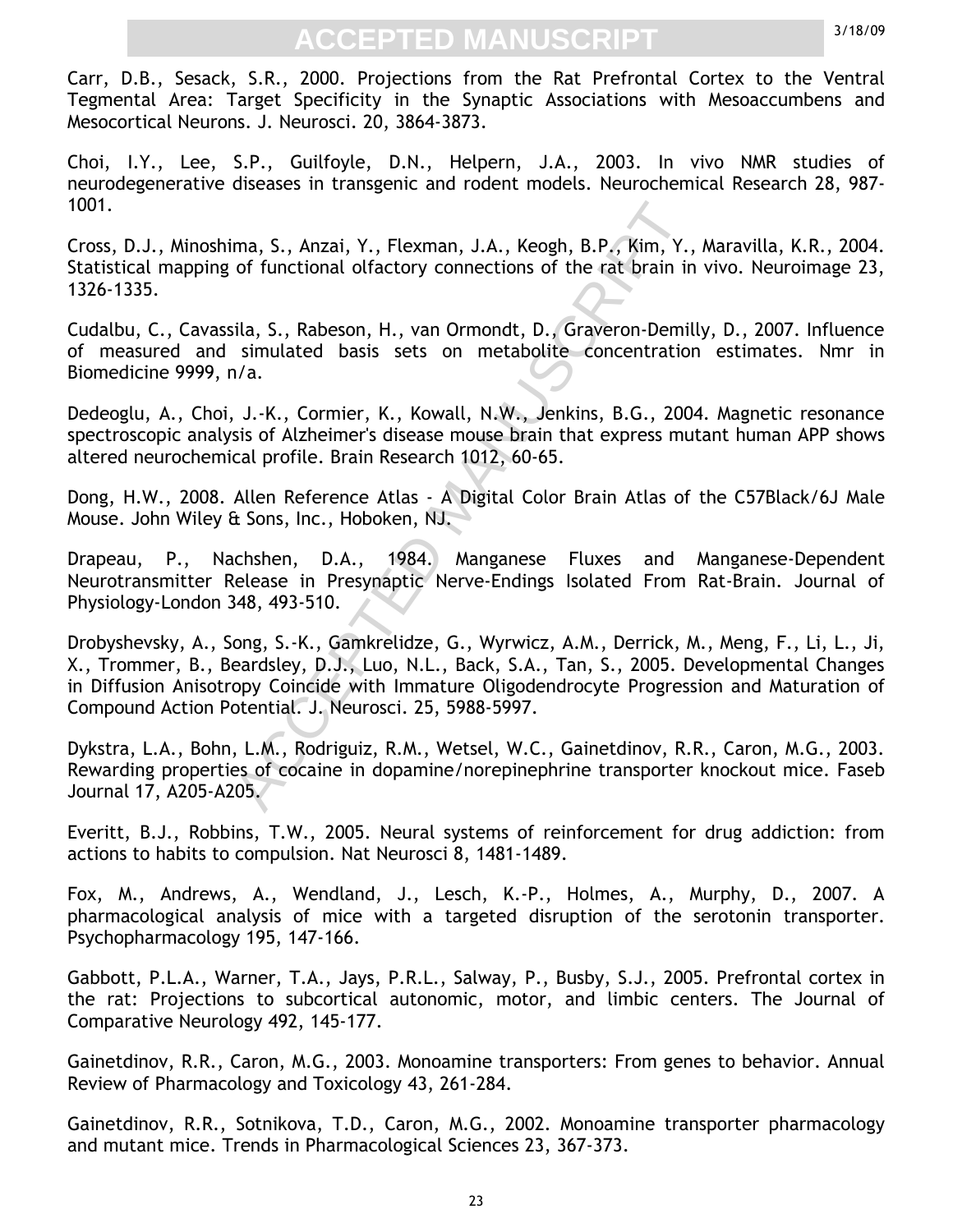Gerfen, C.R., 2004. Basal Ganglia. In: Paxinos, G. (Ed.), The Rat Nervous System. Academic Press, Sydney, pp. 455-508.

Gobbi, G., Murphy, D.L., Lesch, K.-P., Blier, P., 2001. Modifications of the Serotonergic System in Mice Lacking Serotonin Transporters: An in Vivo Electrophysiological Study. J Pharmacol Exp Ther 296, 987-995.

Govindaraju, V., Young, K., Maudsley, A.A., 2000. Proton NMR chemical shifts and coupling constants for brain metabolites. NMR Biomed. 13, 129-153.

Graveron-Demilly, D., Diop, A., Briguet, A., Fenet, B., 1993. Product operator algebra for strongly coupled spin system. J. Magn. Reson. A101, 233-239.

Groenewegen, H.J., Uylings, H.B.M., 2000. The prefrontal cortex and the integration of sensory, limbic and autonomic information. Cognition, Emotion and Autonomic Responses: The Integrative Role of the Prefrontal Cortex and Limbic Structures 126, 3-28.

oung, K., Maudsley, A.A., 2000. Proton NMR chemic:<br>metabolites. NMR Biomed. 13, 129-153.<br>D., Diop, A., Briguet, A., Fenet, B., 1993. Product<br>in system. J. Magn. Reson. A101, 233-239.<br>Uylings, H.B.M., 2000. The prefrontal c Groenewegen, H.J., Wright, C.I., Uylings, H.B.M., 1997. The anatomical relationships of the prefrontal cortex with limbic structures and the basal ganglia. Journal of Psychopharmacology 11, 99-106.

Gruetter, R., 1993. Automatic, Localized Invivo Adjustment of All 1st-Order and 2nd-Order Shim Coils. Magnetic Resonance in Medicine 29, 804-811.

Hagen, M.C., Zald, D.H., Thornton, T.A., Pardo, J.V., 2002. Somatosensory processing in the human inferior prefrontal cortex. Journal of Neurophysiology 88, 1400-1406.

Hall, F.S., Sora, I., Drgonova, J., Li, X.F., Goeb, M., Uhl, G.R., 2004. Molecular mechanisms underlying the rewarding effects of cocaine. Current Status of Drug Dependence / Abuse Studies: Cellular and Molecular Mechanisms of Drugs of Abuse and Neurotoxicity, pp. 47-56.

Hammers, A., Allom, R., Koepp, M.J., Free, S.L., Myers, R., Lemieux, L., Mitchell, T.N., Brooks, D.J., Duncan, J.S., 2003. Three-dimensional maximum probability atlas of the human brain, with particular reference to the temporal lobe. Human Brain Mapping 19, 224-247.

Hariri, A.R., Holmes, A., 2006. Genetics of emotional regulation: the role of the serotonin transporter in neural function. Trends in Cognitive Sciences 10, 182-191.

Hasan, K.M., Basser, P.J., Parker, D.L., Alexander, A.L., 2001. Analytical computation of the eigenvalues and eigenvectors in dt-mri. J Magn Reson 152, 41-47.

Hennig, J., Nauerth, A., Friedburg, H., 1986. Rare imaging - a fast imaging method for clinical MR. Magn.Reson.Med. 3, 823-833.

Hetherington, H.P., Pan, J.W., Chu, W.J., Mason, G.F., Newcomer, B.R., 1997. Biological and clinical MRS at ultra-high field. NMR Biomed. 10, 360-371.

Hof, P.R., Bloom, F.E., Belichenko, P.V., Celio, M.R., 2000. Comparative Cytoarchitectonic Atlas of the C57bl/6 and 129/SV Mouse Brains. Elsevier, New York.

Holmes, A., Li, Q., Murphy, D.L., Gold, E., Crawley, J.N., 2003. Abnormal anxiety-related behavior in serotonin transporter null mutant mice: the influence of genetic background. Genes,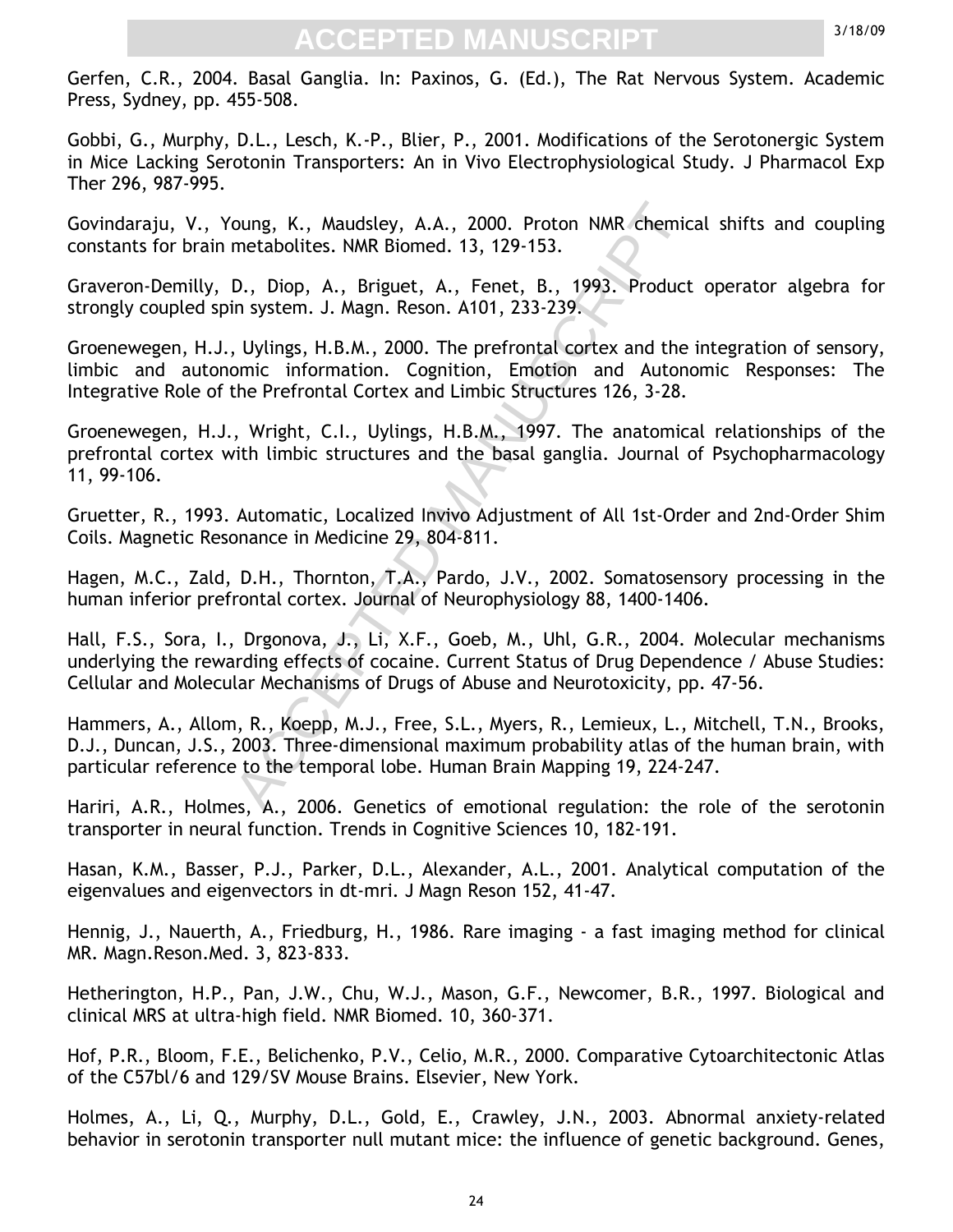Brain and Behavior 2, 365-380.

Homberg, J.R., Olivier, J.D.A., Smits, B.M.G., Mul, J.D., Mudde, J., Verheul, M., Nieuwenhuizen, O.F.M., Schoffelmeere, A.N.M., Ellenbroeik, B.A., Clippen, E., 2007. Characterization of the serotonin transporter knockout rat: A selective change in the functioning of the serotonergic system. Neuroscience 146, 1662-1676.

Jansen, J.F.A., Backes, W.H., Nicolay, K., Kooi, M.E., 2006. 1H MR Spectroscopy of the Brain: Absolute Quantification of Metabolites. Radiology 240, 318-332.

kes, W.H., Nicolay, K., Kooi, M.E., 2006. 1H MR Spection of Metabolites. Radiology 240, 318-332.<br>
gling, F.D., Kioschies, T., Henkel, K., Karitzky, J., K.<br>
C., Kraus, P., Aschoff, A.J., Ludolph, A.C., Landwe<br>
bral atrophy Kassubek, J., Juengling, F.D., Kioschies, T., Henkel, K., Karitzky, J., Kramer, B., Ecker, D., Andrich, J., Saft, C., Kraus, P., Aschoff, A.J., Ludolph, A.C., Landwehrmeyer, G.B., 2004. Topography of cerebral atrophy in early Huntington's disease: a voxel based morphometric MRI study. Journal of Neurology Neurosurgery and Psychiatry 75, 213-220.

Kim, D.-K., Tolliver, T.J., Huang, S.-J., Martin, B.J., Andrews, A.M., Wichems, C., Holmes, A., Lesch, K.-P., Murphy, D.L., 2005. Altered serotonin synthesis, turnover and dynamic regulation in multiple brain regions of mice lacking the serotonin transporter. Neuropharmacology 49, 798- 810.

Kita, T., Wagner, G.C., Nakashima, T., 2003. Current research on methamphetamine-induced neurotoxicity: Animal models of monoamine disruption. Journal of Pharmacological Sciences 92, 178-195.

Kochunov, P., Lancaster, J.L., Thompson, P., Woods, R., Mazziotta, J., Hardies, J., Fox, P., 2001. Regional spatial normalization: Toward an optimal target. Journal of Computer Assisted Tomography 25, 805-816.

Kovacevic, N., Henderson, J.T., Chan, E., Lifshitz, N., Bishop, J., Evans, A.C., Henkelman, R.M., Chen, X.J., 2005. A Three-dimensional MRI Atlas of the Mouse Brain with Estimates of the Average and Variability. Cerebral Cortex 15, 639-645.

LeBihan, D., 1995. Molecular diffusion, tissue microdynamics and microstructure. NMR Biomed. 8, 375-386.

Lee, E.-F., Jacobs, R.E., Dinov, I., Loew, A., Toga, A.W., 2005. Standard atlas space for C57BL/6J neonatal mouse brain. Anat Embryol 210, 245-263.

Lepore, N., Brun, C., Yi-Yu, C., Ming-Chang, C., Dutton, R.A., Hayashi, K.M., Luders, E., Lopez, O.L., Aizenstein, H.J., Toga, A.W., Becker, J.T., Thompson, P.M., 2008. Generalized Tensor-Based Morphometry of HIV/AIDS Using Multivariate Statistics on Deformation Tensors. Medical Imaging, IEEE Transactions on 27, 129-141.

Li, Q., 2006. Cellular and molecular alterations in mice with deficient and reduced serotonin transporters. Molecular Neurobiology 34, 51-65.

Li, Q., Wichems, C.H., Ma, L., Van de Kar, L.D., Garcia, F., Murphy, D.L., 2003. Brain regionspecific alterations of 5-HT2A and 5-HT2C receptors in serotonin transporter knockout mice. Journal of Neurochemistry 84, 1256-1265.

Lira, A., Zhou, M.M., Castanon, N., Ansorge, M.S., Gordon, J.A., Francis, J.H., Bradley-Moore, M., Lira, J., Underwood, M.D., Arango, V., Kung, H.F., Hofer, M.A., Hen, R., Gingrich, J.A.,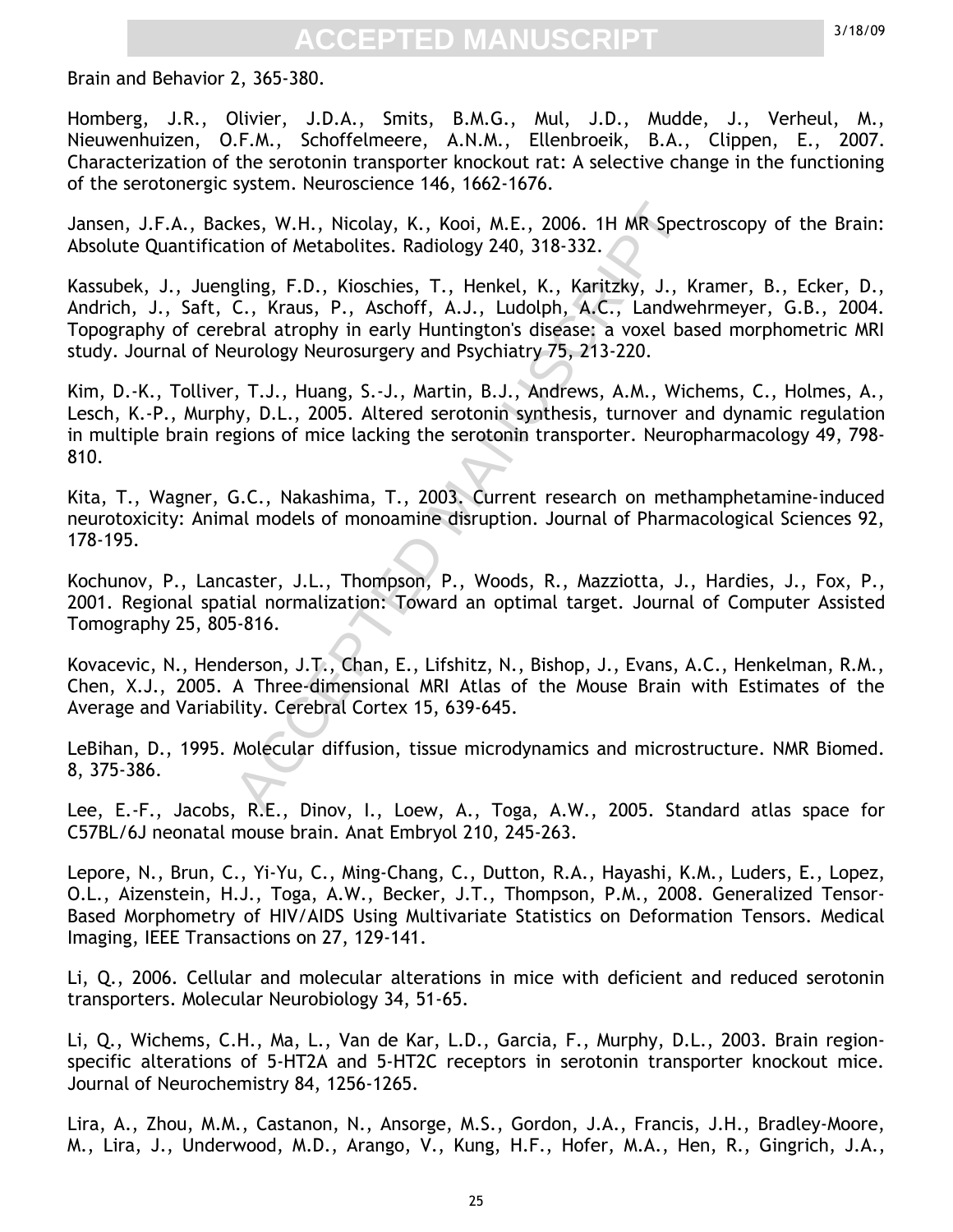2003. Altered depression-related behaviors and functional changes in the dorsal raphe nucleus of serotonin transporter-deficient mice. Biological Psychiatry 54, 960-971.

Lyoo, I.K., Renshaw, P.F., 2002. Magnetic resonance spectroscopy: Current and future applications in psychiatric research. Biological Psychiatry 51, 195-207.

Ma, Y., Hof, P.R., Grant, S.C., Blackband, S.J., Bennett, R., Slatest, L., McGuigan, M.D., Benveniste, H., 2005. A three-dimensional digital atlas database of the adult C57BL/6J mouse brain by magnetic resonance microscopy. Neuroscience 135, 1203-1215.

Urant, S.C., Blackband, S.J., Bennett, K., Stacest, G., Stacest, B., A., Stacest, esonance microscopy. Neuroscience 135, 1203-1215.<br>
ran, G.L., Wengenack, T.M., Henry, P.-G., Bliss, R.L.<br>
K., Garwood, M., 2005. Monitoring Marjanska, M., Curran, G.L., Wengenack, T.M., Henry, P.-G., Bliss, R.L., Poduslo, J.F., Jack, C.R., Jr., Ugurbil, K., Garwood, M., 2005. Monitoring disease progression in transgenic mouse models of Alzheimer's disease with proton magnetic resonance spectroscopy. Proceedings of the National Academy of Sciences 102, 11906-11910.

Mathews, T.A., Fedele, D.E., Coppelli, F.M., Avila, A.M., Murphy, D.L., Andrews, A.M., 2004. Gene dose-dependent alterations in extraneuronal serotonin but not dopamine in mice with reduced serotonin transporter expression. Journal of Neuroscience Methods 140, 169-181.

Mattiello, J., Basser, P.J., LeBihan, D., 1997. The b matrix in diffusion tensor echo-planar imaging. Magn.Reson.Med. 37, 292-300.

Maudsley, A.A., 2002. Magnetic Resonance Spectroscopic Imaging. In: Toga, A.W., Mazziotta, J. (Eds.), Brain Mapping: The Methods. Academic Press, San Diego, pp. 351-378.

May, A., Gaser, C., 2006. Magnetic resonance-based morphometry: a window into structural plasticity of the brain. Current Opinion in Neurology 19, 407-411.

Mechelli, A., Friston, K.J., Frackowiak, R.S., Price, C.J., 2005. Structural Covariance in the Human Cortex. J. Neurosci. 25, 8303-8310.

Montanez, S., Owens, W.A., Gould, G.G., Murphy, D.L., Daws, L.C., 2003. Exaggerated effect of fluvoxamine in heterozygote serotonin transporter knockout mice. Journal of Neurochemistry 86, 210-219.

Mori, S., Itoh, R., Zhang, J.Y., Kaufmann, W.E., van Zijl, P.C.M., Solaiyappan, M., Yarowsky, P., 2001. Diffusion tensor imaging of the developing mouse brain. Magn. Reson. Med. 46, 18-23.

Morris, P.G., 1999. Magnetic resonance imaging and magnetic resonance spectroscopy assessment of brain function in experimental animals and man. J Psychopharmacol 13, 330-336.

Murayama, Y., Weber, B., Saleem, K.S., Augath, M., Logothetis, N.K., 2006. Tracing neural circuits in vivo with Mn-enhanced MRI. Magnetic Resonance Imaging 24, 349-358.

Murphy, D.L., Lerner, A., Rudnick, G., Lesch, K.P., 2004. Serotonin transporter: Gene, genetic disorders, and pharmacogenetics. Molecular Interventions 4, 109-123.

Murphy, D.L., Lesch, K.-P., 2008. Targeting the murine serotonin transporter: insights into human neurobiology. Nat Rev Neurosci 9, 85-96.

Murphy, D.L., Li, Q., Engel, S., Wichems, C., Andrews, A., Lesch, K.-P., Uhl, G., 2001. Genetic perspectives on the serotonin transporter. Brain Research Bulletin 56, 487-494.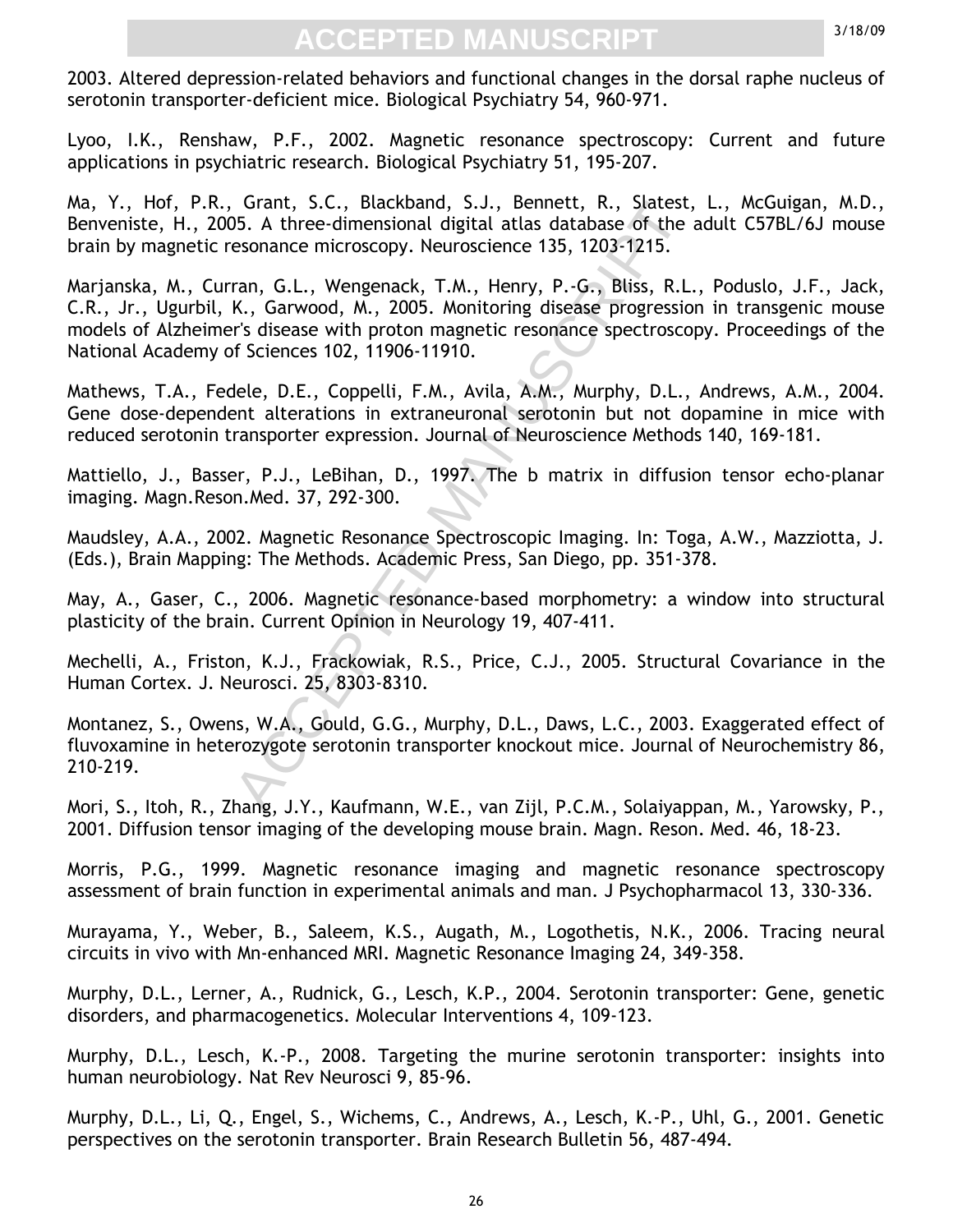Murphy, D.L., Uhl, G.R., Holmes, A., Ren-Patterson, R., Hall, F.S., Sora, I., Detera-Wadleigh, S., Lesch, K.P., 2003. Experimental gene interaction studies with SERT mutant mice as models for human polygenic and epistatic traits and disorders. Genes, Brain and Behavior 2, 350-364.

Naressi, A., Couturier, C., Devos, J., Janssen, M., Mangeat, C., de Beer, R., Graveron-Demilly, D., 2001. Java-based graphical user interface for the MRUI quantitation package. Magma 12, 141-152.

Narita, K., Kawasaki, F., Kita, H., 1990. Mn and Mg influxes through Ca channels of motor nerve terminals are prevented by verapamil in frogs. Brain Res 510, 289-295.

Nelson, R.J., Trainor, B.C., 2007. Neural mechanisms of aggression. Nat Rev Neurosci 8, 536- 546.

i, F., Kita, H., 1990. Mn and Mg influxes through Ca ch<br>
nted by verapamil in frogs. Brain Res 510, 289-295.<br>
or, B.C., 2007. Neural mechanisms of aggression. Nat<br>
u, A., Yamashita, M., Fukushima, S., Kobayashi, H., Ha<br>
k. Numachi, Y., Ohara, A., Yamashita, M., Fukushima, S., Kobayashi, H., Hata, H., Watanabe, H., Hall, F.S., Lesch, K.P., Murphy, D.L., Uhl, G.R., Sora, L., 2007. Methamphetamine-induced hyperthermia and lethal toxicity: Role of the dopamine and serotonin transporters. European Journal of Pharmacology 572, 120-128.

Papadakis, N., Xing, D., Houston, G., Smith, J., Smith, M., James, M., Parsons, A., Huang, C., Hall, L., Carpenter, T., 1999. A study of rotationally invariant and symmetric indices of diffusion anisotropy. Magnetic Resonance Imaging 17, 881-892.

Pautler, R.G., Mongeau, R., Jacobs, R.E., 2003. In vivo trans-synaptic tract tracing from the murine striatum and amygdala utilizing manganese enhanced MRI (MEMRI). Magnetic Resonance in Medicine 50, 33-39.

Paxinos, G., 2004. The Rat Nervous System, 3rd ed. Academic Press, Sydney.

Paxinos, G., Franklin, K., 2001. The Mouse Brain in Stereotaxic Coordinates, 2nd ed. Academic Press, San Diego.

Perani, D., Brambati, S., Borroni, B., Agosti, C., Broli, M., Alberici, A., Mattioli, F., Garibotto, V., Cotelli, M., Gasparotti, R., Scifo, P., Alonso, R., Binetti, G., Cappa, S., Padovani, A., 2005. Voxel Based Morphometry and Diffusion Tensor Imaging in corticobasal degeneration and the relationship with neurological features. Neurology 64, A99-A99.

Persico, A.M., 2004. Serotonin and neurodevelopment: The rodent somatosensory system paradigm. European Neuropsychopharmacology 14, S169-S170.

Persico, A.M., Altamura, C., Calia, E., Puglisi-Allegra, S., Ventura, R., Lucchese, F., Keller, F., 2000a. Serotonin depletion and barrel cortex development: Impact of growth impairment vs. serotonin effects on thalamocortical endings. Cerebral Cortex 10, 181-191.

Persico, A.M., Baldi, A., Dell'Acqua, M.L., Moessner, R., Murphy, D.L., Lesch, K.P., Keller, F., 2003. Reduced programmed cell death in brains of serotonin transporter knockout mice. Neuroreport 14, 341-344.

Persico, A.M., Mengual, E., Moessner, R., Hall, S.F., Revay, R.S., Sora, I., Arellano, J., DeFelipe, J., Gimenez-Amaya, J.M., Conciatori, M., Marino, R., Baldi, A., Cabib, S., Pascucci, T., Uhl, G.R., Murphy, D.L., Lesch, K.P., Keller, F., 2001. Barrel pattern formation requires serotonin uptake by thalamocortical afferents, and not vesicular monoamine release. Journal of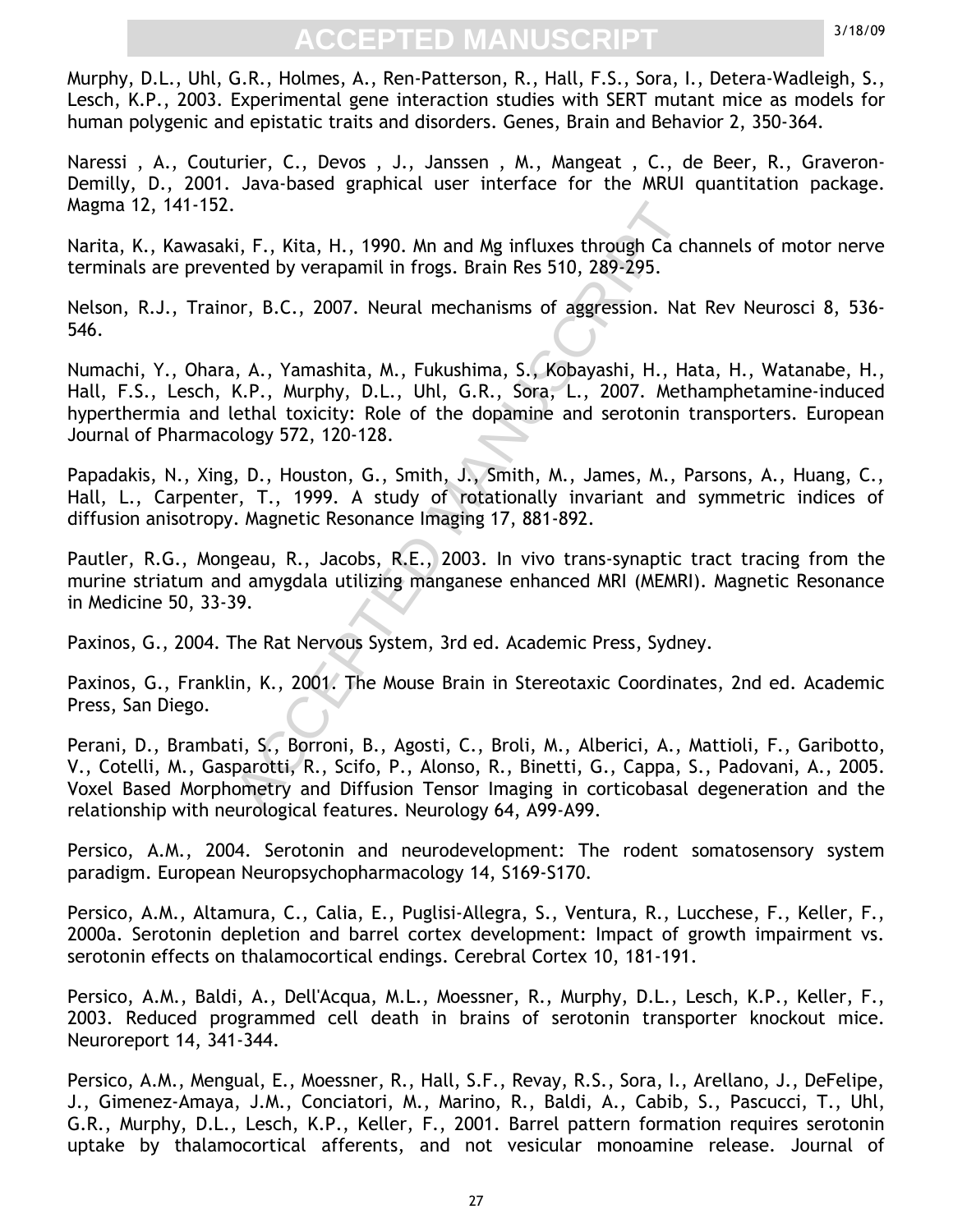Neuroscience 21, 6862-6873.

Persico, A.M., Mengual, E., Moessner, R., Revay, R.S., Sora, I., Arellano, J., DeFelipe, J., Gimenez-Amaya, J.M., Conciatori, M., Marino, R., Baldi, A., Cabib, S., Pascucci, T., Uhl, G.R., Murphy, D.L., Lesch, K.P., Keller, F., 2000b. Barrel pattern formation requires serotonin uptake by thalamocortical afferents, while vesicular monoamine release is necessary for development of supragranular layers. Pflugers Archiv-European Journal of Physiology 440, R34-R34.

Pfefferbaum, A., Sullivan, E., Hedehus, M., Adalsteinsson, E., Lim, K., Moseley, M., 2000. In vivo detection and functional correlates of white matter microstructural disruption in chronic alcoholism. Alcoholism-Clinical and Experimental Research 24, 1214-1221.

Puig, M.V., Celada, P., Artigas, F., 2004. Serotonergic control of prefrontal cortex. Revista De Neurologia 39, 539-547.

Ratiney , H., Sdika , M., Coenradie , Y., Cavassila , S., van Ormondt, D., Graveron-Demilly, D., 2005. Time-Domain Semi-Parametric Estimation Based on a Metabolite Basis Set. NMR Biomed. 18, 1-13.

rens. Pflugers Archiv-European Journal of Physiology 44(<br>
Illivan, E., Hedehus, M., Adalsteinsson, E., Lim, K., Mostional correlates of white matter microstructural<br>
ism-Clinical and Experimental Research 24, 1214-1221.<br>
P Reading, S.A.J., Yassa, M.A., Bakker, A., Dziorny, A.C., Gourley, L.M., Yallapragada, V., Rosenblatt, A., Margolis, R.L., Aylward, E.H., Brandt, J., Mori, S., van Zijl, P., Bassett, S.S., Ross, C.A., 2005. Regional white matter change in pre-symptomatic Huntington's disease: A diffusion tensor imaging study. Psychiatry Research-Neuroimaging 140, 55-62.

Reith, M.E.A., 2005. Studying monoamine transporters: beyond hypermonoaminaemia. Journal of Neuroscience Methods 143, 1-2.

Rex, D.E., Ma, J.Q., Toga, A.W., 2003. The LONI Pipeline Processing Environment. Neuroimage 19, 1033-1048.

Robbins, T.W., Everitt, B.J., 2002. Limbic-Striatal Memory Systems and Drug Addiction. Neurobiology of Learning and Memory 78, 625-636.

Rocha, B.A., 2003. Stimulant and reinforcing effects of cocaine in monoamine transporter knockout mice. European Journal of Pharmacology 479, 107-115.

Rorden, C., Brett, M., 2000. Stereotaxic display of brain lesions. Behavioural Neurology 12, 191- 200.

Rothman, D.L., Behar, K.L., Hyder, F., Shulman, R.G., 2003. In vivo NMR studies of the glutamate neurotransmitter flux and neuroenergetics: Implications for brain function. Annual Review of Physiology 65, 401-427.

Rudin, M., Beckmann, N., Mir, A., Sauter, A., 1995. In-vivo magnetic-resonance-imaging and spectroscopy in pharmacological research - assessment of morphological, physiological and metabolic effects of drugs. Eur. J. Pharm. Sci. 3, 255-264.

Saleem, K.S., Pauls, J.M., Augath, M., Trinath, T., Prause, B.A., Hashikawa, T., Logothetis, N.K., 2002. Magnetic resonance imaging of neuronal connections in the macaque monkey. Neuron 34, 685-700.

Sesack, S.R., Pickel, V.M., 1992. Prefrontal Cortical Efferents in the Rat Synapse on Unlabeled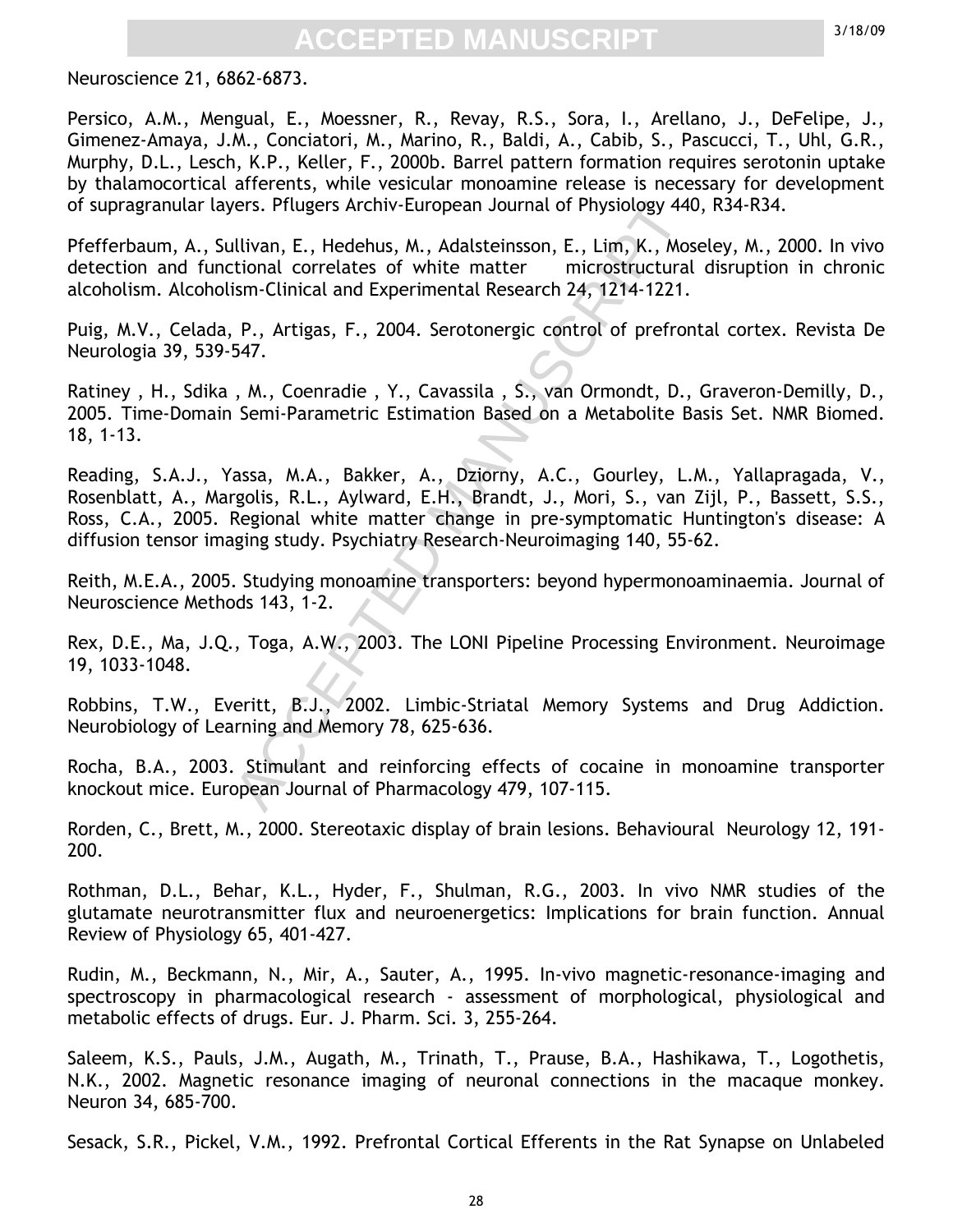3/18/09

Neuronal Targets of Catecholamine Terminals in the Nucleus-Accumbens-Septi and on Dopamine Neurons in the Ventral Tegmental Area. Journal of Comparative Neurology 320, 145-160.

Shattuck, D.W., Leahy, R.M., 2001. Automated graph-based analysis and correction of cortical volume topology. IEEE Trans Med Imaging 20, 1167-1177.

Shen, H.W., Hagino, Y., Kobayashi, H., Shinohara-Tanaka, K., Ikeda, K., Yamamoto, H., Yamamoto, T., Lesch, K.P., Murphy, D.L., Hall, F.S., Uhl, G.R., Sora, I., 2004. Regional differences in extracellular dopamine and serotonin assessed by in vivo microdialysis in mice lacking dopamine and/or serotonin transporters. Neuropsychopharmacology 29, 1790-1799.

Silva, A.C., Lee, J.H., Aoki, I., Koretsky, A.P., 2004. Manganese-enhanced magnetic resonance imaging (MEMRI): methodological and practical considerations. Nmr in Biomedicine 17, 532-543.

Simmons, J.M., Saad, Z.S., Lizak, M.J., Ortiz, M., Koretsky, A.P., Richmond, B.J., 2008. Mapping Prefrontal Circuits In Vivo with Manganese-Enhanced Magnetic Resonance Imaging in Monkeys. J. Neurosci. 28, 7637-7647.

Sled, J.G., Zijdenbos, A.P., Evans, A.C., 1998. A nonparametric method for automatic correction of intensity nonuniformity in MRI data. IEEE Trans Med Imaging 17, 87-97.

Song, S.K., Sun, S.W., Ramsbottom, M.J., Chang, C., Russell, J., Cross, A.H., 2002. Dysmyelination revealed through MRI as increased radial (but unchanged axial) diffusion of water. Neuroimage 17, 1429-1436.

no, Y., Nobayann, H., Sninnonara-Lianaka, K., Ikeda, K., Ikeda, G.R., Socialitar dopamine and serotonin assessed by in vivo<br>accellular dopamine and serotonin assessed by in vivo<br>accellular dopamine and serotonin assessed b Sora, I., Hall, F.S., Andrews, A.M., Itokawa, M., Li, X.F., Wei, H.B., Wichems, C., Lesch, K.P., Murphy, D.L., Uhl, G.R., 2001. Molecular mechanisms of cocaine reward: Combined dopamine and serotonin transporter knockouts eliminate cocaine place preference. Proceedings of the National Academy of Sciences of the United States of America 98, 5300-5305.

Soria, G., Wiedermann, D., Justicia, C., Ramos-Cabrer, P., Hoehn, M., 2008. Reproducible imaging of rat corticothalamic pathway by longitudinal manganese-enhanced MRI (L-MEMRI). Neuroimage 41, 668-674.

Spring, S., Lerch, J.P., Henkelman, R.M., 2007. Sexual dimorphism revealed in the structure of the mouse brain using three-dimensional magnetic resonance imaging. Neuroimage 35, 1424- 1433.

Tkac, I., Henry, P.-G., Andersen, P., Keene, C.D., Low, W.C., Gruetter, R., 2004. Highly resolved in vivo 1H NMR spectroscopy of the mouse brain at 9.4 T. Magnetic Resonance in Medicine 52, 478-484.

Tkáč, I., Staručk, Z., Choi, I.-Y., Gruetter, R., 1999. In Vivo 1H NMR Spectroscopy of Rat Brain at 1ms Echo Time. Magnetic Resonance in Medicine 41, 649-656.

Toga, A.W., Mazziotta, J.C. (Eds.), 2002. Brain Mapping: The Methods 2nd Ed. Academic Press, San Diego.

Torres, G.E., Caron, M.G., 2005. Approaches to identify monoamine transporter interacting proteins. Journal of Neuroscience Methods 143, 63-68.

Tyszka, J.M., Readhead, C., Bearer, E., Pautler, R., Jacobs, R.E., 2006. Statistical Diffusion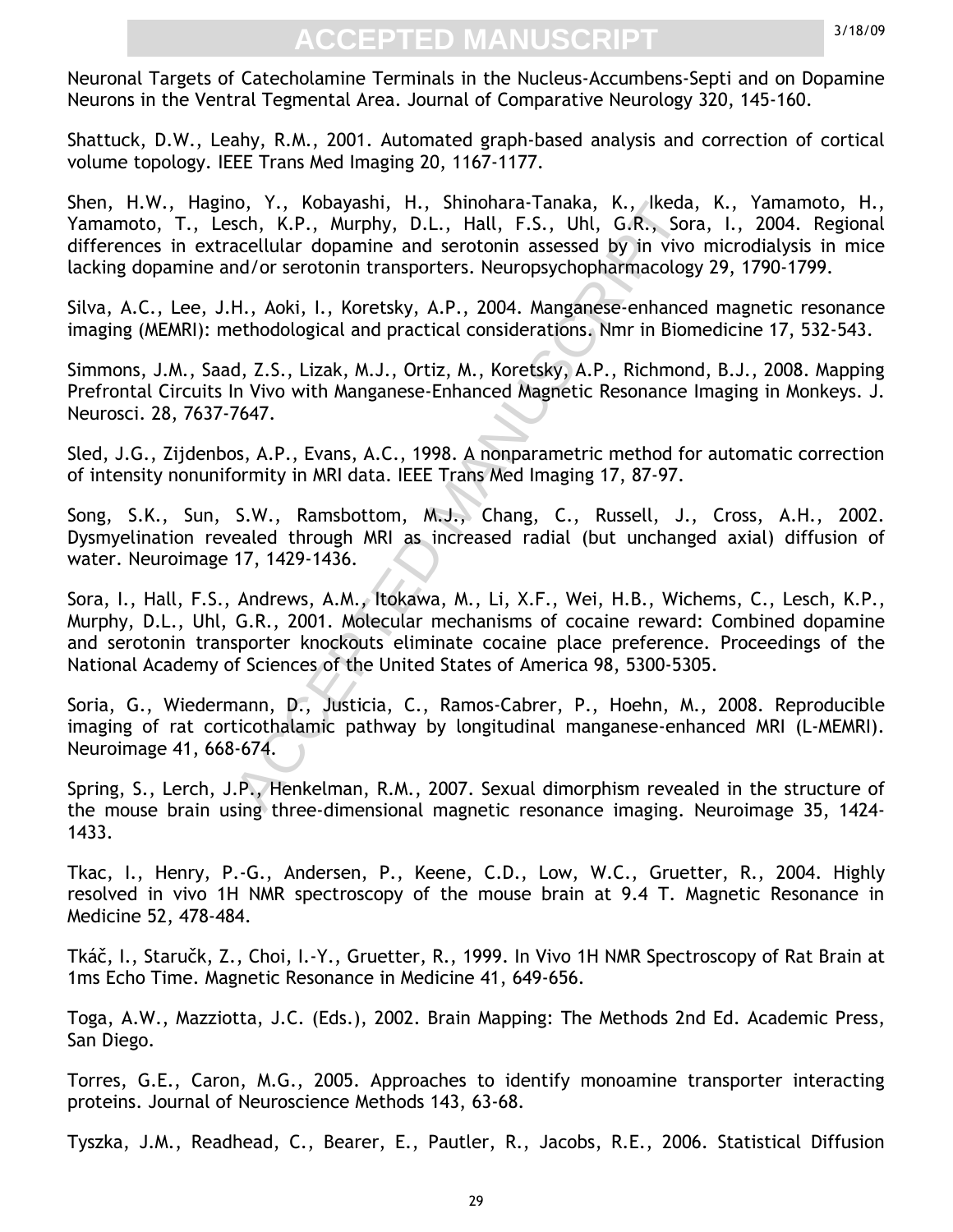Tensor Histology Reveals Regional Dysmyelination Effects in the Shiverer Mouse Mutant. Neuroimage 2006, 1058-1065

Uhl, G.R., 2003. Dopamine transporter: Basic science and human variation of a key molecule for dopaminergic function, locomotion, and parkinsonism. Movement Disorders 18, S71-S80.

Uhl, G.R., 2006. Molecular Genetics of Addiction Vulnerability. NeuroRX 3, 295-301.

.

Uhl, G.R., Hall, F.S., Sora, I., 2002. Cocaine, reward, movement and monoamine transporters. Molecular Psychiatry 7, 21-26.

Uhl, G.R., Lin, Z.C., 2003. The top 20 dopamine transporter mutants: structure-function relationships and cocaine actions. European Journal of Pharmacology 479, 71-82.

Van der Linden, A., Van Camp, N., Ramos-Cabrer, P., Hoeh, M., 2007. Current status of functional MRI on small animals: application to physiology, pathophysiology, and cognition. Nmr in Biomedicine 20, 522-545.

van Doorn, A., Bovendeerd, P.H., Nicolay, K., Drost, M.R., Janssen, J.D., 1996. Determination of muscle fibre orientation using Diffusion-Weighted MRI [published erratum appears in Eur J Morphol 1996 Nov;34(4):325]. Eur J Morphol 34, 5-10.

decular Genetics of Addiction Vulnerability. NeuroRX 3,<br>
S., Sora, I., 2002. Cocaine, reward, movement and mo<br>
y 7, 21-26.<br>
C., 2003. The top 20 dopamine transporter mutan<br>
caine actions. European Journal of Pharmacology 4 Verma, R., Mori, S., Shen, D.G., Yarowsky, P., Zhang, J.Y., Davatzikos, C., 2005. Spatiotemporal maturation patterns of murine brain quantified by diffusion tensor MRI and deformation-based morphometry. Proceedings of the National Academy of Sciences of the United States of America 102, 6978-6983.

Wellman, C.L., Izquierdo, A., Garrett, J.E., Martin, K.P., Carroll, J., Millstein, R., Lesch, K.P., Murphy, D.L., Holmes, A., 2007. Impaired Stress-Coping and Fear Extinction and Abnormal Corticolimbic Morphology in Serotonin Transporter Knock-Out Mice. J. Neurosci. 27, 684-691.

Wieshmann, U., Clark, C., Symms, M., Franconi, F., Barker, G., Shorvon, S., 1999. Reduced anisotropy of water diffusion in structural cerebral abnormalities demonstrated with diffusion tensor imaging. Magnetic Resonance Imaging 17, 1269-1274.

Woods, R.P., Grafton, S.T., Holmes, C.J., Cherry, S.R., Mazziotta, J.C., 1998a. Automated image registration: I. General methods and intrasubject, intramodality validation. J Comput Assist Tomogr 22, 139-152.

Woods, R.P., Grafton, S.T., Watson, J.D., Sicotte, N.L., Mazziotta, J.C., 1998b. Automated image registration: II. Intersubject validation of linear and nonlinear models. J Comput Assist Tomogr 22, 153-165.

Xu, F., Gainetdinov, R.R., Wetsel, W.C., Jones, S.R., Bohn, L.M., Miller, G.W., Wang, Y.-M., Caron, M.G., 2000. Mice lacking the norepinephrine transporter are supersensitive to psychostimulants. Nat Neurosci 3, 465-471.

Yamashita, M., Fukushima, S., Shen, H.W., Hall, F.S., Uhl, G.R., Numachi, Y., Kobayashi, H., Sora, I., 2006. Norepinephrine transporter blockade can normalize the prepulse inhibition deficits found in dopamine transporter knockout mice. Neuropsychopharmacology 31, 2132-2139.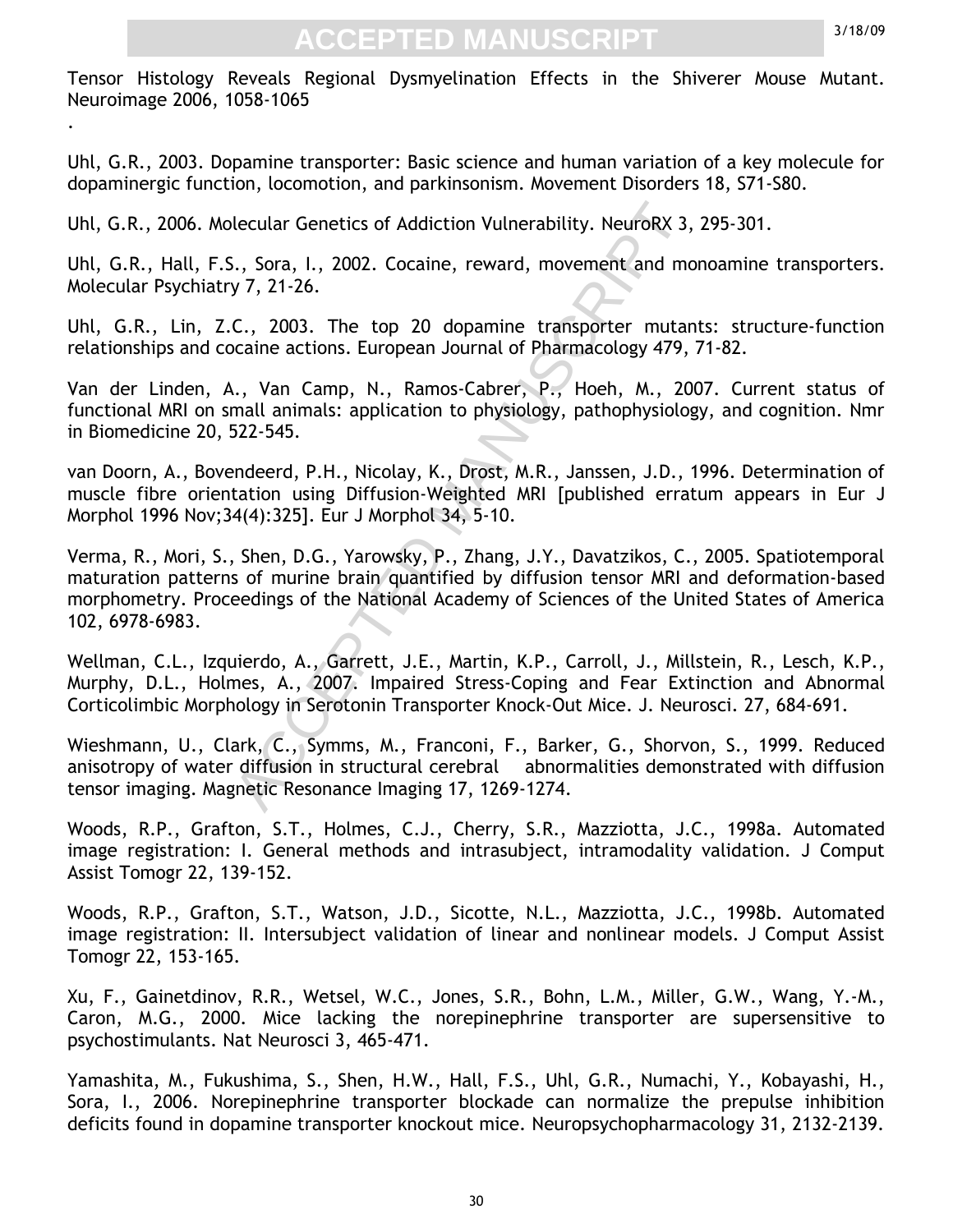Zald, D.H., Mattson, D.L., Pardo, J.V., 2002. Brain activity in ventromedial prefrontal cortex correlates with individual differences in negative affect. Proceedings of the National Academy of Sciences of the United States of America 99, 2450-2454.

ANCYS II.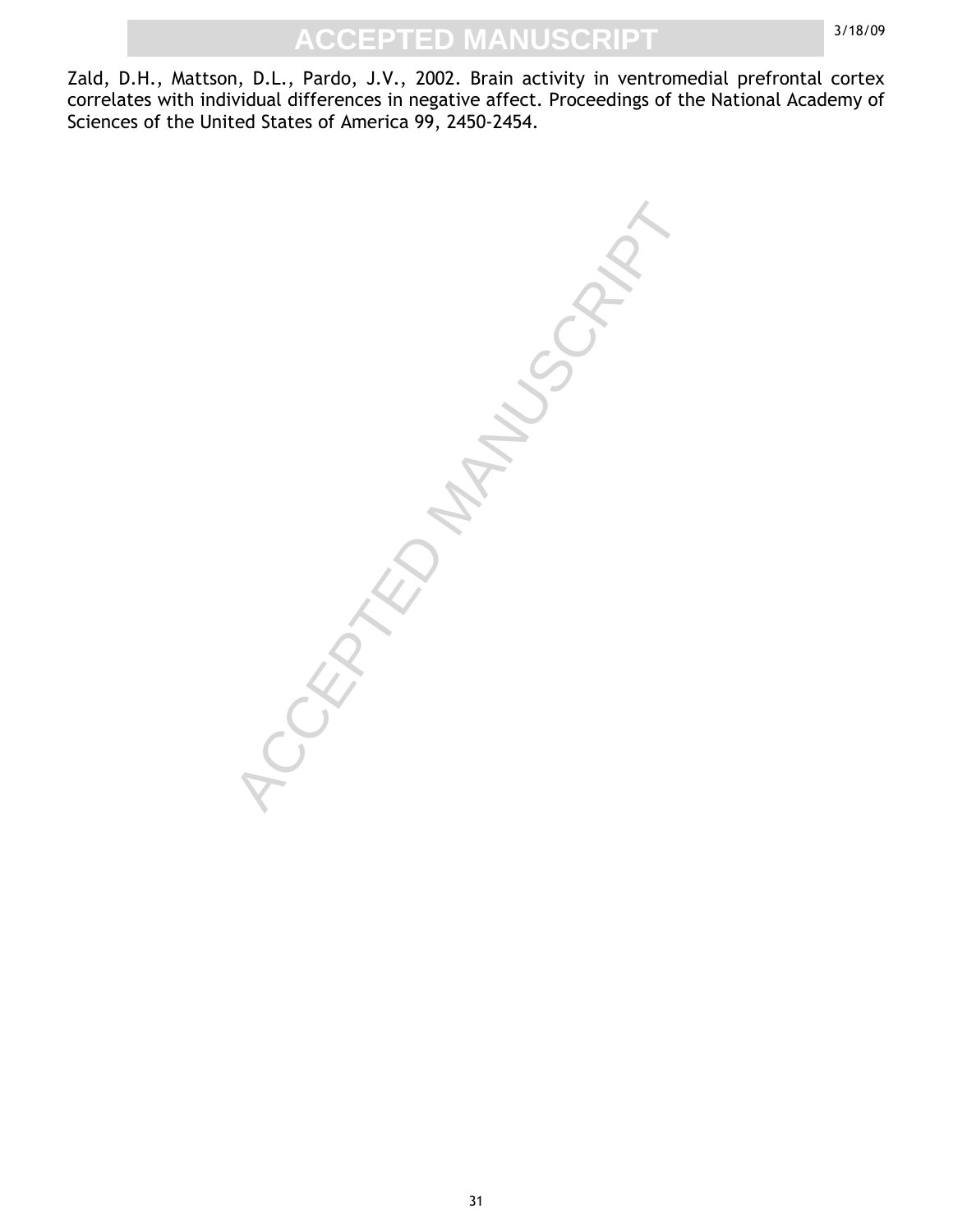## Table 1.

|                                | Time after injection when change observed |        |                      |                  |                      |
|--------------------------------|-------------------------------------------|--------|----------------------|------------------|----------------------|
| Anatomical feature             | 1hr                                       | 1hr40m | 3hr                  | 4hr20m           | 24hr                 |
| PFC: prefrontal cortex         | KO & N                                    |        |                      |                  |                      |
| cortex                         |                                           | KO & N |                      |                  |                      |
| CP: caudate putamen            |                                           | KO & N | KO & N <sub>ic</sub> | KO & N           | $N_{ic}$             |
| GP: globus pallidus            |                                           | KO     | $KOic$ & N           | KO <sub>ic</sub> | $KO 6. N_{ic}$       |
| TH: Thalamus                   |                                           | KO.    | KO <sub>ic</sub>     | KO & N           | $KO_{ic}$ & $N_{ic}$ |
| ACB: nucleus accumbens         |                                           |        | N                    |                  | $N_{ic}$             |
| <b>Hypothalamus LHA</b>        |                                           |        | ΚO                   |                  |                      |
| <b>Hypothalamus DMH</b>        |                                           |        |                      | N                | kΟ                   |
| SI: substantia innominata      |                                           |        |                      |                  | $N_{ic}$             |
| SNr: substania nigra           |                                           |        |                      |                  | KO <sub>ic</sub>     |
| VTA: ventral tegmental area    |                                           |        |                      |                  | kΟ                   |
| RN: red nucleus                |                                           |        |                      |                  | ΚO                   |
| PRN: pontine reticular nucleus |                                           |        |                      |                  | kΟ                   |
| DNR: dorsal nucleus Raphé      |                                           |        |                      |                  | kΟ                   |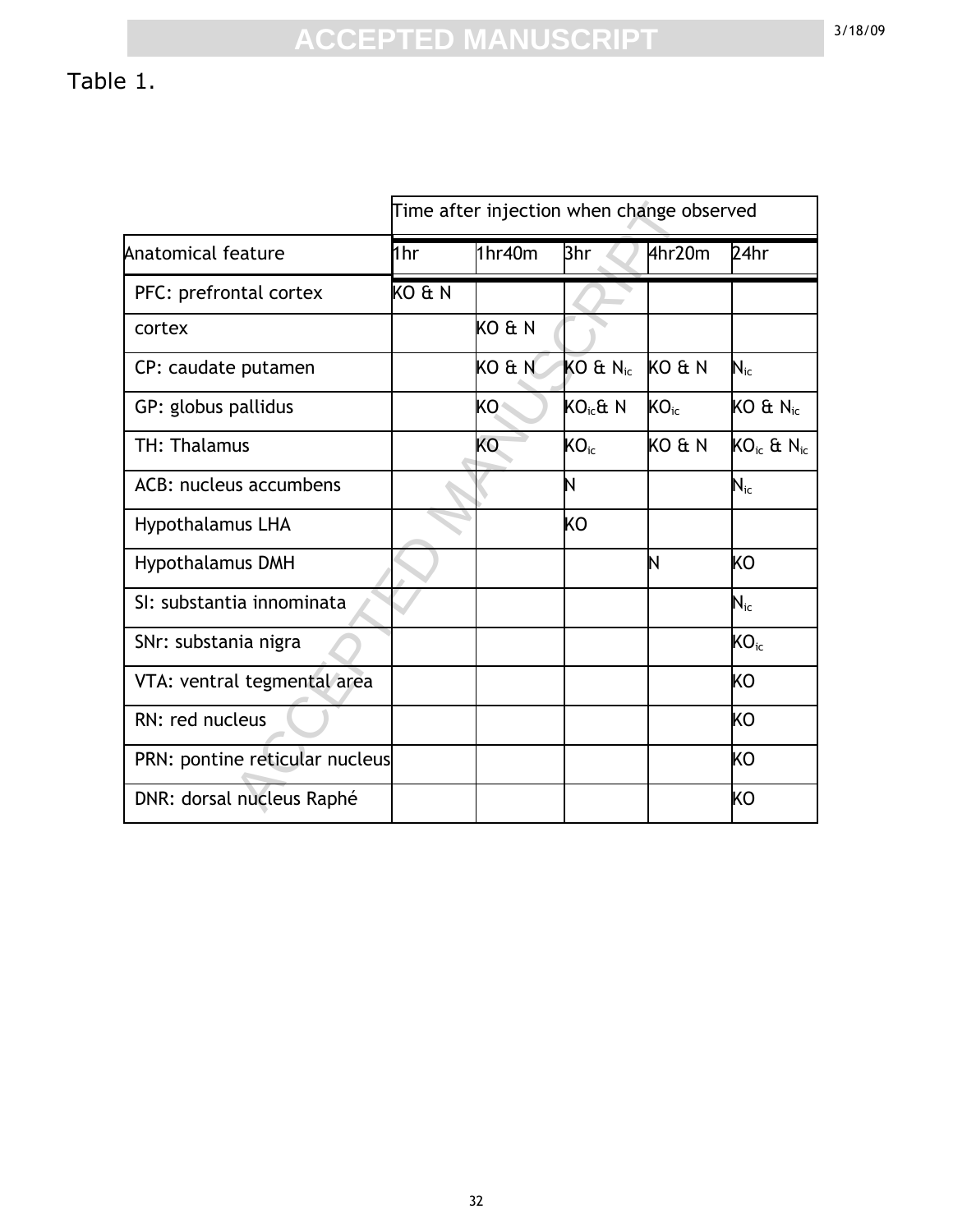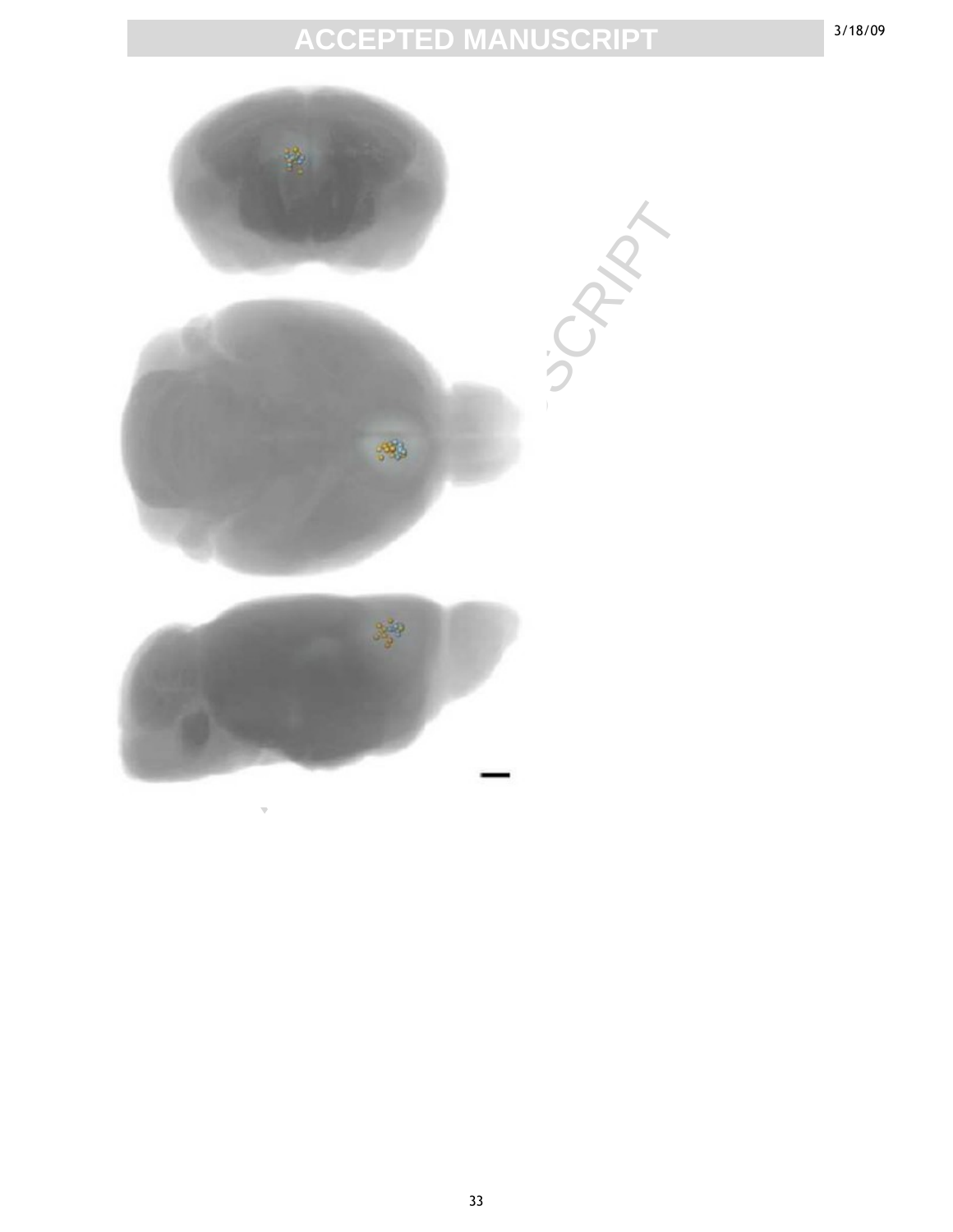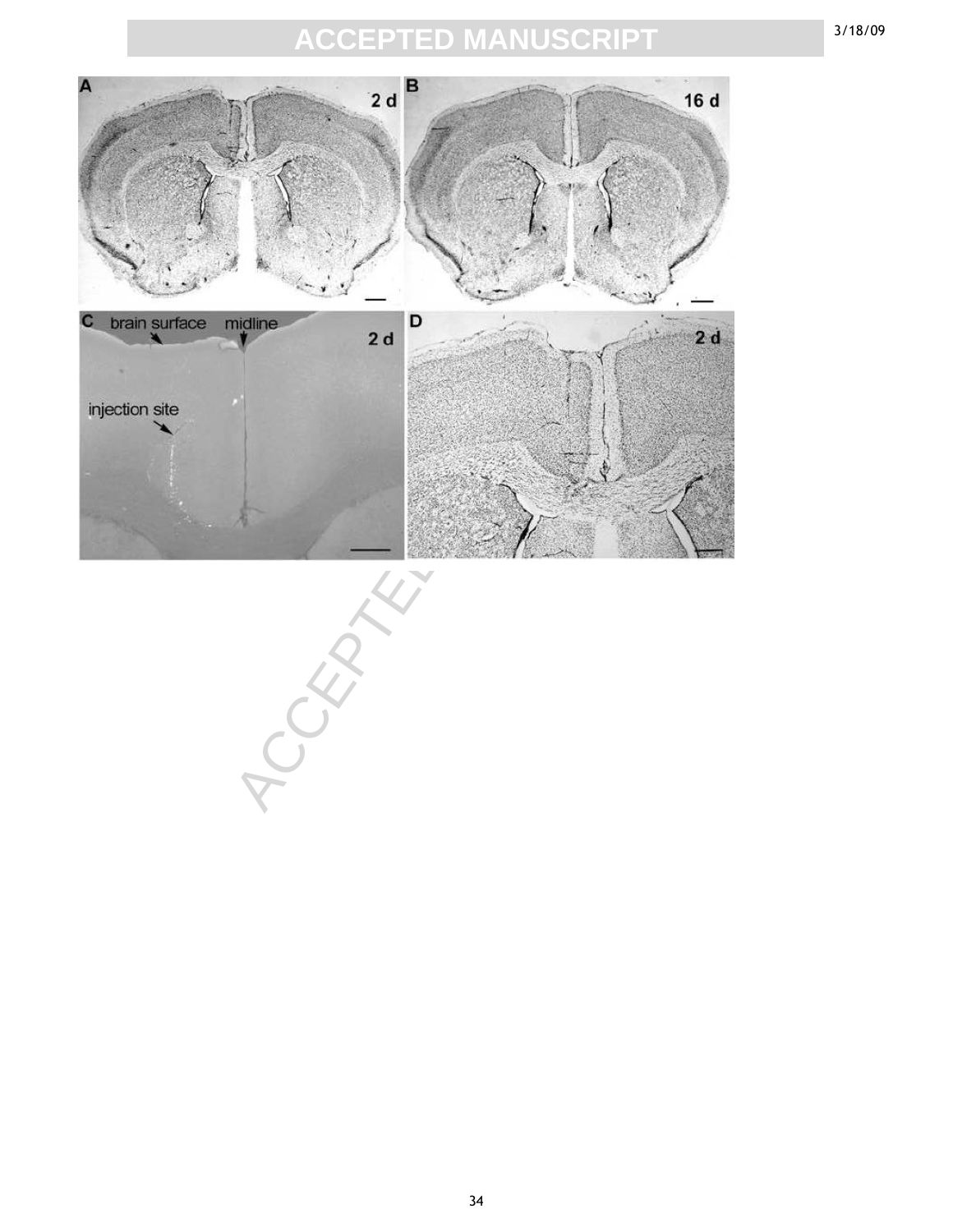3/18/09

A ACCEPTED MANUSCRIPT B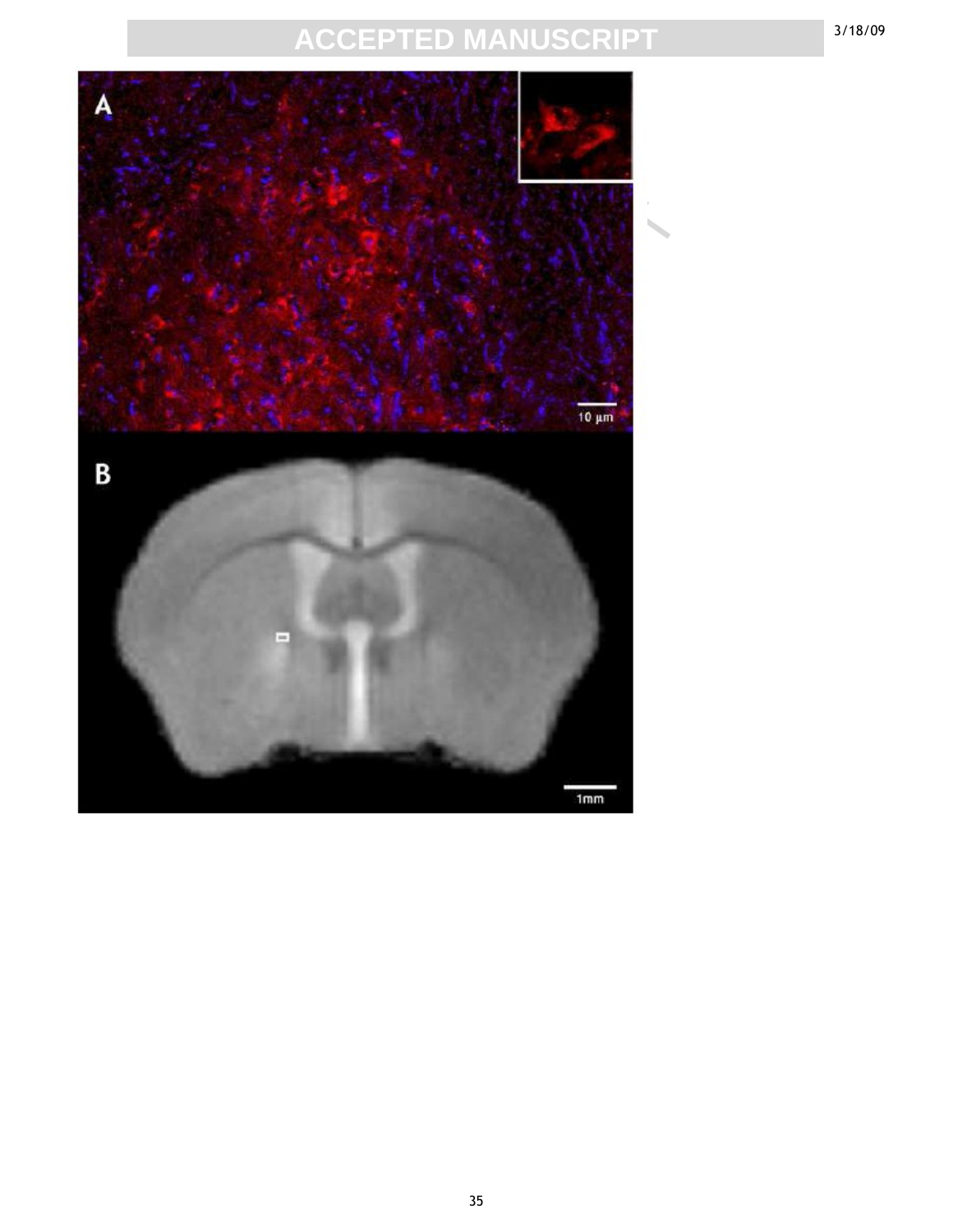3/18/09

A Glu GABA **SERT KO** Gin Tau Lac  $\begin{picture}(120,140)(-100,0) \put(0,0){\line(1,0){100}} \put(10,0){\line(1,0){100}} \put(10,0){\line(1,0){100}} \put(10,0){\line(1,0){100}} \put(10,0){\line(1,0){100}} \put(10,0){\line(1,0){100}} \put(10,0){\line(1,0){100}} \put(10,0){\line(1,0){100}} \put(10,0){\line(1,0){100}} \put(10,0){\line(1,0){100}} \put(10,0){\line($  $4.0$ B 3 metabolite/creatine ratio<br> $\frac{1}{N}$ ٠  $\mathfrak{o}$ Choline NAA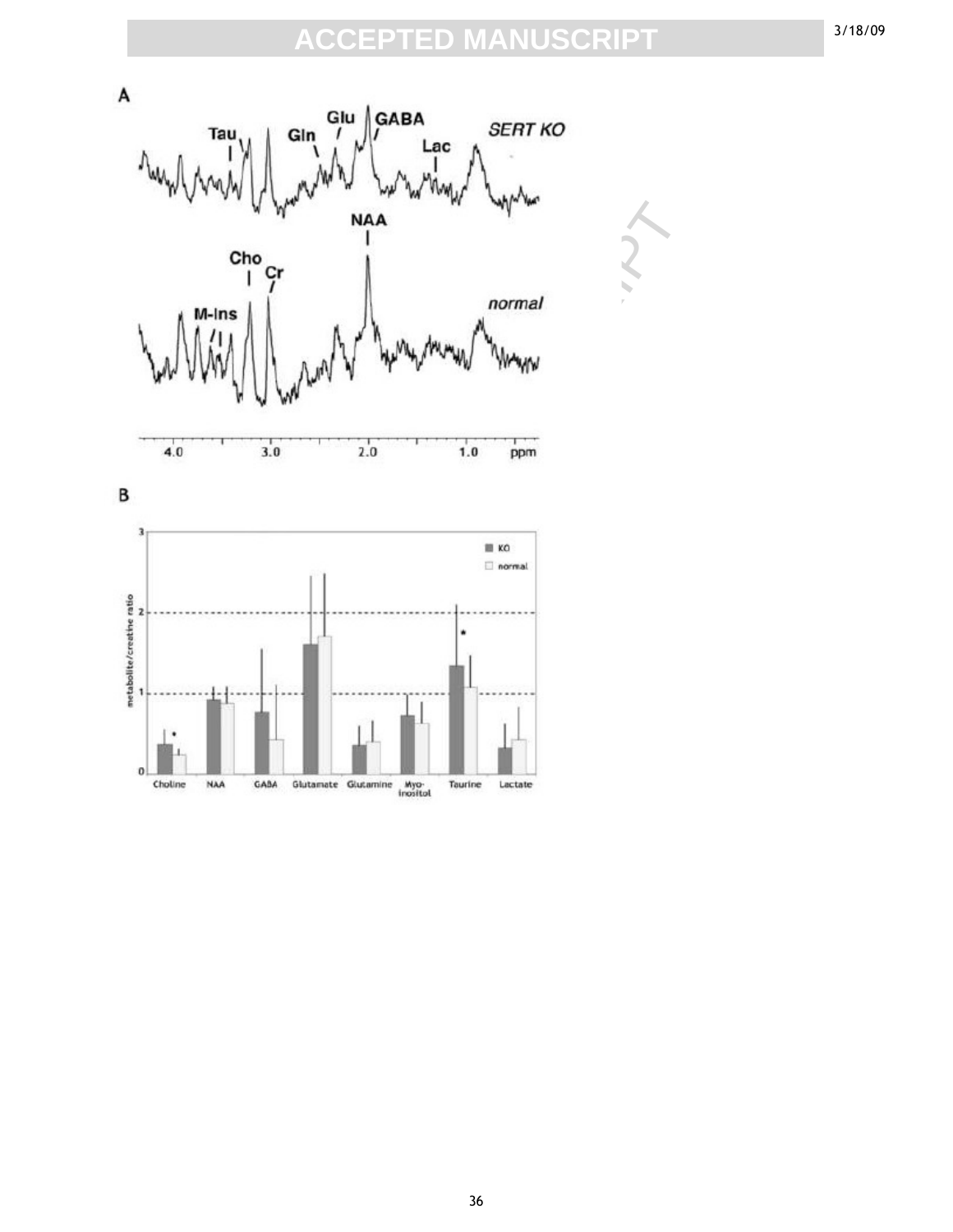

ACCEPTED MANUSCRIPT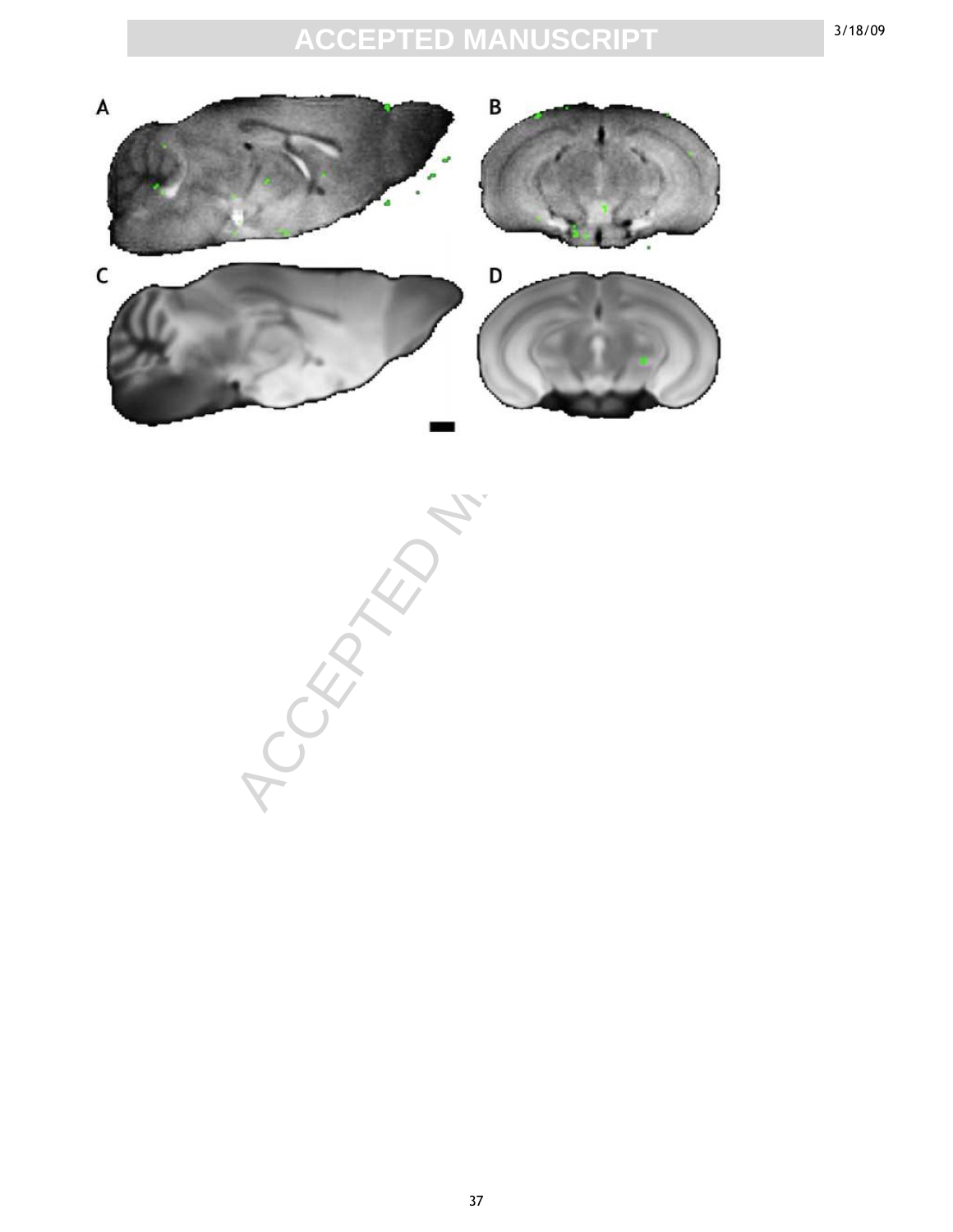

ACCEPTED MANUSCRIPT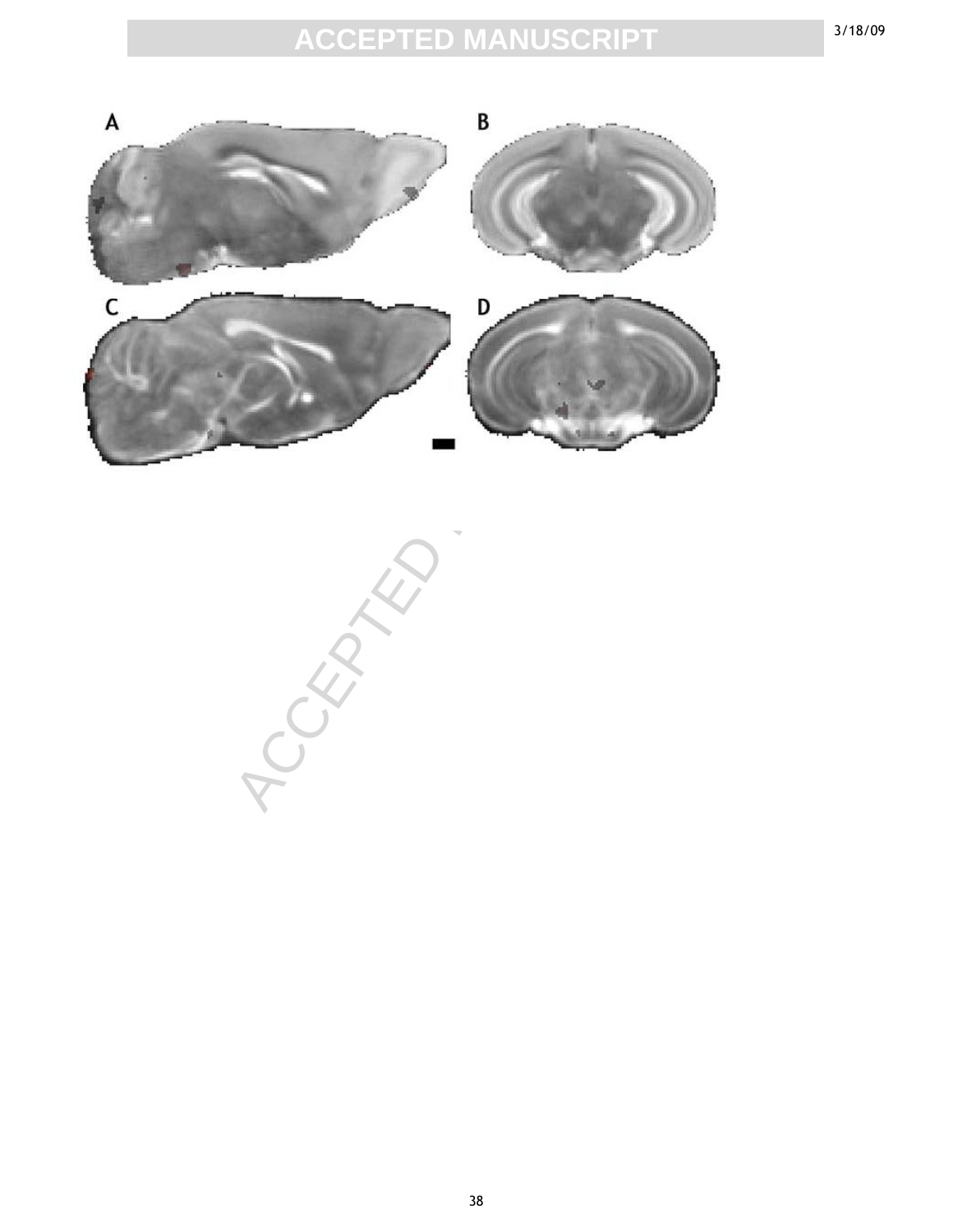3/18/09

 $\overline{A}$ Bregma -0.4mm Bregma -3.5mm pre ACCEPTED MANUSCRIPT  $2hr20m_1$  $4hr20m$  $24h$  $GP$ B 4000 intensity 3000 ++normal +SERT KO  $\frac{10}{10}$  time (hr) s 20 25  $\circ$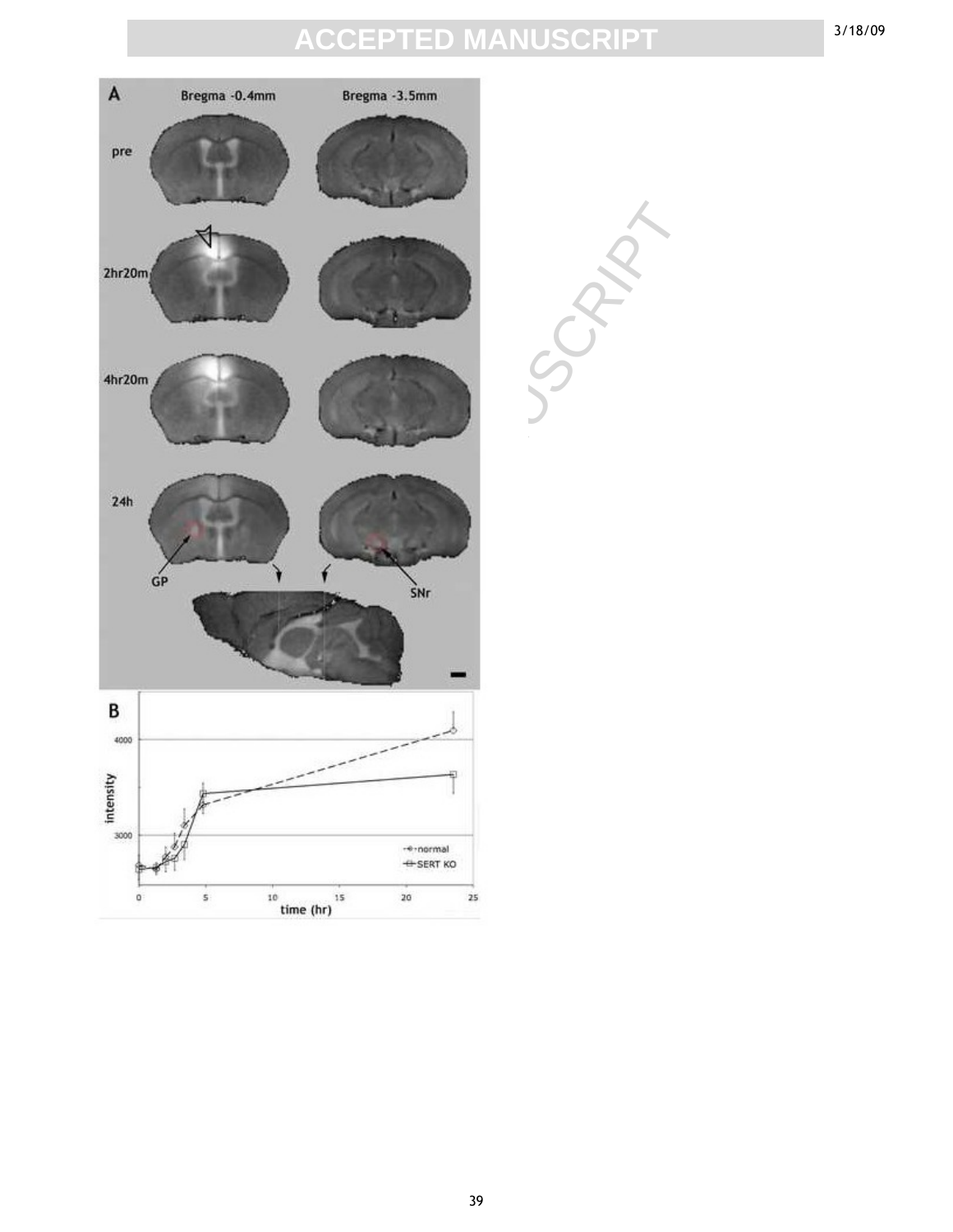